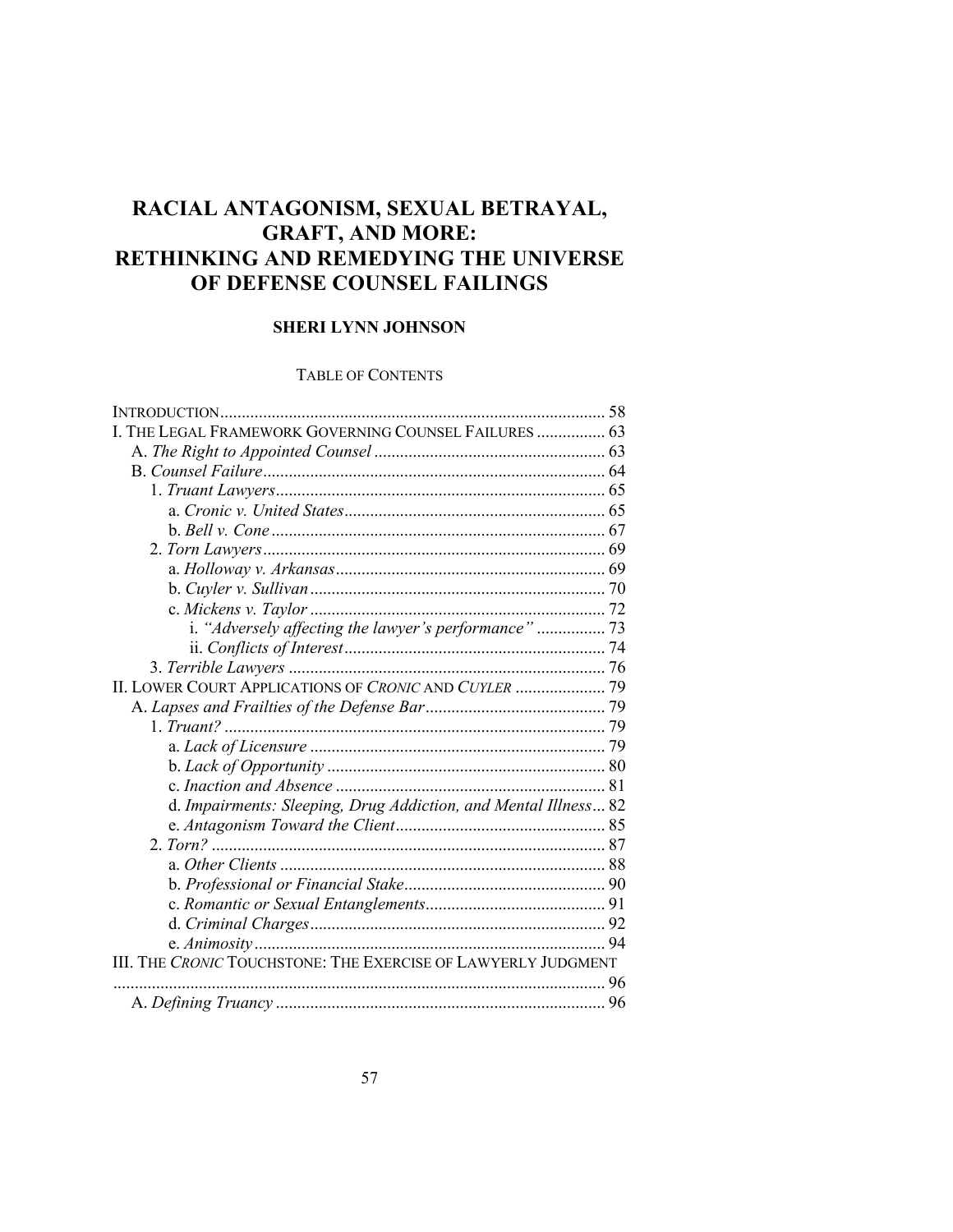| B. Applying the "Exercise of Lawyerly Judgment" Standard 98      |  |
|------------------------------------------------------------------|--|
| 1. Sleeping, Drunk, Drugged, and Mentally Ill Lawyers 98         |  |
|                                                                  |  |
| 3. Lawyers Who Fail to Advocate for a Client  100                |  |
| IV. THE CUYLER TOUCHSTONE: LOYAL ADVOCACY 102                    |  |
|                                                                  |  |
|                                                                  |  |
| 1. Sequential Representation and Representation of Parties Other |  |
|                                                                  |  |
|                                                                  |  |
|                                                                  |  |
|                                                                  |  |
| 5. Antagonism or Ambivalence—Actual and Presumed 110             |  |
|                                                                  |  |

#### **INTRODUCTION**

Is a defendant entitled to a new trial when his counsel has repeatedly spouted ugly racial stereotypes and used racial epithets in referring to his clients? Or should a reviewing court require the defendant to show how he was "prejudiced" by that lawyer's racial antagonism? In June of 2018, *Ellis v. Harrison* held that unless defense counsel had expressed his racist views to the defendant himself, no conflict will be presumed.<sup>1</sup> The defendant must show both deficient performance and prejudice to establish a Sixth Amendment violation. In January of 2019, the Ninth Circuit granted rehearing en banc.

At first, this may look like just another case where a liberal circuit grants en banc review of a conservative panel's decision. But the *Ellis* panel was not conservative: all three judges were Democratic appointees. And accompanying the per curiam opinion was a remarkable concurrence signed by all three judges—that began by virtually begging for an en banc review and reversal:

If we were writing on a blank slate, I would vote to grant relief. Of the constitutional rights given to a criminal defendant, none is more important than the Sixth Amendment right to counsel. By allowing Ellis's conviction to stand, we make a mockery of that right.<sup>2</sup>

<sup>1.</sup> 891 F.3d 1160, 1165–66 (9th Cir. 2018) (per curiam).

<sup>2.</sup> *Id.* at. 1166 (Nguyen, J., concurring).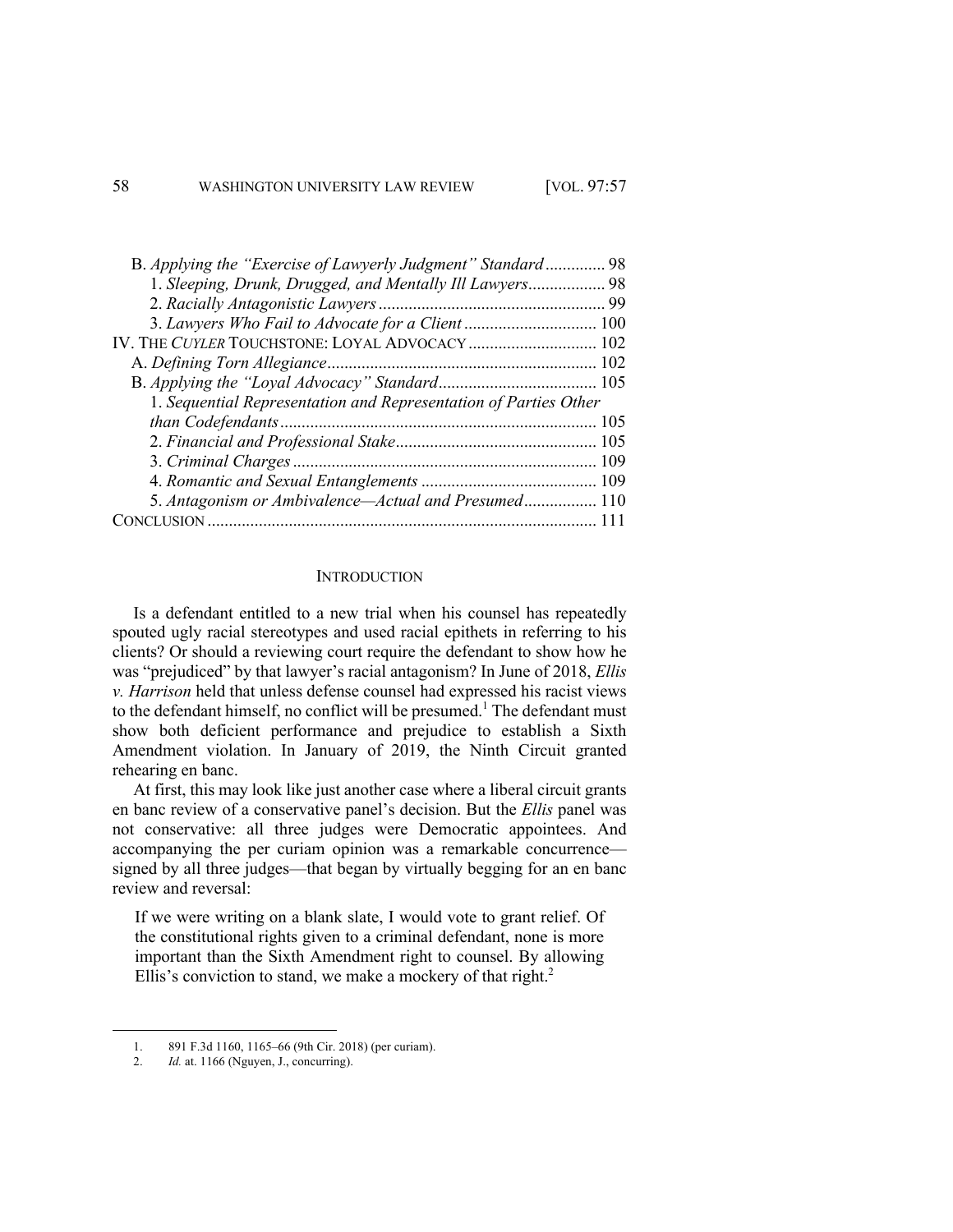Moreover, in the course of her concurrence, Judge Nguyen described and deplored the comments made by defense counsel, distinguished counsel's attitudes from run-of-the-mill racism, referred to the race of the panel members and advocates in the case, and observed that the increasing diversity in the legal profession had failed to eradicate racial bias. She ended by stating that circuit precedent tied her hands, requiring denial of relief.<sup>3</sup>

Will en banc review provide a simple answer? No. The oral argument makes clear that the Ninth Circuit, though sympathetic to the merits of the claim, is troubled by a host of procedural issues.<sup>4</sup> But even were those obstacles to be overcome, grant of certiorari following a liberal criminal procedure decision, particularly from the Ninth Circuit, would not be unexpected. And then, even if the Supreme Court were willing to view the case more generously than most criminal procedure claims because it involves race—which four recent cases<sup>5</sup> suggest it might—a swamp of lawyer misconduct beyond racial antagonism lies ahead. Any decision by the Ninth Circuit or the Supreme Court will likely implicate misconduct in forms other than racial antagonism.

What should happen if a lawyer sleeps during parts of the trial—or is sleeping with the prosecutor? If defense counsel was mentally ill or intoxicated during the trial, should a court measure her performance by the deferential standards that apply to most ineffective assistance of counsel claims? Or should that court, after ascertaining those facts, simply grant the defendant a new trial? What about defendants represented by lawyers who aim to profit by securing media rights to their client's case? Or defendants represented by lawyers seeking employment with the district attorney's office?

No one doubts that lawyers should refrain from the use of racial slurs, from sleeping during trial, from "sleeping with the enemy," from

<sup>3.</sup> *Id.* at 1166–67.

<sup>4.</sup> The procedural history of the case is something of a circus. Upon the grant of en banc review, the State changed its position, and conceded that the writ of habeas corpus should be granted. The Ninth Circuit then appointed Kent Scheidigger to argue that the original decision was correct. The San Bernadino District Attorney's Office then filed an amicus brief in support of Scheidigger's brief. Moreover, there are issues related to the failure to exhaust state court rememdies. Oral Argument at 21:39, Ellis v. Harrison, 891 F.3d 1160 (9th Cir. 2018) (No. 16-56188), https://www.ca9.uscou rts.gov/media/view\_video.php?pk\_vid=0000015908.

<sup>5.</sup> Flowers v. Mississippi, 588 U.S. \_\_ (2019) (trial court at defendant's sixth trial for capital murder clearly erred in concluding that State's peremptory strike of black prospective juror was not racially motivated); Pena-Rodriguez v. Colorado, 137 S. Ct. 855 (2017) (holding that, when a juror clearly states that he relied on race to convict the defendant, the Sixth Amendment requires the trial court to consider the evidence of the juror's statement and any resulting denial of the jury trial guarantee); Buck v. Davis, 137 S. Ct. 759 (2017) (finding counsel ineffective for introducing otherwise favorable testimony that included statement that defendant was more likely to be violent because he was black); Foster v. Chatman, 136 S. Ct. 1737 (2016) (finding prosecutor discriminated on the basis of race in striking two black jurors).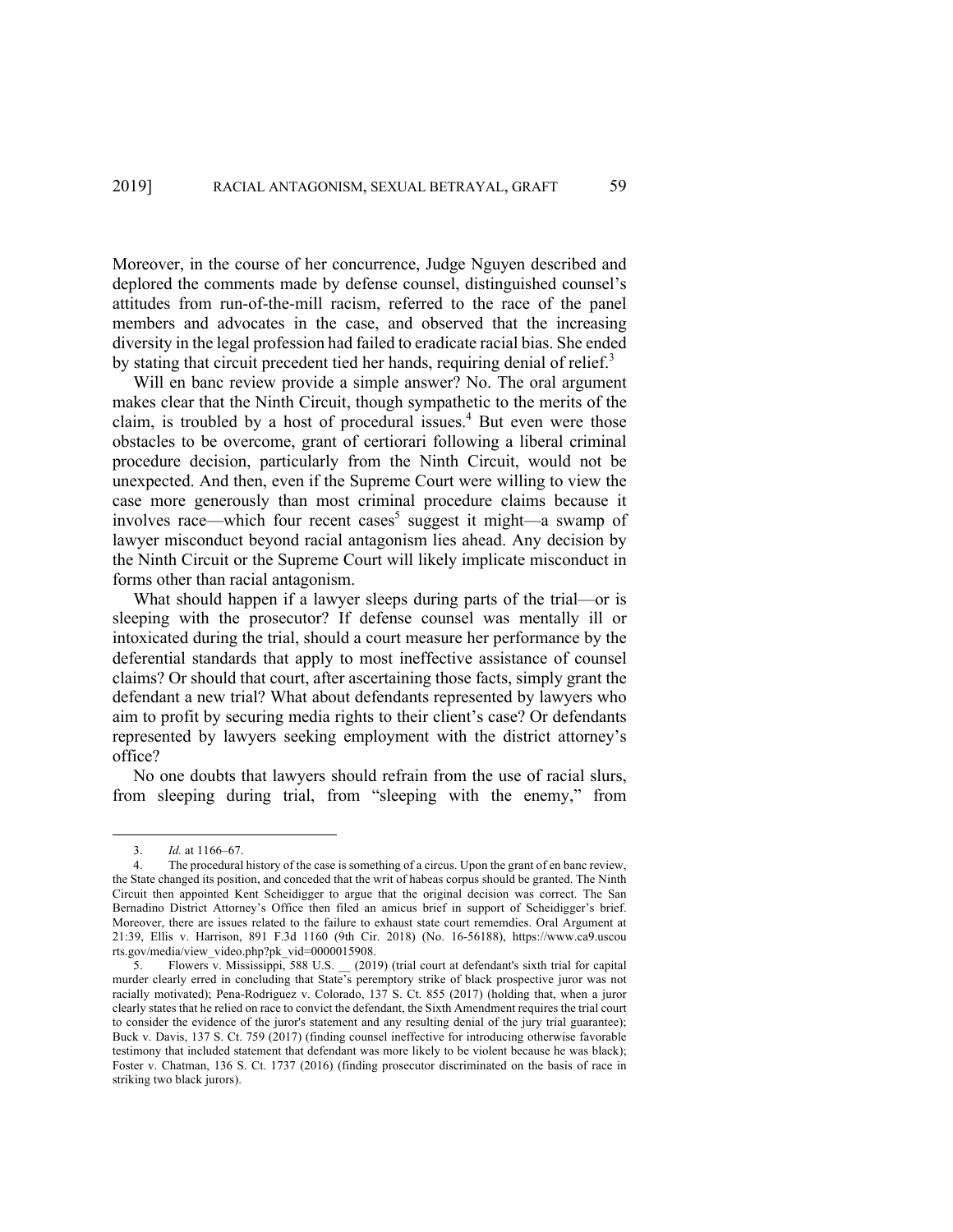representing clients while mentally ill, from intoxication in the courtroom, or from securing illicit gains through the travails of their clients. Such prohibitions are generally imposed by rules of professional ethics, but those rules do not address the consequences for the criminal defendant whose lawyer ignored them. Cases raising these and similar questions are rife in the lower courts.

To date, the Supreme Court has not considered the appropriate remedies for any of these transgressions. Its precedents do, however, establish three categories of counsel failure, each with a different standard for judging whether the failure harmed the defendant enough to demand a new trial: the truant, the torn, and the terrible. Under claims governed by *United States v. Cronic*, a defendant who proves that his lawyer was "truant," that is, absent or constructively absent, need show no more.<sup>6</sup> This is the most defendantfriendly, but least common, category. A slightly larger category, defendants with "torn" lawyers, must, pursuant to *Cuyler v. Sullivan*, show the existence of a conflict of interest, and show that the existing conflict "adversely affected" the lawyer's performance.<sup>7</sup> But by far the largest category of counsel failure claims, those involving present, presumptively loyal, but just plain terrible lawyers, are governed by the harsh standard of *Strickland v. Washington*, which requires proof that trial counsel was incompetent, *and* proof of "prejudice"—a "reasonable likelihood" that competent representation would have resulted in a different verdict.<sup>8</sup>

Years after the verdict, the difficulty in assessing that likelihood combined with the judicial drive toward finality means that many lower courts refuse to find prejudice under S*trickland* even in the face of grave malfeasance by counsel. Consequently, determining into which category a particular form of counsel failure falls—and therefore whether any proof of prejudice is required—is often outcome-determinative. Nonetheless, the Supreme Court has provided only a few examples of these categories, eschewing both catalogues and theories. Not surprisingly, lower courts have responded in ways that seem arbitrary.

Calvin Burdine's case provides a striking example of arbitrary determination of a *Cronic* claim of constructive absence. The Texas Court of Criminal Appeals<sup>9</sup> and a panel of the Fifth Circuit Court of Appeals<sup>10</sup> were excoriated for ruling that even when a capital defendant's lawyer slept

<sup>6.</sup> 466 U.S. 648 (1984).

<sup>7.</sup> 446 U.S. 335 (1980).

<sup>8.</sup> 466 U.S. 668 (1984).

<sup>9.</sup> *Ex parte* Burdine, 901 S.W.2d 456 (Tex. Crim. App. 1995), *vacated sub nom.* Burdine v. Johnson, 231 F.3d 950 (2000).

<sup>10.</sup> Burdine v. Johnson, 231 F.3d 950 (5th Cir. 2000), *reh'g granted en banc*, 234 F.3d 1339 (5th Cir.).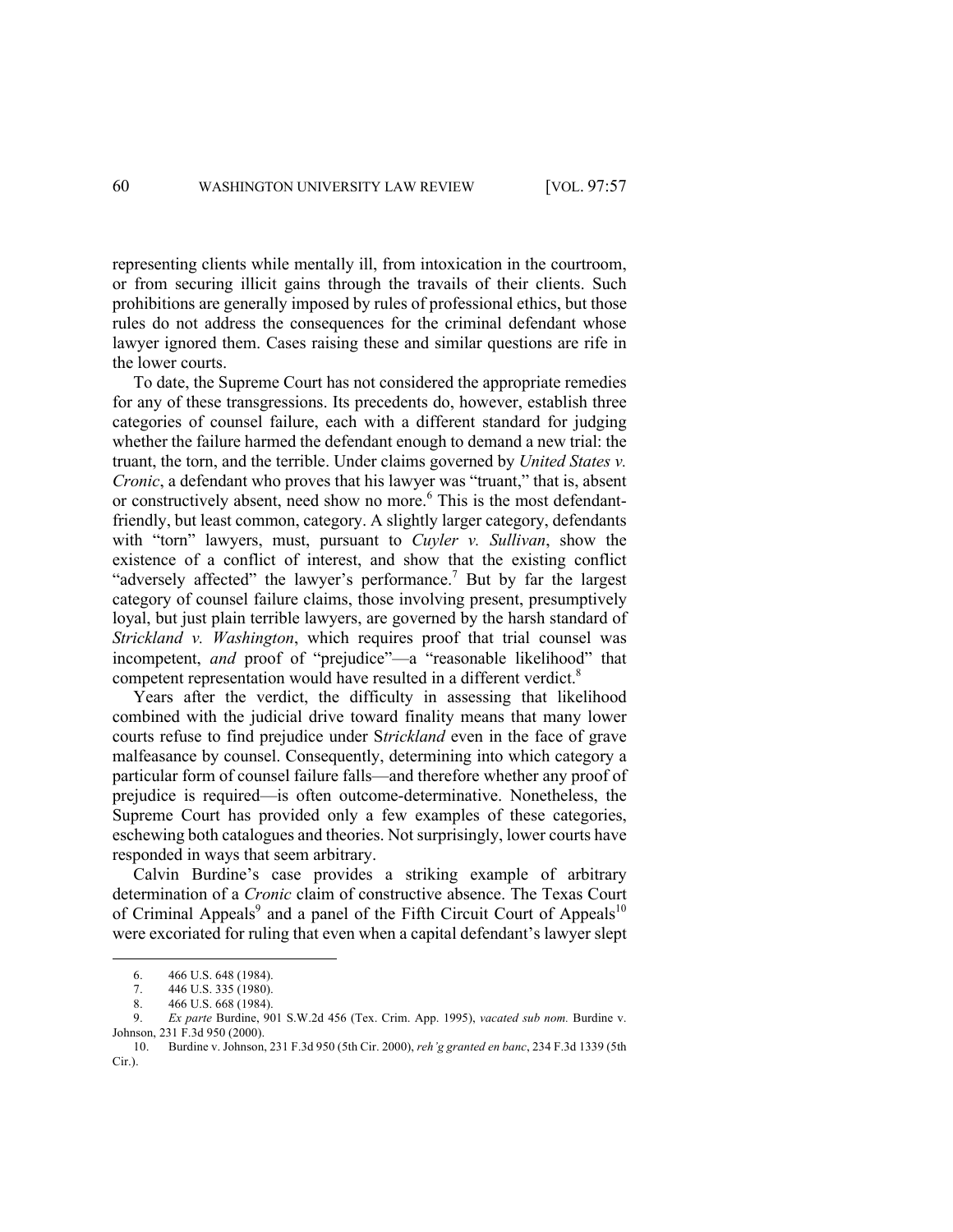through significant portions of his trial, a new trial was not automatic, but required the defendant to shoulder the burden of proving that he was prejudiced by those naps. Public response to this ruling was very critical; put in layperson's terms, it was astonishing to learn that, if charged with a crime, a person would be entitled to a lawyer, but not necessarily one who was awake. The Fifth Circuit Court of Appeals sitting en banc was therefore applauded for concluding that a sleeping lawyer was tantamount to no lawyer at all, and mandated reversal.<sup>11</sup> What did not reach the public or the press, however, was the Fifth Circuit's insistence that drunk lawyers and mentally ill lawyers were horses of a different color, and consequently, that the demonstration of a lawyer's intoxication or paranoia would not suffice for reversal.<sup>12</sup> A layperson might have thought the right to a lawyer implied a sane and sober lawyer, as well as one able to stay awake.

The Supreme Court's response to *Burdine* only deepens the apparent arbitrariness of the constructive absence category. The Court held the petition for certiorari in *Burdine* pending its determination of *Bell v. Cone*, 13 another case in which the lower court had determined that the *Cronic* constructive absence standard applied. The Supreme Court reversed the lower court in *Cone*, explaining that defense counsel's failure to oppose the prosecution *at specific points*—rather than throughout the sentencing proceeding—made the case one governed by *Strickland* (where prejudice must be proved), and not by *Cronic* (where prejudice would be presumed).<sup>14</sup> This would seem to imply that falling asleep only during *portions* of a trial should be governed by *Strickland* and not by *Cronic—*which would mean that the Fifth Circuit's decision in *Burdine* was wrong. Nonetheless, the Supreme Court denied certiorari in *Burdine*.

Another case from the Fifth Circuit, that of Betty Lou Beets,<sup>15</sup> makes clear that the application of the category of conflicted lawyers is as arbitrary as the application of the constructively absent lawyers category. Beets was charged with the murder of her husband for pecuniary gain, and part of the State's proof of motive was evidence that she sought to obtain insurance benefits for her husband's death.<sup>16</sup> Her lawyer, however, could have

<sup>11.</sup> Burdine v. Johnson, 262 F.3d 336 (5th Cir. 2001), *cert. denied sub nom.* Cockrell v. Burdine, 535 U.S. 1120 (2002); *see also, e.g.*, Editorial, *Slumber and Death in Texas*, WASH. POST, Aug. 15, 2001; *Rulings Show Texas' Justice System Flawed*, SAN ANTONIO EXPRESS-NEWS, Aug. 17, 2001; Bootie Cosgrove-Mather, *Let Sleeping Lawyers Plea*, CBSNEWS (Mar. 7, 2002, 2:08 PM), https://www. cbsnews.com/n ews/let-sleeping-lawyers-plea/ [https://perma.cc/Z9VF-4ZWS].

<sup>12.</sup> Burdine v. Johnson, 262 F.3d 336, 349 (5th Cir. 2001), *cert. denied sub nom.* Cockrell v. Burdine, 535 U.S. 1120 (2002).

<sup>13.</sup> 535 U.S. 685 (2002).

<sup>14.</sup> *Id.* at 697–98.

<sup>15.</sup> Beets v. Scott, 65 F.3d 1258 (5th Cir. 1995) (en banc), *cert. denied sub nom.* Beets v. Johnson, 517 U.S. 1157 (1996).

<sup>16.</sup> *Id.* at 1262.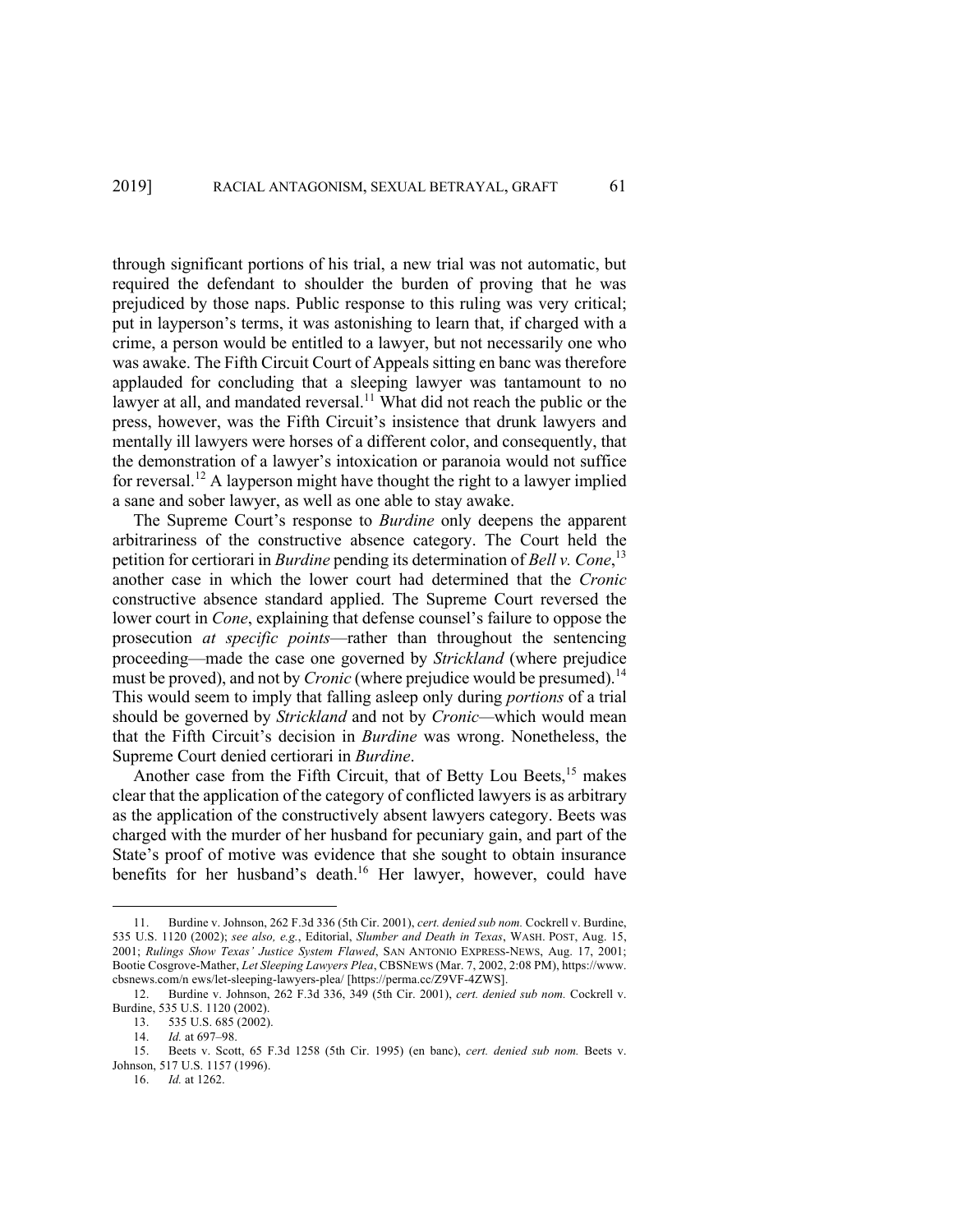testified that he himself had informed Beets of such benefits *after* her husband's disappearance, and her subsequent interest or inquiry into benefits was attributable to this post-crime information.17 But a lawyer cannot be both an advocate and a witness, and Beets's lawyer did not withdraw. Why not? Probably because he had a formal contract with Beets that exchanged his legal services for the media rights to her story, rights that would vest when she was executed.<sup>18</sup> The district court found that this contract created a conflict and granted relief.<sup>19</sup>

Although the Fifth Circuit agreed that Beets would prevail were *Cuyler* applicable, and also castigated the lawyer's decision to enter into the contract as a breach of his ethical obligations, it reversed the grant of relief.<sup>20</sup> It reasoned that *Strickland* rather than *Cuyler* should be applied, because, unlike in multiple representation cases where the lawyer may be "immobilized by conflicting ethical duties among clients, a lawyer who represents only one client is obliged to advance the client's best interest despite his own interest or desires."21 Thus, because a lawyer *should* place his client's interests above his own, the Fifth Circuit presumed that the lawyer in fact did so—despite the fact that this same lawyer *should not* have entered into a situation that placed his client's interests in opposition to his own, but nevertheless did so. *Beets* has become the leading case in the Fifth Circuit on the question of what constitutes a conflict sufficient to trigger the *Cuyler* standard;<sup>22</sup> that position was bolstered by the Supreme Court's passing reference to *Beets* in *Mickens v. Taylor*, <sup>23</sup> its own most recent case applying—but declining to define—*Cuyler*'s boundaries.

Despite the fact that the Supreme Court decided *Cronic* thirty-five years ago, and *Cuyler* almost forty, lower court opinions reflect widespread disagreement on the kinds of lawyer failure each encompasses.24 *Mickens* has done nothing to alleviate the confusion about conflict cases, and *Cone* has set the rule for only a small subset of the *Cronic* cases.<sup>25</sup> This article

23. 535 U.S. 162, 174 (2002).

24. *See* Stephen F. Smith, *Taking* Strickland *Claims Seriously*, 93 MARQ. L. REV. 515 (2009); Keith Cunningham-Parmeter, *Dreaming of Effective Assistance: The Awakening of* Cronic*'s Call to Presume Prejudice from Representational Absence*, 76 TEMP. L. REV. 827 (2003).

25. Criticism of *Cone* and *Mickens* has been limited and narrow. *See, e.g.*, Stuart E. Walker,

<sup>17.</sup> *Id.* at 1263–64.

<sup>18.</sup> *Id.* at 1261–62.

<sup>19.</sup> *Id.* at 1261.

<sup>20.</sup> *Id.* at 1279.

<sup>21.</sup> *Id.* at 1271.

<sup>22.</sup> *See* Brent Coverdale, Comment, Cuyler *Versus* Strickland*: The Proper Standard for Self-Interested Conflicts of Interest*, 47 U. KAN. L. REV. 209 (1998); *see also* Alexandra N. DeNeve, Recent Development, Beets v. Scott*: The Fifth Circuit Adopts the* Strickland *Test to Deal with Ineffective Assistance Claims that Arise from Conflicts of Interest that Do Not Involve Multiple- or Serial-Client Representation*, 70 TUL. L. REV. 1689 (1996).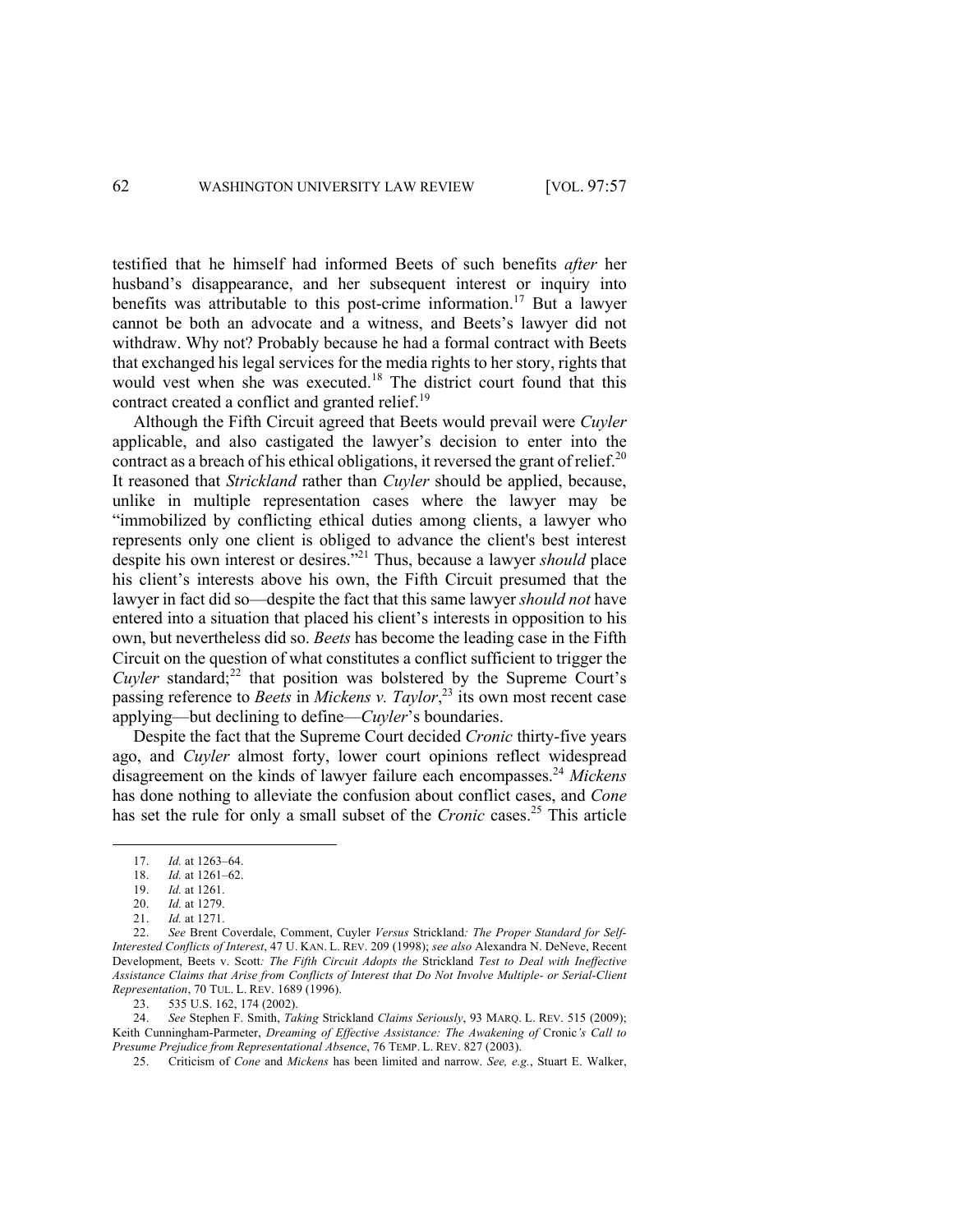aims to rethink the categories of counsel failure; no article to date does so. Perhaps *Ellis v. Harrison* will provide the motivation to sort out the forms of counsel failure, and perhaps this article might provide help in doing so.

Part I will first summarize the Supreme Court's Sixth Amendment right to counsel jurisprudence, paying particular attention to the Court's descriptions of the purpose of the right and its comments regarding the three counsel failure categories. Part II then samples lower court attempts to place species of counsel failure into the three categories. Part III will consider what the rationale behind *Cronic* suggests about the criteria by which courts should separate out the constructively absent lawyer from the merely bad one, and then apply the resulting insight to racially antagonistic, sleeping, intoxicated and mentally ill lawyers. Part IV does the same thing for conflicted lawyers, proposing a touchstone for identifying *Cuyler* cases, and applying it to two other identifiable groups of conflicted loyalties: extreme psychological barriers to loyalty, such as animosity, and large personal opportunity costs, such as extraordinary countervailing financial or romantic incentives.

### I. THE LEGAL FRAMEWORK GOVERNING COUNSEL FAILURES

A quick tour of the development of the Sixth Amendment right to counsel is a necessary predicate to understanding the values the right protects, which I will argue has implications for where the lines should be drawn between *Cronic*, *Cuyler*, and *Strickland* claims.

# *A. The Right to Appointed Counsel*

The last clause of the Sixth Amendment to the United States Constitution provides that "[i]n all criminal prosecutions, the accused shall enjoy the right . . . to have the Assistance of Counsel for his defense."<sup>26</sup> In 1932, *Powell v. Alabama*<sup>27</sup> held that the Due Process Clause of the Fourteenth Amendment both incorporates that right against the states and requires the State to provide counsel for indigent defendants facing capital charges.<sup>28</sup>

Casenote, *"What We Meant Was . . ." The Supreme Court Clarifies Two Ineffective Assistance Cases in*  Bell v. Cone, 54 MERCER L. REV. 1271 (2003) (criticizing Cone); Hadassah Reimer, Case Note, *Legal Ethics—Stabbed in the Back, but No Adverse Effect,* Mickens v. Taylor*, 122 S. Ct. 1237 (2002)*, 3 WYO. L. REV. 329 (2003) (criticizing Mickens).

<sup>26.</sup> U.S. CONST. amend. VI, cl. 3.

<sup>27.</sup> 287 U.S. 45 (1932).

<sup>28.</sup> *Id.* at 71.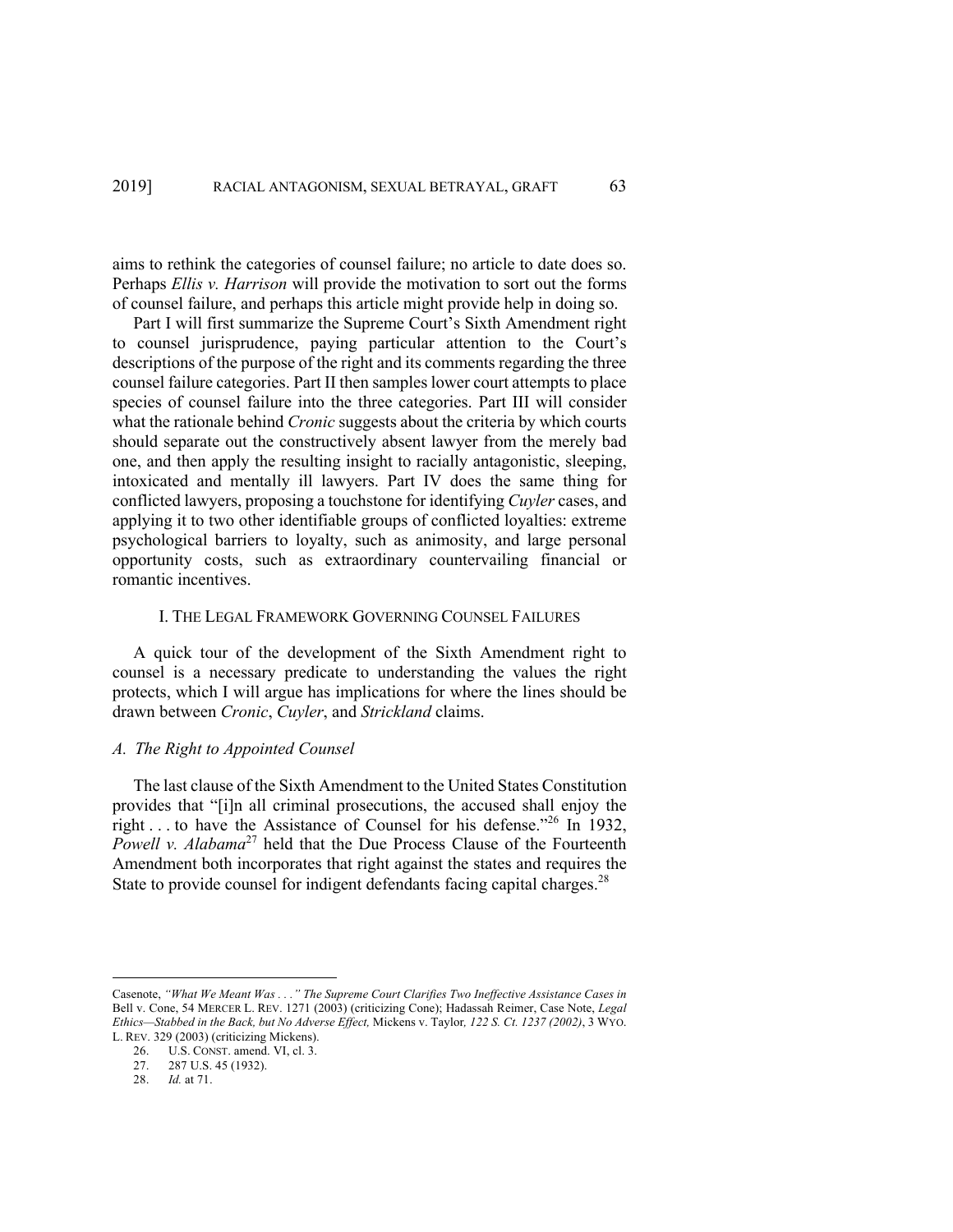Thirty years later *Gideon v. Wainwright*<sup>29</sup> recognized the applicability of this reasoning to non-capital felonies. <sup>30</sup> Citing language from *Powell*, it described the importance of a lawyer:

Even the intelligent and educated layman has small and sometimes no skill in the science of law. If charged with crime, he is incapable, generally, of determining for himself whether the indictment is good or bad. He is unfamiliar with the rules of evidence. Left without the aid of counsel he may be put on trial without a proper charge, and convicted upon incompetent evidence, or evidence irrelevant to the issue or otherwise inadmissible. He lacks both the skill and knowledge adequately to prepare his defense, even though he have a perfect one.<sup>31</sup>

### *B. Counsel Failure*

*Gideon* involved a total denial of counsel, and therefore said nothing about the quality of the assistance of counsel required by the Sixth Amendment. It did, however, establish that total denial of counsel requires reversal of a defendant's conviction, and, by its silence, implied that inquiry into the consequences of that denial is inappropriate. $32$ 

*Powell*, in contrast, did not involve a total denial of the right to counsel, but the Supreme Court treated the last-minute appointment of counsel in *Powell* as the equivalent of total denial, and did not consider how the defendants were prejudiced by the tardiness of the appointment.<sup>33</sup> *Powell* therefore suggested that the right to counsel was more than the right to have a member of the bar sit next to the defendant at trial, but gave little further guidance.

Shortly after *Powell*, the Supreme Court decided *Glasser v. United States*, *<sup>34</sup>* adding another clue as to what the right to counsel entailed. *Glasser* reversed a conviction where, over objection, an attorney was required to represent two codefendants whose interests were in conflict.<sup>35</sup> *Glasser* abjured inquiry into "the precise degree of prejudice sustained," because the

32. *Id.*

<sup>29.</sup> 372 U.S. 335 (1963).

<sup>30.</sup> *Gideon* did not specifically describe the crimes to which the right to appointed counsel applies, but in *Argersinger v. Hamlin*, 407 U.S. 25 (1972), the Court held that no person may be imprisoned for a crime without being offered the assistance of counsel.

<sup>31.</sup> *Gideon*, 372 U.S. at 345 (quoting *Powell*, 287 U.S. at 68–69).

<sup>33.</sup> *Powell*, 287 U.S at 71 (the duty to provide indigent capital defendants with counsel "is not discharged by an assignment at such a time or under such circumstances as to preclude the giving of effective aid in the preparation and trial of the case").

<sup>34. 315</sup> U.S. 60 (1942).<br>35. *Id* at 68–70.

<sup>35.</sup> *Id.* at 68–70.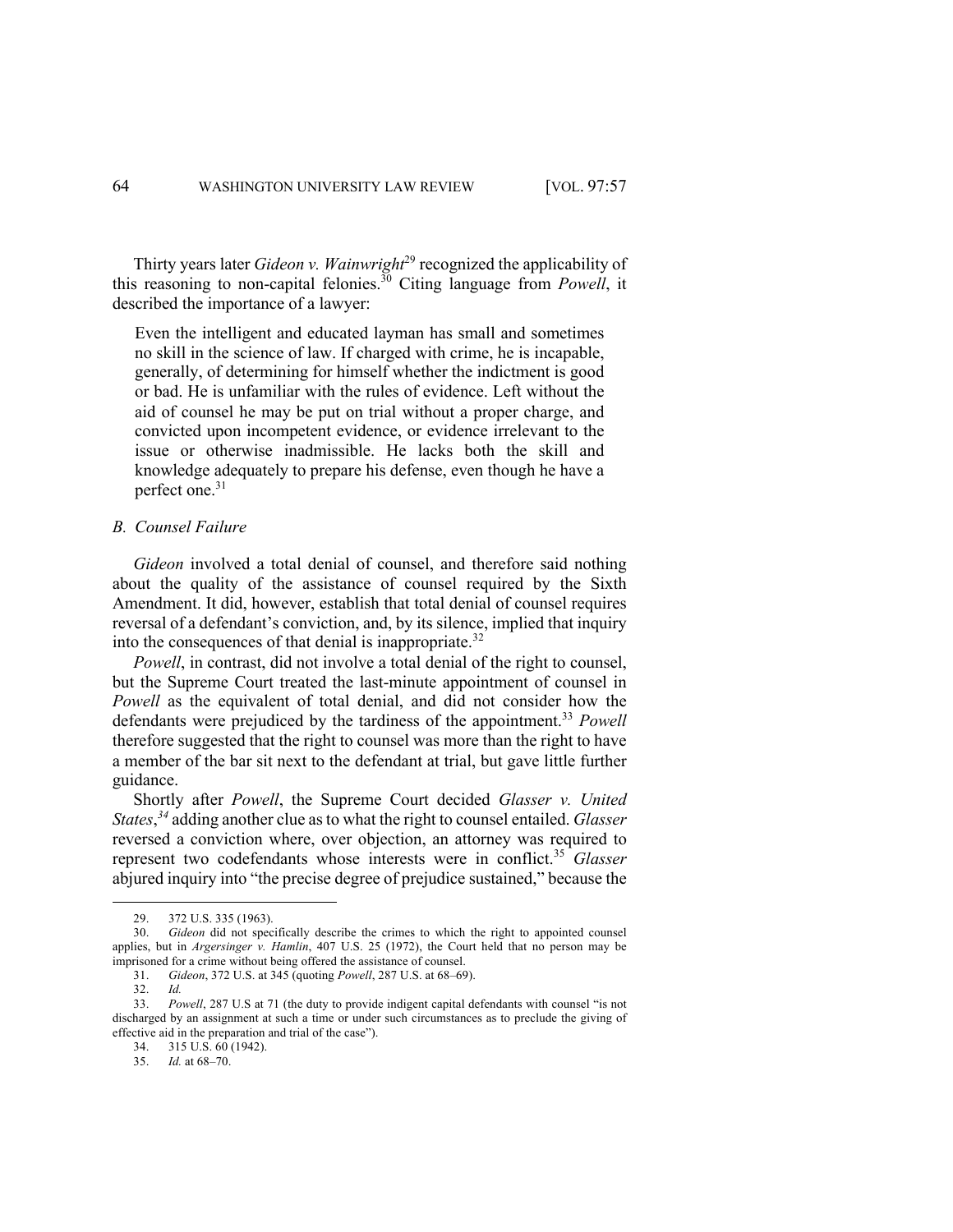Court deemed such inquiry both difficult and unnecessary, reasoning that "[t]he right to have the assistance of counsel is too fundamental and absolute to allow courts to indulge in nice calculations as to the amount of prejudice arising from its denial."<sup>36</sup>

It took another forty years for the Supreme Court to return to the question of what standards should govern counsel failure. In the meantime, the Court considered a number of issues tied to prosecutorial or judicial interference with the right to counsel, such as the nature of Sixth Amendment rights in interrogation $37$  and identification  $38$  proceedings, and the permissibility of denying counsel the right to examine his client under oath<sup>39</sup> or to argue facts in summation.40 Then, in quick succession, the Court decided *Cuyler v. Sullivan*, *Cronic v. United States*, and *Strickland v. Washington*, and in those three cases laid out the categories of counsel failure and the standards for assessing each category. I begin with the most permissive—but, as it turns out, numerically tiny—category.

# *1. Truant Lawyers*

The most defendant-friendly category of cases, like *Powell* and *Gideon*, requires automatic reversal without any additional showing; neither deficient performance nor prejudice is required. The Supreme Court's comments concerning that category of cases, however, have been as brief as the category is (apparently) small. Such claims are commonly referred to as "*Cronic*" claims, despite the fact that *Cronic v. United States*<sup>41</sup> decided that the claim made in that case was not a *Cronic* claim, or at least not a successful *Cronic* claim.<sup>42</sup>

# *a. Cronic v. United States*

*Cronic* was decided on the same day as *Strickland*, and was remanded for a determination of the merits under ordinary *Strickland* standards. The Tenth Circuit Court of Appeals had reversed Cronic's conviction as a violation of the Sixth Amendment.<sup>43</sup> It had not, however, considered whether trial counsel had made specific errors or what effect any errors might have had on the outcome. Instead, it had reasoned that no showing of

<sup>36.</sup> *Id.* at 75–76.

<sup>37.</sup> *See* Massiah v. United States, 377 U.S. 201 (1964).

<sup>38.</sup> *See* United States v. Wade, 388 U.S. 218 (1967).

<sup>39.</sup> *See* Brooks v. Tennessee, 406 U.S. 605 (1972).

<sup>40.</sup> *See* Herring v. New York, 422 U.S. 853 (1975).

<sup>41.</sup> 466 U.S. 648 (1984).

<sup>42.</sup> *Id.* at 666.

<sup>43.</sup> United States v. Cronic, 675 F.2d 1126, 1128 (10th Cir. 1982), *rev'd*, 446 U.S. 648 (1984).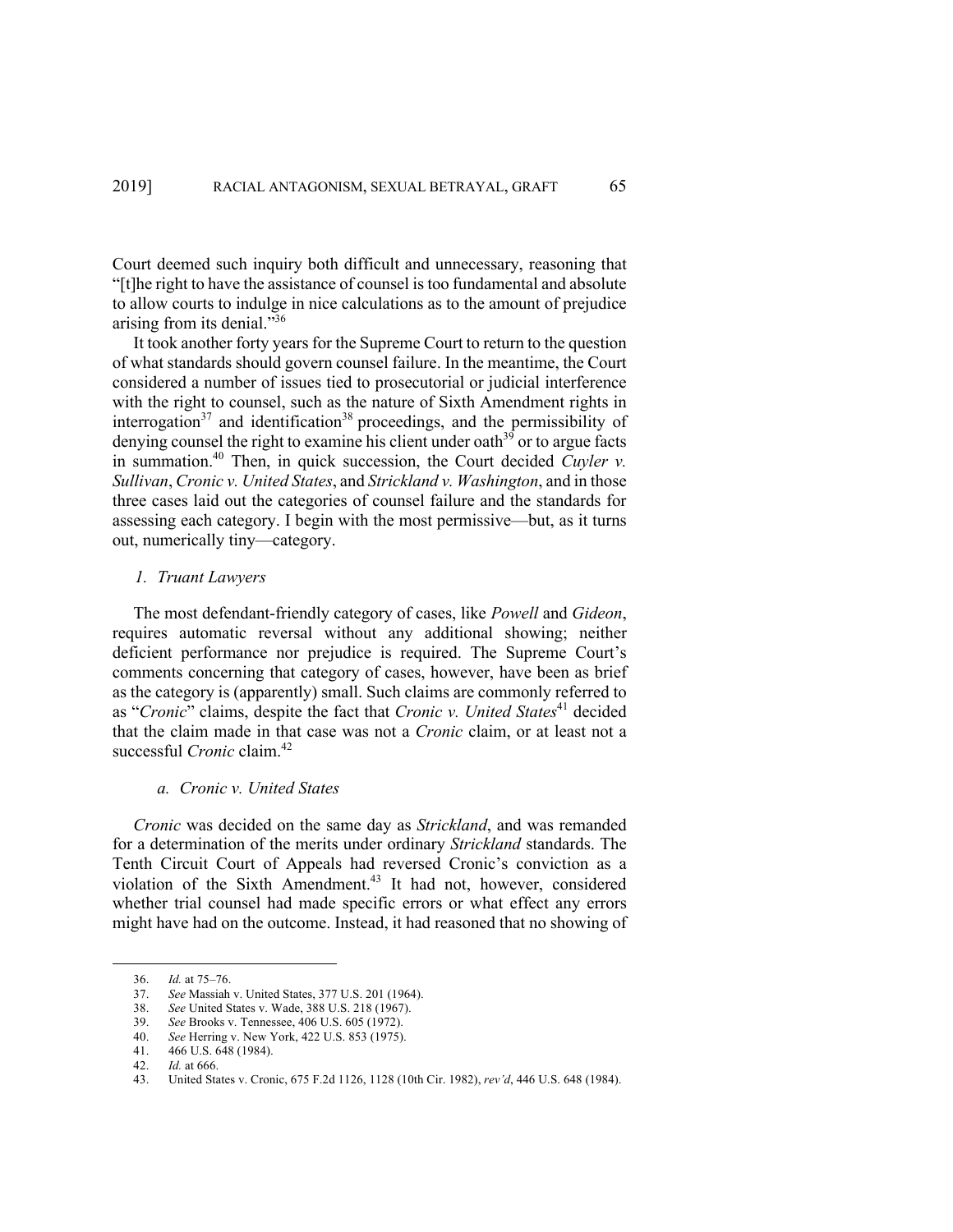deficient performance or prejudice was necessary "when circumstances hamper a given lawyer's preparation of a defendant's case."<sup>44</sup> The lower court's inference that counsel had been unable to discharge his duties was based upon the consideration of five circumstances: 1) the time afforded for investigation and preparation; 2) the inexperience of counsel; 3) the gravity of the charge; 4) the complexity of possible defenses; and 5) the inaccessibility of witnesses.45

The Supreme Court rejected both this approach and the circuit court's conclusions, "begin[ning] by recognizing that the right to the effective assistance of counsel is recognized not for its own sake, but because of the effect it has on the ability of the accused to receive a fair trial."<sup>46</sup> The Court next noted, "[B]ecause we presume that the lawyer is competent to provide the guiding hand that the defendant needs, the burden rests on the accused to demonstrate a constitutional violation."47 However, it acknowledged that some circumstances are "so likely to prejudice the accused that the cost of litigating their effect in a particular case is unjustified."<sup>48</sup>

So far, so good, the author of the lower court opinion might have thought, but then came the list of what those cases are. Not surprisingly, the Supreme Court deemed "complete denial of counsel" the most obvious —explaining that "[t]he presumption that counsel's assistance [at trial] is essential requires us to conclude that a trial is unfair if the [defendant] is denied counsel at a critical stage of his trial."49 Second, where counsel has "entirely fail[ed] to subject the prosecution's case to meaningful adversarial testing, then there has been a denial of Sixth Amendment rights that makes the adversary process itself presumptively unreliable."50 Third, citing *Powell v. Alabama*, the Court stated:

Circumstances of that magnitude may be present on some occasions when although counsel is available to assist the accused during trial, the likelihood that any lawyer, even a fully competent one, could provide effective assistance is so small that a presumption of prejudice is appropriate without inquiry into the actual conduct of the trial. $51$ 

51. *Id.* at 659–60.

<sup>44.</sup> *Id.*

<sup>45.</sup> *Id.* at 1129.

<sup>46.</sup> *Cronic*, 466 U.S. at 658.

<sup>47.</sup> *Id.* (citation omitted).

<sup>48.</sup> *Id.*

<sup>49.</sup> *Id.* at 659. 50. *Id.*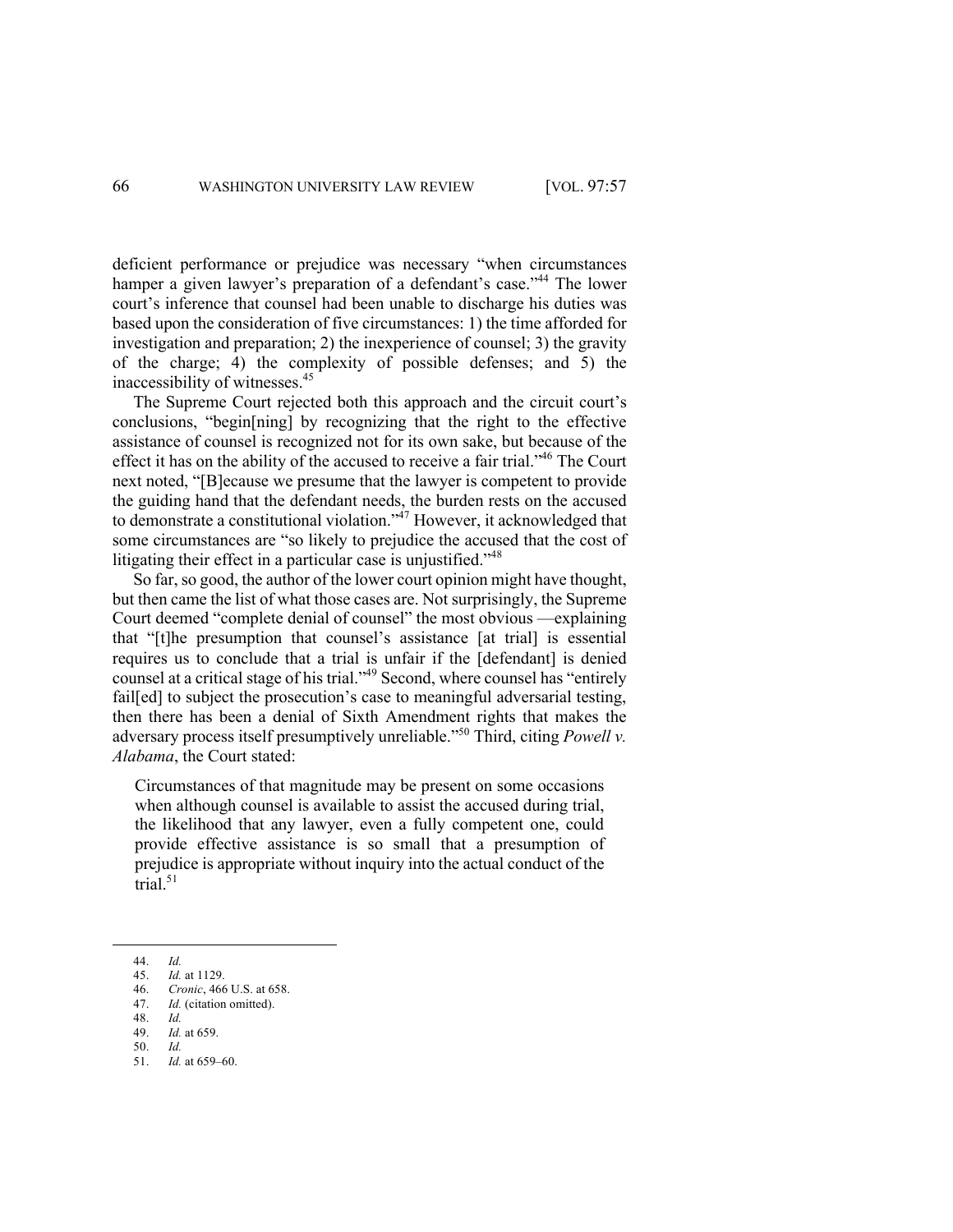The opinion then considers the five factors cited by the Court of Appeals, and concludes that whether viewed separately or in combination, they did not provide a basis for concluding that competent counsel would not have been able to provide a defendant with "the guiding hand that the Constitution guarantees."52 According to the Court, neither the period of time the Government spent investigating the case, nor the number of documents that its agents reviewed during that investigation determined whether a competent lawyer could prepare the case in twenty-five days. The Court also held that none of the other factors Cronic had relied upon—the lawyer's youth, his lack of any jury trial experience, and his lack of expertise in criminal law—even viewed together, did not justify a presumption of ineffectiveness.53 Finally, although the seriousness of the charge, the complexity of the case, and the accessibility of witnesses "are all matters that may affect what a reasonably competent attorney could be expected to have done under the circumstances, . . . none identifies circumstances that in themselves make it unlikely that respondent received the effective assistance of counsel."54

Thus, after *Cronic* it seemed unlikely that a short preparation period (unless as short as that in *Powell*), counsel's inexperience or lack of expertise, the nature of the case, or barriers to investigation could trigger automatic reversal. But *Cronic*, by virtue of its listing of "complete denial of counsel," "failure to subject the prosecution's case to adversarial testing," and "circumstances of that magnitude" fostered hopes—and habeas petitions asserting—that there were other cases to which the automatic reversal rule should apply. Since *Cronic*, the Supreme Court has offered lower courts only one small source of guidance on what any of these phrases mean—*Bell v. Cone*. 55

### *b. Bell v. Cone*

*Cone*, like *Cronic*, turned out not to be a *Cronic* case after all. The Sixth Circuit had concluded that *Cronic* should have governed Cone's claim that his counsel's failure to present any mitigating evidence or make a closing argument at his capital sentencing proceeding constituted a violation of Cone's right to counsel.<sup>56</sup> In reversing, the majority first affirmed that *Cronic* had "identified three situations... 'so likely to prejudice the accused that the cost of litigating their effect in a particular case is unjustified,""<sup>57</sup>

<sup>52.</sup> *Id.* at 663.

<sup>53.</sup> *Id.* at 665.

<sup>54.</sup> *Id.* at 666.

<sup>55.</sup> 535 U.S. 685 (2002).

<sup>56.</sup> *Id.* at 693.

<sup>57.</sup> *Id.* at 695 (quoting *Cronic*, 466 U.S. at 658–59).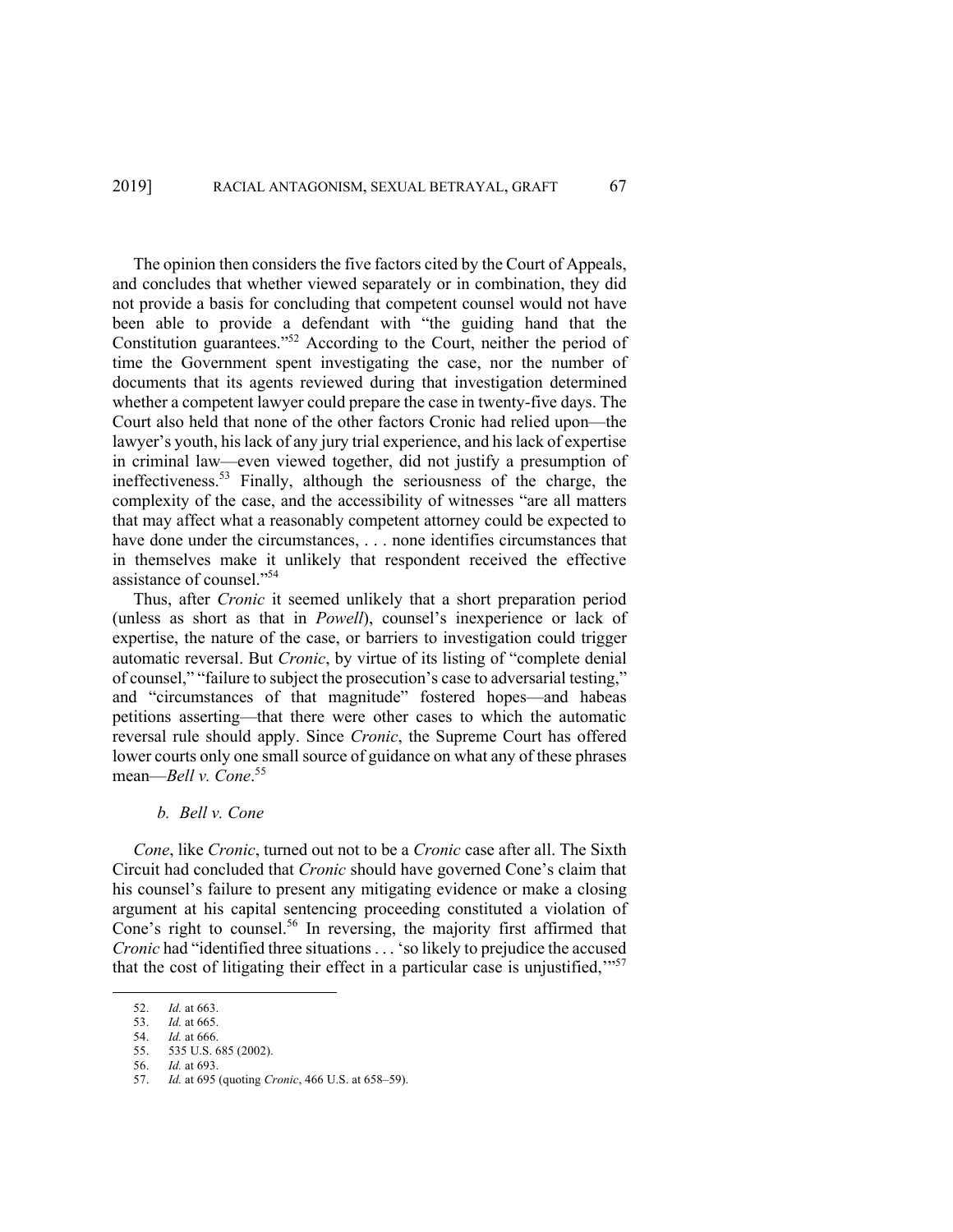but then disagreed with the lower court's determination that counsel's failure to "mount some case for life" fell within the second exception identified in *Cronic*:

When we spoke in *Cronic* of the possibility of presuming prejudice based on an attorney's failure to test the prosecutor's case, we indicated that the attorney's failure must be complete. We said "if counsel *entirely* fails to subject the prosecution's case to meaningful adversarial testing." *Cronic*, [466 U.S.] at 659 (emphasis added). Here, [Cone's] argument is not that his counsel failed to oppose the prosecution throughout the sentencing proceeding as a whole, but that his counsel failed to do so at specific points. For purposes of distinguishing between the rule of *Strickland* and that of *Cronic*, this difference is not of degree but of kind.

The aspects of counsel's performance challenged by [Cone]–the failure to adduce mitigating evidence and the waiver of closing argument–are plainly of the same ilk as other specific attorney errors we have held subject to *Strickland*'s performance and prejudice components.58

Justice Stevens was the lone dissenter. Much of his dissent is a lengthy description of the sentencing phase, after which Stevens concludes:

On these facts, and as a result of [trial counsel's] overwhelming failure at the penalty phase, the Court of Appeals properly concluded that *Cronic* controls the Sixth Amendment claim in this case . . . . [Counsel's] decisions to present no mitigation case in the penalty phase, and to offer no closing argument in the face of the prosecution's request for death, are nothing short of incredible. Moreover, [counsel's] explanations for his decisions were not only uncorroborated, but were, in my judgment, patently unsatisfactory.<sup>59</sup>

To the majority's assertion that Cone's complaints could be framed as objections to what counsel failed to do "at specific points," Stevens responded that "when those complaints concern 'points' that encompass all of counsel's fundamental duties at a capital sentencing proceeding performing a mitigation investigation, putting on available mitigation evidence, and making a plea for the defendant's life after the State has asked for death—counsel has failed 'entirely."<sup>60</sup>

<sup>58.</sup> *Id.* at 696–98 (footnote omitted).

<sup>59.</sup> *Id.* at 715 (Stevens, J., dissenting) (footnotes omitted).

<sup>60.</sup> *Id.* at 716–17 (quoting *Cronic*, 466 U.S. at 659).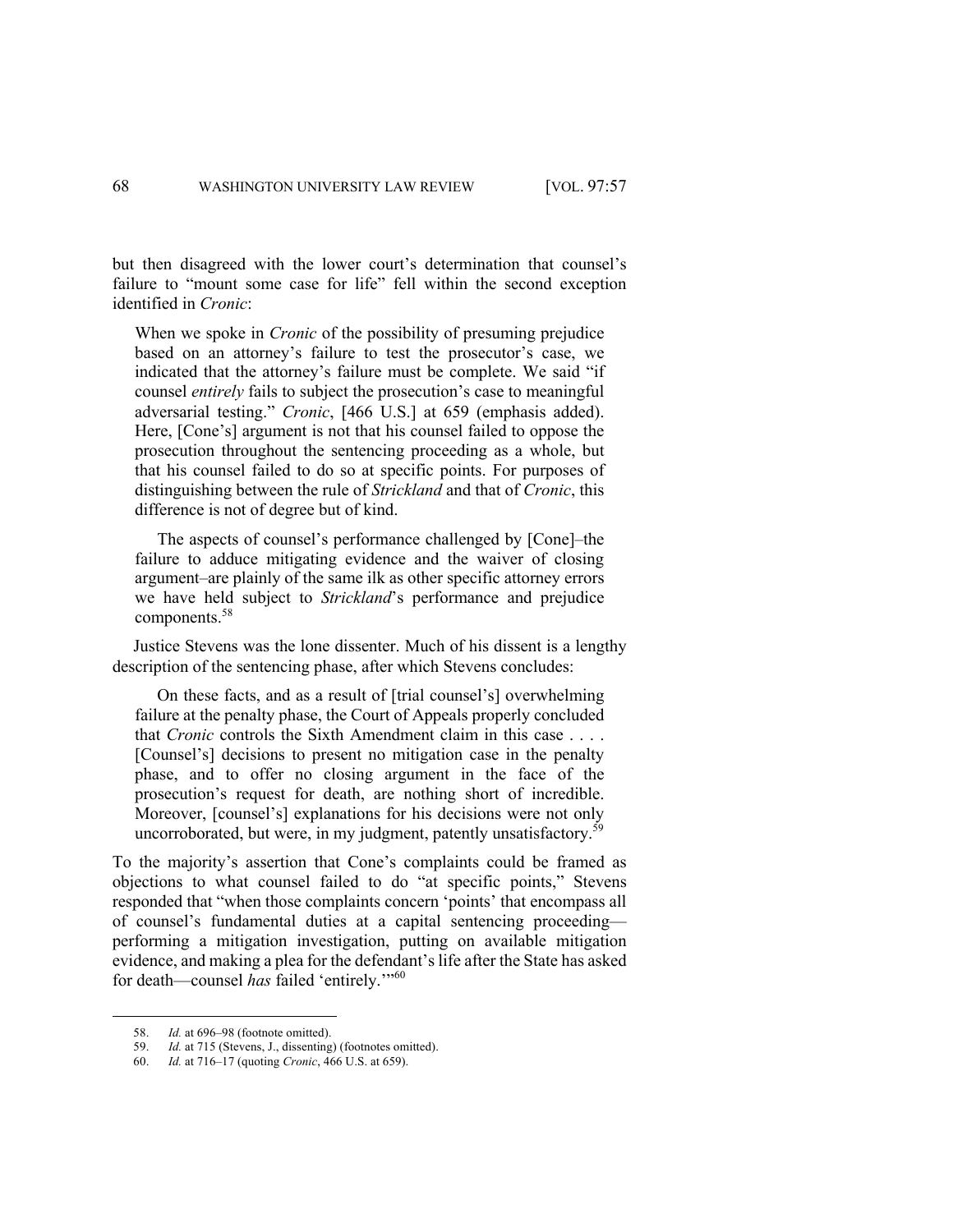Another issue lurking in *Cone*, but not fully faced, was the question of whether the mental illness of counsel should be treated as a *Cronic*  violation. Justice Stevens noted while the state court did not have information concerning counsel's mental illness, in fact he suffered a severe mental impairment and committed suicide six months after the postconviction hearing.<sup>61</sup> The onset of his mental illness was not certain, but Justice Stevens interpreted his extraordinary fear of what the prosecution would do as likely attributable to his paranoia, and Stevens commented that the timidity displayed by counsel was not consistent with the adversarial testing required by the Sixth Amendment. $62$  The majority expressed doubt that counsel was in fact ill at the time of trial. $63$  The Court further found that, because no evidence of mental illness had been presented to the state court, federal courts could not consider such evidence in reviewing the state court judgment.<sup>64</sup> It did not, however, express any view as to the significance of mental illness in *Cronic* claims in cases where evidence of that illness was properly before a court.<sup>65</sup>

### *2. Torn Lawyers*

The conflict cases are intermediate, both with respect to the stringency of what they require a defendant to establish, and with respect to their numbers. *Cuyler v. Sullivan*, <sup>66</sup> decided in 1980, was the first Supreme Court case to address a conflict of interest for which the lawyer bore responsibility. But prior to *Cuyler*, the Court had twice faced the issue of the proper remedy for a defendant whose lawyer was forced—over his objection—to represent conflicting interests, and these cases laid much of the groundwork for *Cuyler*.

# *a. Holloway v. Arkansas*

*Glasser v. United States*, <sup>67</sup> as noted earlier, held that when a judge compelled joint representation of codefendants whose interests were in conflict, reversal was mandated because the right to counsel "is too fundamental and absolute to allow courts to indulge in nice calculations as to the amount of prejudice arising from its denial."68 *Holloway v.* 

64. *Id.*

<sup>61.</sup> *Id.* at 715–16.

<sup>62.</sup> *Id.* at 716.

<sup>63.</sup> *Id.* at 697 n.4 (majority opinion).

<sup>65.</sup> *See id.*

<sup>66.</sup> 446 U.S. 335 (1980). 67. 315 U.S. 60 (1942).

<sup>68.</sup> *Id.* at 75–76.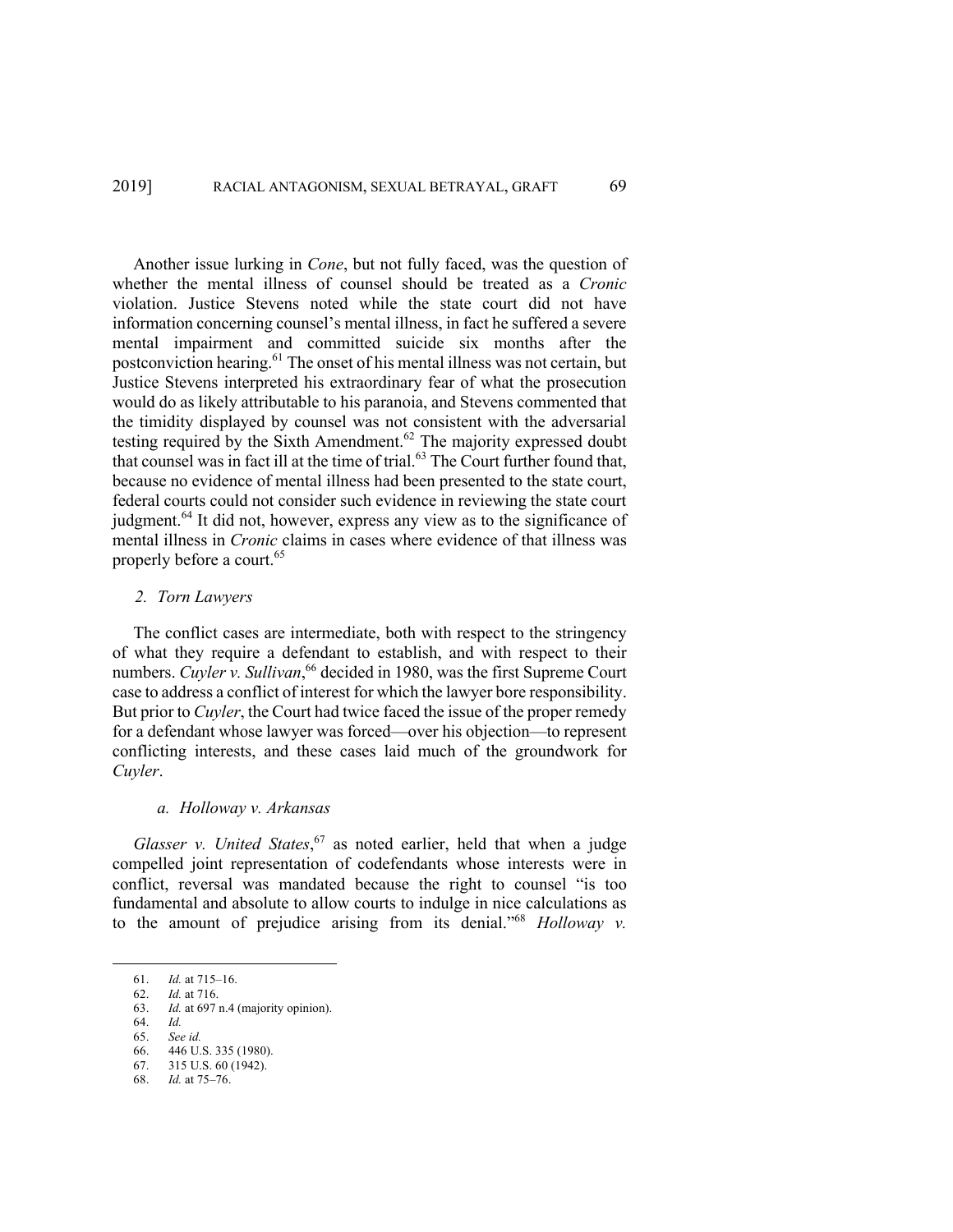*Arkansas*, <sup>69</sup> a second case of joint representation over objection, affirmed the propriety of automatic reversal in such cases, and offered further defense for that remedy. First it described the harm flowing from the representation of conflicting interests, drawing out the parallels to total denial of counsel:

That an attorney representing multiple defendants with conflicting interests is physically present at pretrial proceedings, during trial, and at sentencing does not warrant departure from [the automatic reversal rule of *Gideon*]. Joint representation of conflicting interests is suspect because of what it tends to prevent the attorney from doing. . . . Generally speaking, a conflict may also prevent an attorney from challenging the admission of evidence prejudicial to one client but perhaps favorable to another, or from arguing at the sentencing hearing the relative involvement and culpability of his clients in order to minimize the culpability of one by emphasizing that of another.<sup>70</sup>

*Holloway* then turned to the practical reason for an automatic reversal rule, the difficulty of assessing the damage flowing from joint representation of conflicting interests:

[A] rule requiring a defendant to show that a conflict of interests . . . prejudiced him in some specific fashion would not be susceptible of intelligent, evenhanded application. In the normal case where a harmless-error rule is applied, the error occurs at trial and its scope is readily identifiable. Accordingly, the reviewing court can undertake with some confidence its relatively narrow task of assessing the likelihood that the error materially affected the deliberations of the jury. . . . But in a case of joint representation of conflicting interests the evil–it bears repeating–is in what the advocate finds himself compelled to *refrain* from doing, not only at trial but also as to possible pretrial plea negotiations and in the sentencing process. . . . Thus, an inquiry into a claim of harmless error here would require, unlike most cases, unguided speculation. $71$ 

*b. Cuyler v. Sullivan*

The Third Circuit extended *Holloway*'s reasoning to a case where counsel had not objected to joint representation, but the defendant asserted in postconviction proceedings that his lawyers had represented conflicting

<sup>69.</sup> 435 U.S. 475 (1978).

<sup>70.</sup> *Id.* at 489–90.

Id. at 490–91 (citations omitted).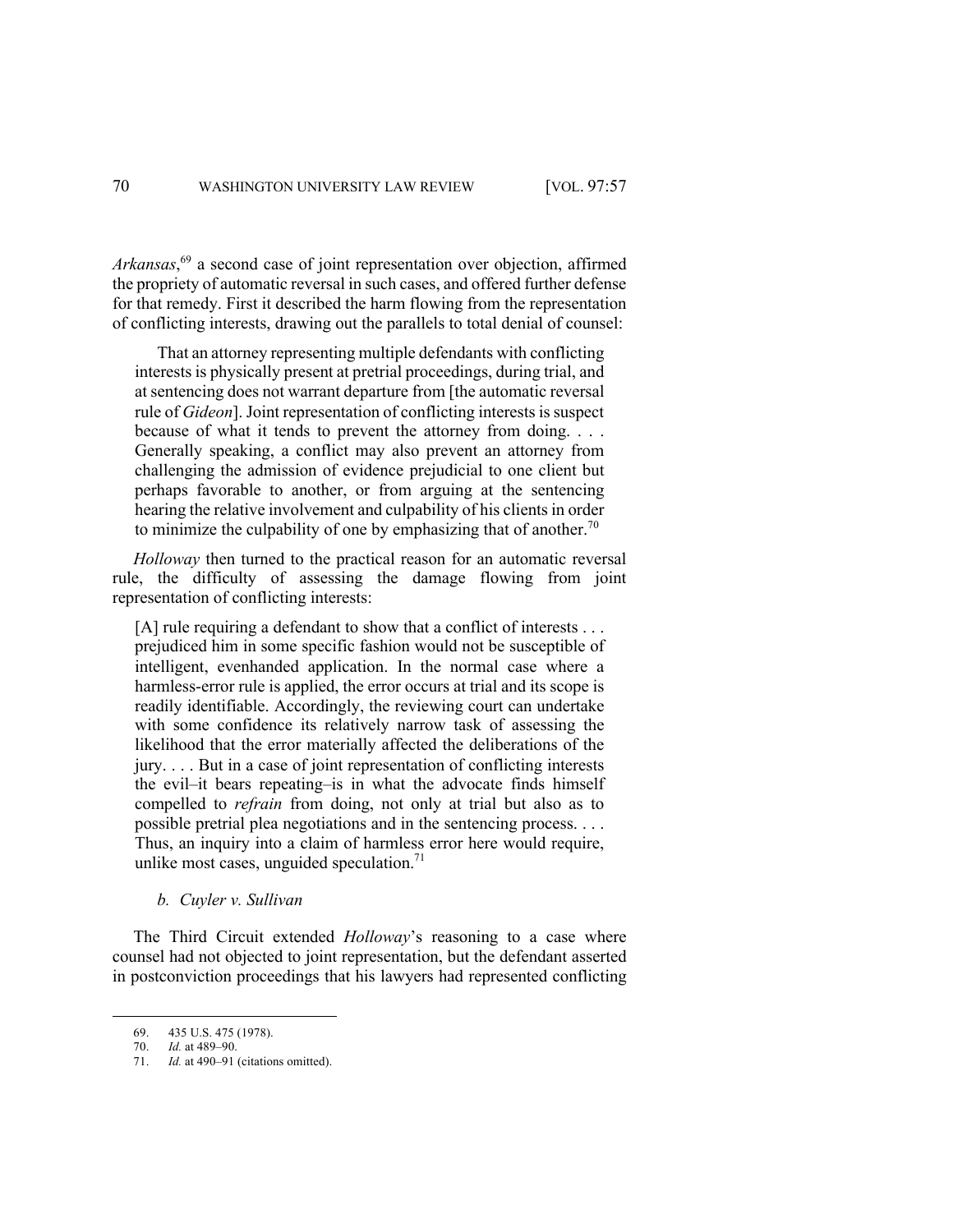interests; it held that a criminal defendant is entitled to reversal whenever he makes "some showing of a possible conflict of interest or prejudice, however remote."<sup>72</sup> The Supreme Court granted certiorari and vacated, explaining why the Third Circuit erred in applying *Hlloway*'s reasoning to *Cuyler*:

Defense counsel have an ethical obligation to avoid conflicting representations and to advise the court promptly when a conflict of interest arises during the course of trial. Absent special circumstances, therefore, trial courts may assume either that multiple representation entails no conflict or that the lawyer and his clients knowingly accept such risk of conflict as may exist. . . . Unless the trial court knows or reasonably should know that a particular conflict exists, the court need not initiate an inquiry.<sup>73</sup>

Concomitantly, "unless the trial court fails to afford [the opportunity to show that potential conflicts imperil his right to a fair trial], a reviewing court cannot presume that the possibility for conflict has resulted in ineffective assistance of counsel. $\mathbf{v}^{\bar{7}4}$ 

Instead, reversal in a conflict of interest case where no timely objection was raised requires that a defendant "establish that an actual conflict of interest adversely affected his lawyer's performance."<sup>75</sup> A defendant who makes such a showing, however—unlike a defendant complaining about the adequacy of unconflicted counsel's performance—"need not demonstrate prejudice in order to obtain relief."76

The *Cuyler* court gave no instruction into the meaning of "an actual conflict of interest adversely affect[ing] his lawyer's performance." Justice Marshall dissented in part, asserting that because "[a]n actual conflict of interests negates the unimpaired loyalty a defendant is constitutionally entitled to expect and receive from his attorney,"<sup>77</sup> a showing of such a conflict should suffice for reversal. The majority did not explain exactly what the modifying phrase "adversely affect[ing] his lawyer's performance" meant, but Justice Marshall objected that "[i]f the Court's holding would require a defendant to demonstrate that his attorney's trial performance differed from what it would have been if the defendant had been the

<sup>72.</sup> United States *ex rel.* Sullivan v. Cuyler, 593 F.2d 512, 519 (1979) (quoting Walker v. United States, 422 F.2d 374, 375 (3d Cir. 1970) (per curiam)), *vacated*, 446 U.S. 335 (1980).

<sup>73.</sup> Cuyler v. Sullivan, 446 U.S. 335, 346–47 (1980) (footnotes omitted).

<sup>74.</sup> *Id.* at 348.

<sup>75.</sup> *Id.* at 350.

<sup>76.</sup> *Id.* at 349–50.

<sup>77.</sup> *Id.* at 356 (Marshall, J., concurring in part and dissenting in part).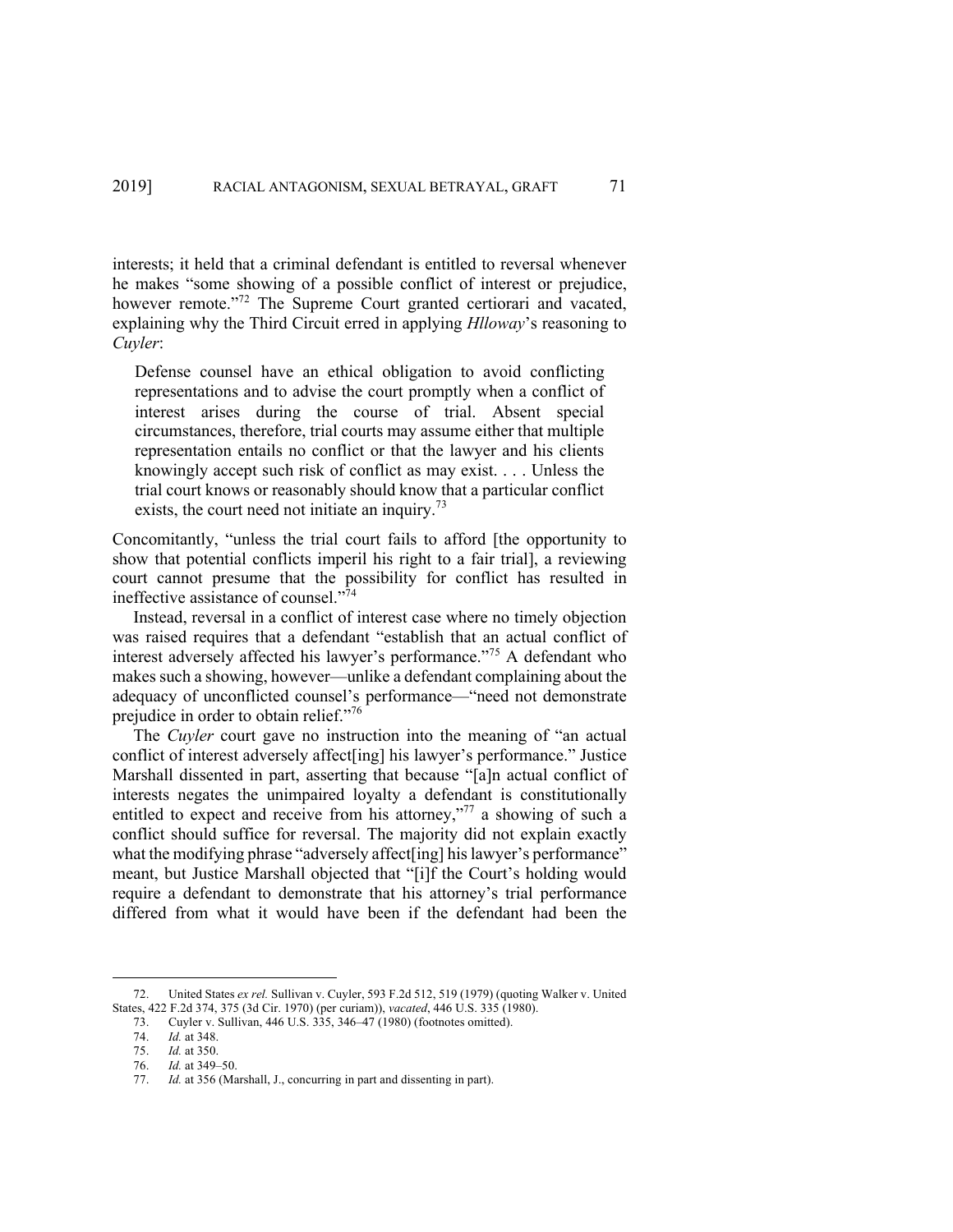attorney's only client . . . it is inconsistent with [the Court's] previous cases[,]  $\ldots$  unduly harsh, [and] incurably speculative as well."<sup>78</sup>

Justice Brennan would have split the difference, requiring no showing of prejudice or effect in cases where the trial court had not advised the defendant of the risks of joint representation, but "[w]here it is clear that a defendant has voluntarily chosen to proceed with joint representation, it is fair, if he later alleges ineffective assistance [of counsel] growing out of a conflict, to require that he demonstrate 'that a conflict of interest actually affected the adequacy of his representation."<sup>79</sup>

For twenty years, the lower courts struggled—without Supreme Court elaboration—to apply the *Cuyler* standard.<sup>80</sup> *Wood v. Georgia*'s<sup>81</sup> cryptic remand "to determine whether the conflict of interest that this record strongly suggests actually existed<sup>82</sup> further complicated matters. Its wording suggested that perhaps the Court was adopting Justice Brennan's distinction, and would not, in cases where the trial court had made no inquiry, require a showing that the conflict "adversely affected his lawyer's performance."

### *c. Mickens v. Taylor*

The Supreme Court granted certiorari in *Mickens v. Taylor*<sup>83</sup> to resolve "what a defendant must show in order to demonstrate a Sixth Amendment violation where the trial court fails to inquire into a potential conflict of interest about which it knew or reasonably should have known."<sup>84</sup> *Mickens*  buried Justice Brennan's distinction, deeming the "actual conflict" wording of *Wood* merely shorthand for "a conflict that affected counsel's performance—as opposed to a mere theoretical division of loyalties."85 Consequently, it held that regardless of whether a trial court should have conducted an inquiry into a possible conflict, unless counsel had protested joint representation, Sixth Amendment claims concerning conflicted

<sup>78.</sup> *Id.* at 355.

<sup>79.</sup> *Id.* at 353 (Brennan, J., concurring in part).

<sup>80.</sup> *See* Coverdale, *supra* note 22, at 223–24 (analyzing how lower courts apply *Cuyler*); *see also* Mark W. Shiner, *Conflicts of Interest Challenges Post* Mickens v. Taylor*: Redefining the Defendant's Burden in Concurrent, Successive, and Personal Interest Conflicts*, 60 WASH. & LEE L. REV. 965, 977 & n.94 (2003) (noting the lack of clarity as to what would constitute a conflict of interest and citing Supreme Court cases discussing the different ways in which the standard has been applied by lower courts).

<sup>81. 450</sup> U.S. 261 (1981).<br>82. Id. at 273.

*Id.* at 273.

<sup>83.</sup> 535 U.S. 162 (2002).

<sup>84.</sup> *Id.* at 164.

<sup>85.</sup> *Id.* at 171 (emphasis omitted).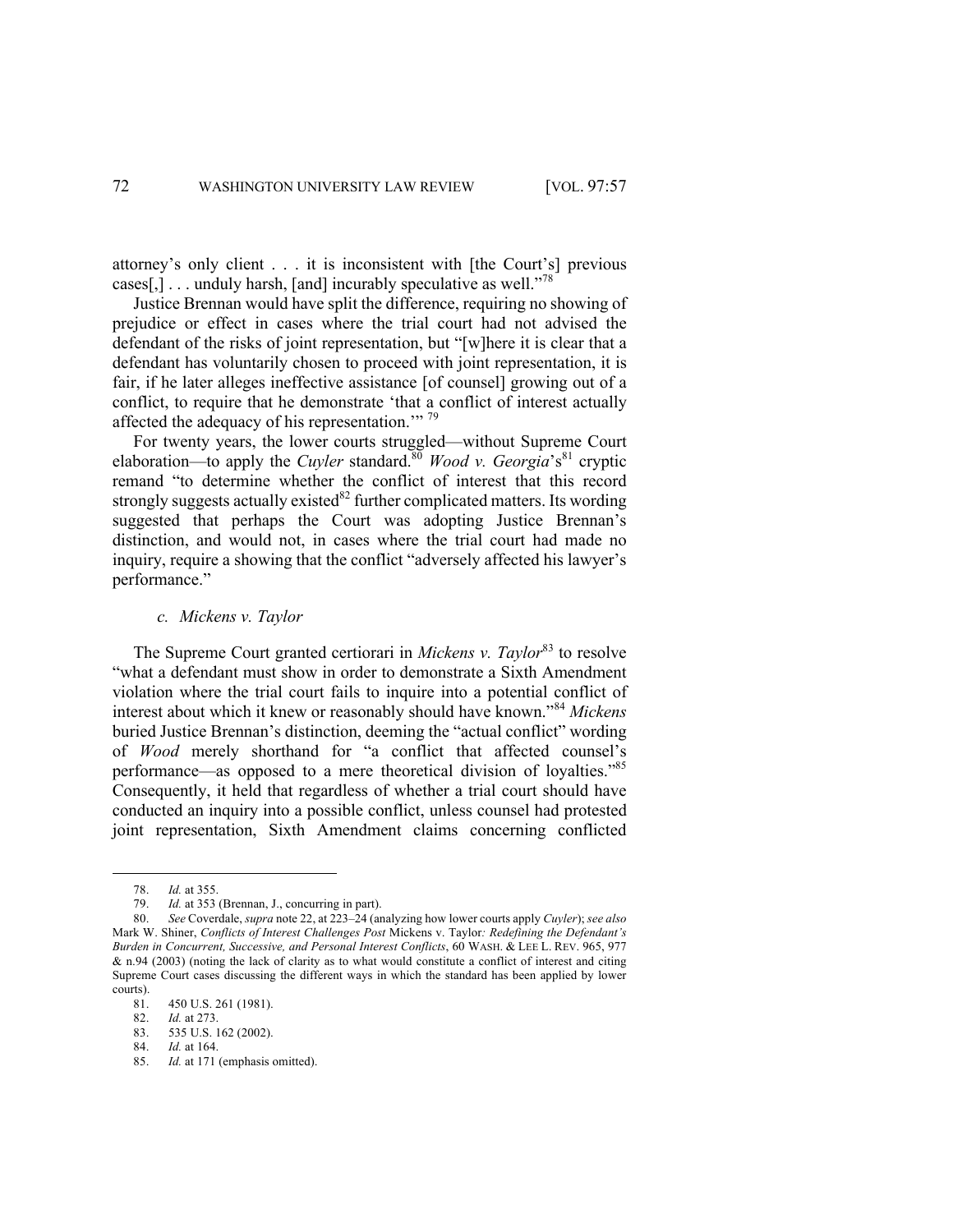counsel require a showing of an actual conflict of interest that adversely affected the lawyer's performance.<sup>86</sup>

# *i. "Adversely affecting the lawyer's performance"*

More importantly for our purposes here, *Mickens* provided a hasty application, though not an *explanation*, of the meaning of "an actual conflict of interest that adversely affected his lawyer's performance." Byran Saunders had been appointed to represent a juvenile, Timothy Hall, on assault and weapons charges on March 20, 1992, and within ten days of their first meeting, Hall was murdered. $87$  Four days after Hall's body was discovered, a juvenile court judge dismissed the charges against Hall, and then, three days later, the same judge appointed Saunders to represent Walter Mickens on charges that he had murdered Hall during the course of attempting to forcibly sodomize him.<sup>88</sup> Saunders became lead trial counsel in Mickens's capital case, and did not tell either his co-counsel or Mickens that he represented the victim at the time of the murder. $89$ 

Some might think moving from representation of one client to representing his murderer would be problematic, but Saunders did not.<sup>90</sup> Although in fact a lawyer's fiduciary relationship with a client survives the client's death, $91$  Saunders testified in postconviction proceedings that his allegiance to Hall "[e]nded when  $\dots$  they told me he was dead."<sup>92</sup> For the majority, this was enough: Saunders's erroneous belief was a sufficient basis for concluding that Mickens could not establish the requisite adverse effect on counsel's performance.<sup>93</sup>

The brevity of the majority's treatment of the question of whether adverse effect had been demonstrated may be attributable to the fact that it was not the question on which certiorari was granted, and Justice Souter's dissent, like the majority opinion, focuses on whether reversal is automatic when a trial judge who is on notice of a potential conflict fails to avoid it. But Souter devoted a long footnote to "noting that the case for an adverse effect appears compelling in at least two respects."<sup>94</sup>

- 93. *Id.* at 173–74 (majority opinion).
- 94. *Id.* at 208 n.13 (Souter, J., dissenting).

In this footnote Souter first observed that Saunders admitted that he failed to even discuss with Mickens whether they should pursue a trial strategy of creating reasonable doubt about whether the sex was consensual, a crucial matter because, without forcible sex, the murder would not have been deatheligible. *Id.* Moreover, Saunders neglected leads suggesting that the victim had engaged in prostitution,

<sup>86.</sup> *Id.* at 173–74.

<sup>87.</sup> *Id.* at 164. 88. *Id.* at 164–65.

<sup>89.</sup> *Id.*

<sup>90.</sup> *Id.* at 177 (Kennedy, J., concurring).<br>91. Swidler & Berlin v. United States. 5

Swidler & Berlin v. United States, 524 U.S. 399 (1998). 92. *Mickens*, 535 U.S. at 177 (Kennedy, J., concurring).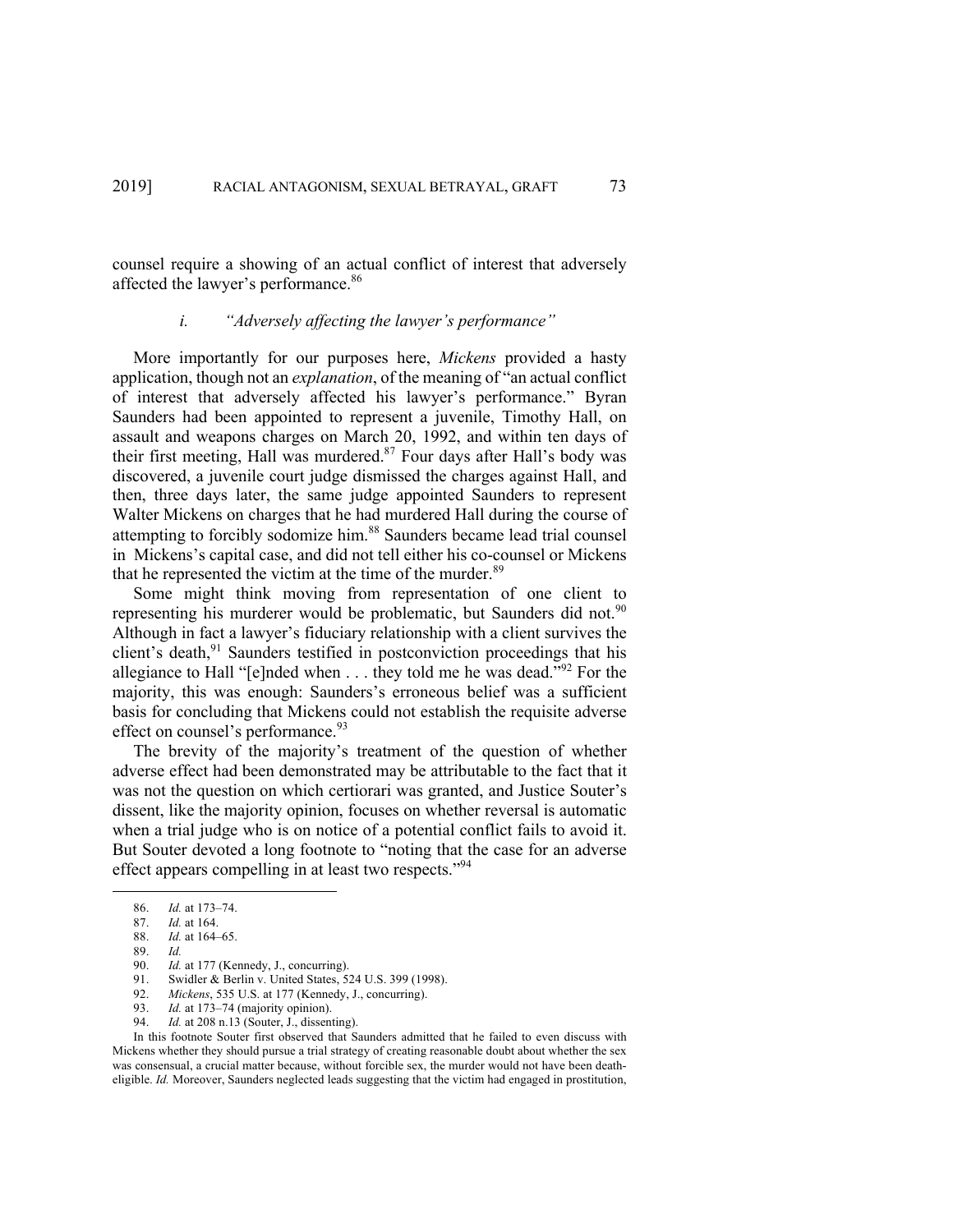Justice Breyer, joined by Justice Ginsburg, dissented on a different, albeit related ground. For them, the question of how most conflict of interest cases should be resolved was beside the point because *Mickens* was an extraordinary case that should not be governed by more general precedents.<sup>95</sup> Three factors—that the case was capital, that the representational incompatibility was facially egregious, and that the State created the conflict by appointing Saunders—taken together, constituted a "breakdown in the criminal justice system" that calls its legitimacy into question.<sup>96</sup>

Justice Stevens echoed Souter's objections, and also agreed with Breyer that the appearance of justice is of independent importance, and is fatally compromised in a capital case where the State "foist[s] a murder victim's lawyer onto his accused."<sup>97</sup> But Stevens's opinion also explores territory not covered by either Souter or Breyer, arguing that the attorney-client relationship in a capital case depends on building trust, which is precluded when a lawyer decides to conceal from his client a fact as important as prior representation of the victim.<sup>98</sup> Because of the importance of the attorneyclient relationship, Stevens would "presume that the lawyer for the victim of a brutal homicide is incapable of establishing the kind of relationship with the defendant that is essential to effective representation."<sup>99</sup>

# *ii. Conflicts of Interest*

Until the Supreme Court's decision, everyone seems to have assumed that Saunders's prior representation of the victim constituted a "conflict of interest," and that the germane questions were whether he had to show anything more than the existence of such a conflict, given the trial judge's awareness of the conflict, and if not, whether Mickens had established that the conflict "adversely affected his lawyer's performance." Both of the lower court opinions make this assumption, and, from a professional responsibility standpoint, there was no doubt that Saunders had a continuing

even though his body was found in an area where it was common. *Id.* Souter acknowledged that these omissions may have resulted from strategy or incompetence, rather than a conflicting duty of loyalty to the victim, but noted that strategic choice seemed unlikely, given that Saunders did not raise the possibility of such a defense with his client. *Id.* In contrast, Souter opined that there was little doubt as to the source of the second adverse impact Mickens had alleged: that Saunders knew that the victim's mother had initiated charges of assault and battery against her son just before he died, yet did nothing to counter the mother's assertion in the post-trial victim impact statement given to the trial judge that "all [she] lived for was that boy." *Id.*

<sup>95.</sup> *Id.* at 209-11 (Breyer, J., dissenting).<br>96. *Id.* at 210-11.

<sup>96.</sup> *Id.* at 210–11.

<sup>97.</sup> *Id.* at 189 (Stevens, J., dissenting).

<sup>98.</sup> *Id.* at 180.

<sup>99.</sup> *Id.* at 188.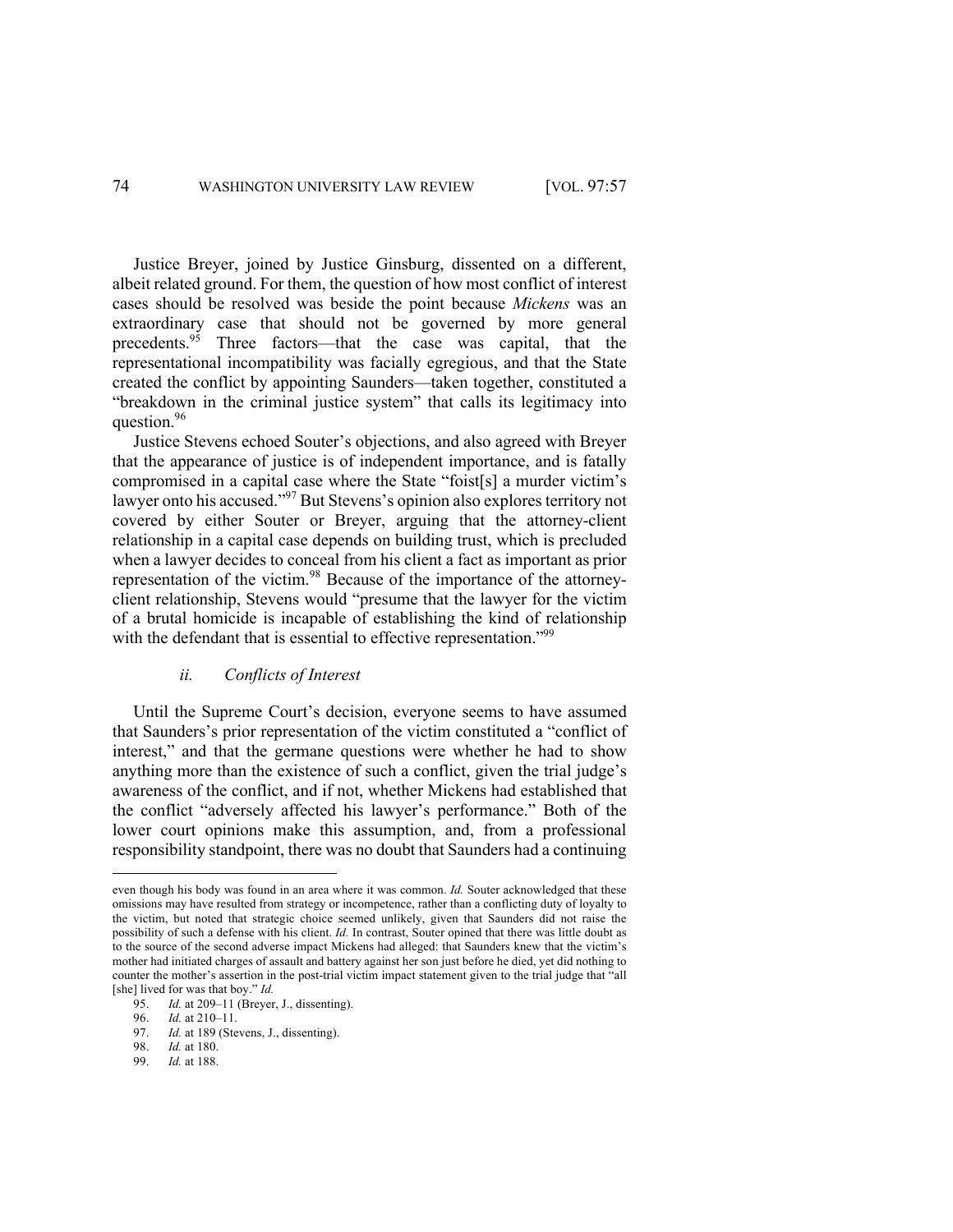duty of loyalty to Hall, and should not have undertaken representation of Mickens, *at least* not without informing Mickens of the potential conflict and obtaining a waiver from him. Indeed, a group of experts in legal ethics filed an amicus curiae brief submitting that this conflict was in fact nonwaivable according to the ABA Model Rules of Professional Conduct.<sup>100</sup>

Most of the majority's opinion does not question the application of the conflict of interest cases—however they might properly be interpreted—to this kind of conflict. The last section of Justice Scalia's majority opinion, however, casts doubt on that categorization. "Lest today's holding be misconstrued," it notes that the only question presented was the effect of a trial court's failure to inquire into a potential conflict on the *Cuyler* rule, and that "[t]he case was presented and argued on the assumption that (absent some exception for failure to inquire) [*Cuyler v. Sullivan*] would be applicable—requiring a showing of defective performance, but *not*  requiring in addition (as *Strickland* does . . .), a showing of probable effect upon the outcome of trial."<sup>101</sup> Justice Scalia conceded that such an assumption was "not unreasonable" given lower court decisions applying the *Cuyler* standard to a variety of attorney ethical conflicts, including conflicts rooted in obligations to former clients, pecuniary stake in the outcome of a case, a romantic relationship with the prosecutor, or fear of alienating the trial judge.<sup>102</sup> He admonished, however, that the language of *Cuyler* itself "does not clearly establish, or indeed even support, such expansive application,"<sup>103</sup> and that both *Cuyler* and *Holloway* emphasized the high likelihood of prejudice *arising from multiple concurrent representation*. 104

There is no conclusion to this unexpected caveat, but only the assertion that the purpose of the *Cuyler/Holloway* "exceptions from the ordinary requirements of *Strickland* . . . is not to enforce the Canons of Legal Ethics, but to apply needed prophylaxis in situations where *Strickland* itself is evidently inadequate to assure vindication of the defendant's Sixth Amendment right to counsel."<sup>105</sup> The opinion ends ambiguously: "Whether [*Cuyler v. Sullivan*] should be extended to [reach successive representation] cases remains, as far as the jurisprudence of this Court is concerned, an open question."<sup>106</sup>

<sup>100.</sup> Brief for Legal Ethicists & Stein Center for Law and Ethics as Amici Curiae Supporting Petitioner at 16–17, Mickens v. Taylor, 535 U.S. 162 (2002) (No. 00-9285).

<sup>101.</sup> *Mickens*, 535 U.S. at 174.

<sup>102.</sup> *Id.* at 174–75.

<sup>103.</sup> *Id.* at 175.

<sup>104.</sup> *Id.*

<sup>105.</sup> *Id.* at 176.

<sup>106.</sup> *Id.*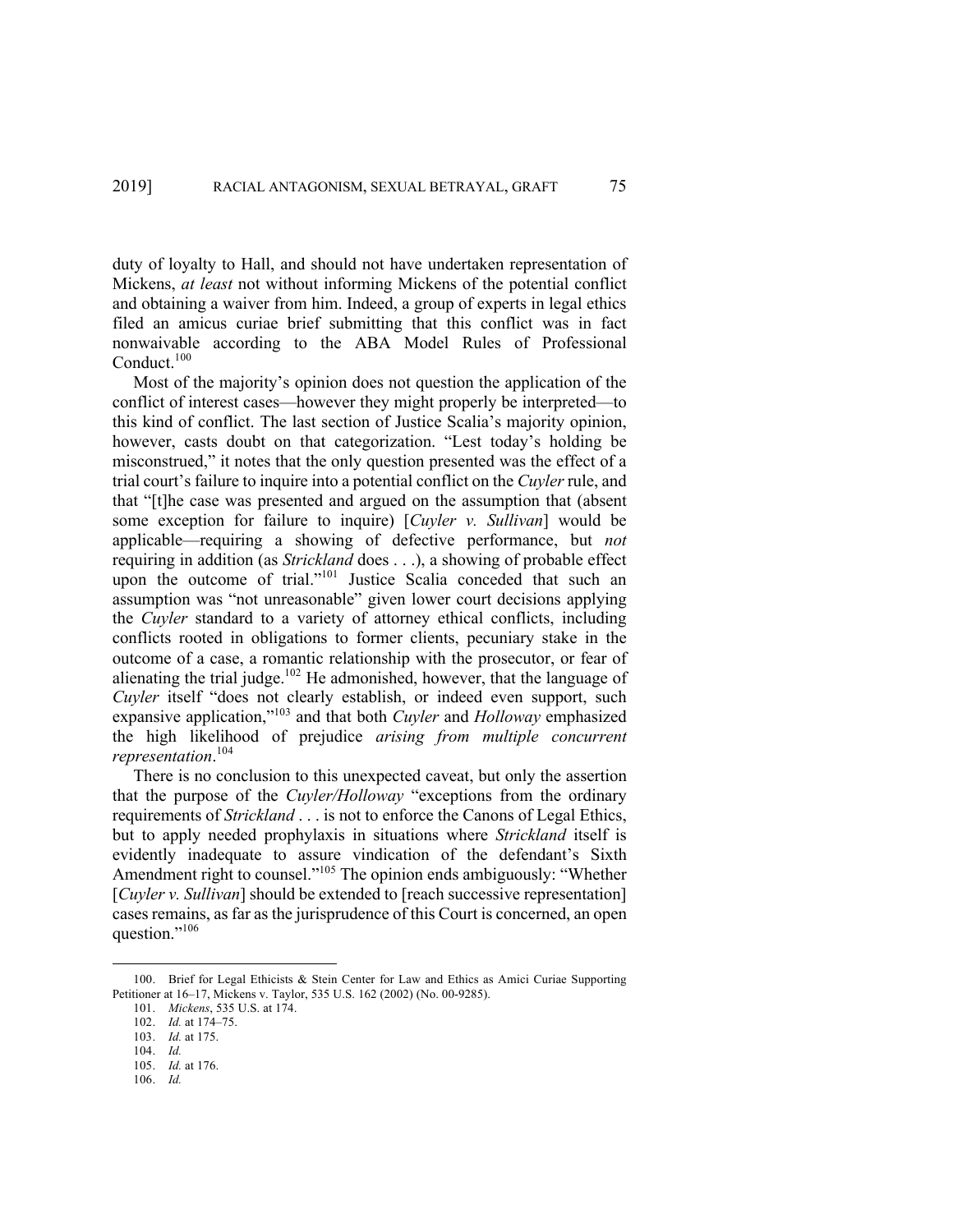#### *3. Terrible Lawyers*

Last are the largest group of counsel failures, those involving present, unconflicted, but just plain terrible lawyers. *Strickland v. Washington*<sup>107</sup> forced the Court "to consider the proper standards for judging a criminal defendant's contention that the Constitution requires a conviction or death sentence to be set aside because counsel's assistance at the trial or sentencing was ineffective."<sup>108</sup> *Strickland* involved three murders, and a lawyer who "cut his efforts short . . . [and] experienced a sense of hopelessness about the case" when he learned that, contrary to his instructions, his client confessed to two of the murders.<sup>109</sup> Strickland's lawyer decided not to investigate evidence concerning his client's mental and emotional state, both because of his hopelessness and because of his judgment that it was advisable to rely upon the plea colloquy for evidence of Strickland's mental state, background, and remorse.<sup>110</sup>

The Court began by noting that the constitutional command is not satisfied by the fact "[t]hat a person who happens to be a lawyer is present at trial alongside the accused."<sup>111</sup> Rather, because the constitutional command "envisions counsel's playing a role that is critical to the ability of the adversarial system to produce just results," it requires the accused's attorney, "whether retained or appointed," to "play[] the role necessary to ensure that the trial is fair."<sup>112</sup> Consequently, the "benchmark for judging any claim of ineffectiveness must be whether counsel's conduct so undermined the proper functioning of the adversarial process that the trial cannot be relied on as having produced a just result."<sup>113</sup>

From this "benchmark," the majority devised a two-prong test for ineffectiveness: first, the defendant must show that counsel's performance was deficient; and second, he must show that the deficient performance prejudiced the defense.<sup>114</sup> The Court's elaboration of these prongs—hotly  $\frac{1}{2}$ objected to by Justice Marshall<sup>115</sup>—made them both very hard to satisfy.

<sup>107.</sup> 466 U.S. 668 (1984).

<sup>108.</sup> *Id.* at 671.

<sup>109.</sup> *Id.* at 672.

<sup>110.</sup> *Id.* at 673. 111. *Id.* at 685.

<sup>112.</sup> *Id.*

<sup>113.</sup> *Id.* at 686.

<sup>114.</sup> *Id.* at 687.

<sup>115.</sup> *Id.* at 712 (Marshall, J., dissenting) ("Even if I were inclined to join the majority's two central holdings, I could not abide the manner in which the majority elaborates upon its rulings. Particularly regrettable are the majority's discussion of the 'presumption' of reasonableness to be accorded lawyers' decisions and its attempt to prejudge the merits of claims previously rejected by lower courts using different legal standards.").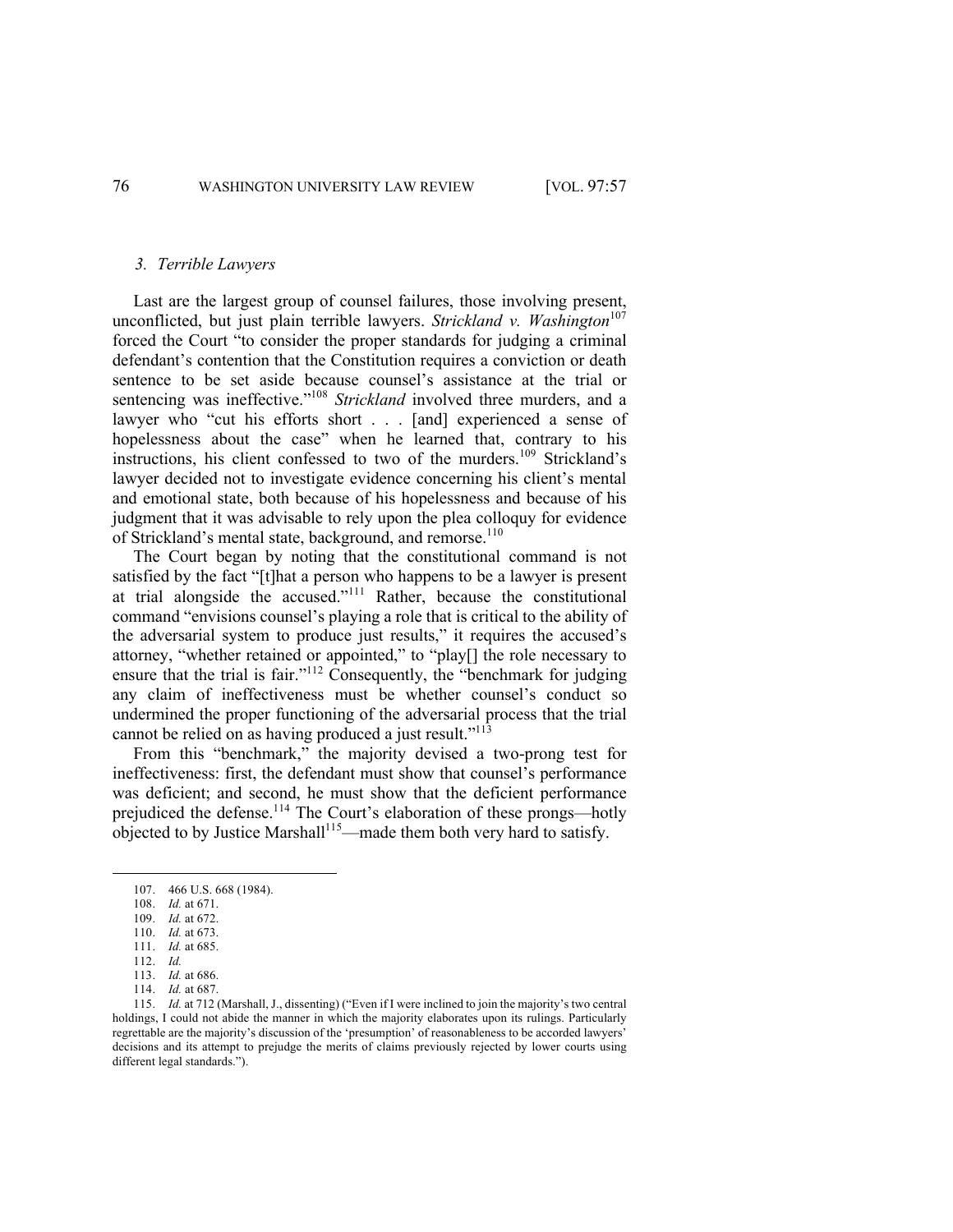The proper standard for attorney performance is that of "reasonably effective assistance."116 Judicial scrutiny of counsel's performance must be "highly deferential," and a court must "indulge a strong presumption that counsel's conduct falls within the wide range of reasonable professional assistance."117 More particularly, the defendant must overcome a presumption that the challenged actions or omissions "might be considered sound trial strategy."<sup>118</sup> Finally, "strategic choices made after thorough investigation of law and facts relevant to plausible options are virtually unchallengeable," and even those made after incomplete investigation are reasonable "to the extent that reasonable professional judgments support the limitations on investigation."<sup>119</sup>

After acknowledging that in certain contexts (such as actual or constructive denial of the assistance of counsel, state interference with counsel's assistance, or actual conflicts of interests) its precedents presumed prejudice, the Court defended the imposition of a prejudice requirement in the ordinary ineffective assistance case on two grounds. First it explained that "[t]he government is not responsible for, and hence not able to prevent, attorney errors;" and second, it observed that attorney errors "come in an infinite variety and are as likely to be utterly harmless in a particular case as they are to be prejudicial."120

The Court then chose a stringent prejudice requirement: A defendant must show that there is "a reasonable probability that, but for counsel's unprofessional errors, the result of the proceeding would have been different."<sup>121</sup> The *Strickland* majority also urged lower courts to consider dispensing with analysis of counsel's performance when they could more expeditiously "dispose of an ineffectiveness claim on the ground of lack of sufficient prejudice."<sup>122</sup>

Perhaps not surprisingly, lower courts since *Strickland* have been eager to avoid assessing the adequacy of counsel's performance and frequently dismiss ineffective assistance of counsel claims on the prejudice prong without first addressing counsel's competence.<sup>123</sup> For courts resistant to ineffective assistance of counsel claims, the prejudice hurdle is

<sup>116.</sup> *Id.* at 687 (majority opinion).

<sup>117.</sup> *Id.* at 689.

<sup>118.</sup> *Id.* (quoting Michel v. Lousiana, 350 U.S. 91, 101 (1955)).

<sup>119.</sup> *Id*. at 690–91.

<sup>120.</sup> *Id.* at 693.

<sup>121.</sup> *Id.* at 694.

<sup>122.</sup> *Id.* at 697.

<sup>123.</sup> *See* Meredith J. Duncan, *The (So-Called) Liability of Criminal Defense Attorneys: A System in Need of Reform*, 2002 BYU L. REV. 1, 19–21 (discussing lower courts' use of the prejudice prong before assessing the performance prong and citing cases).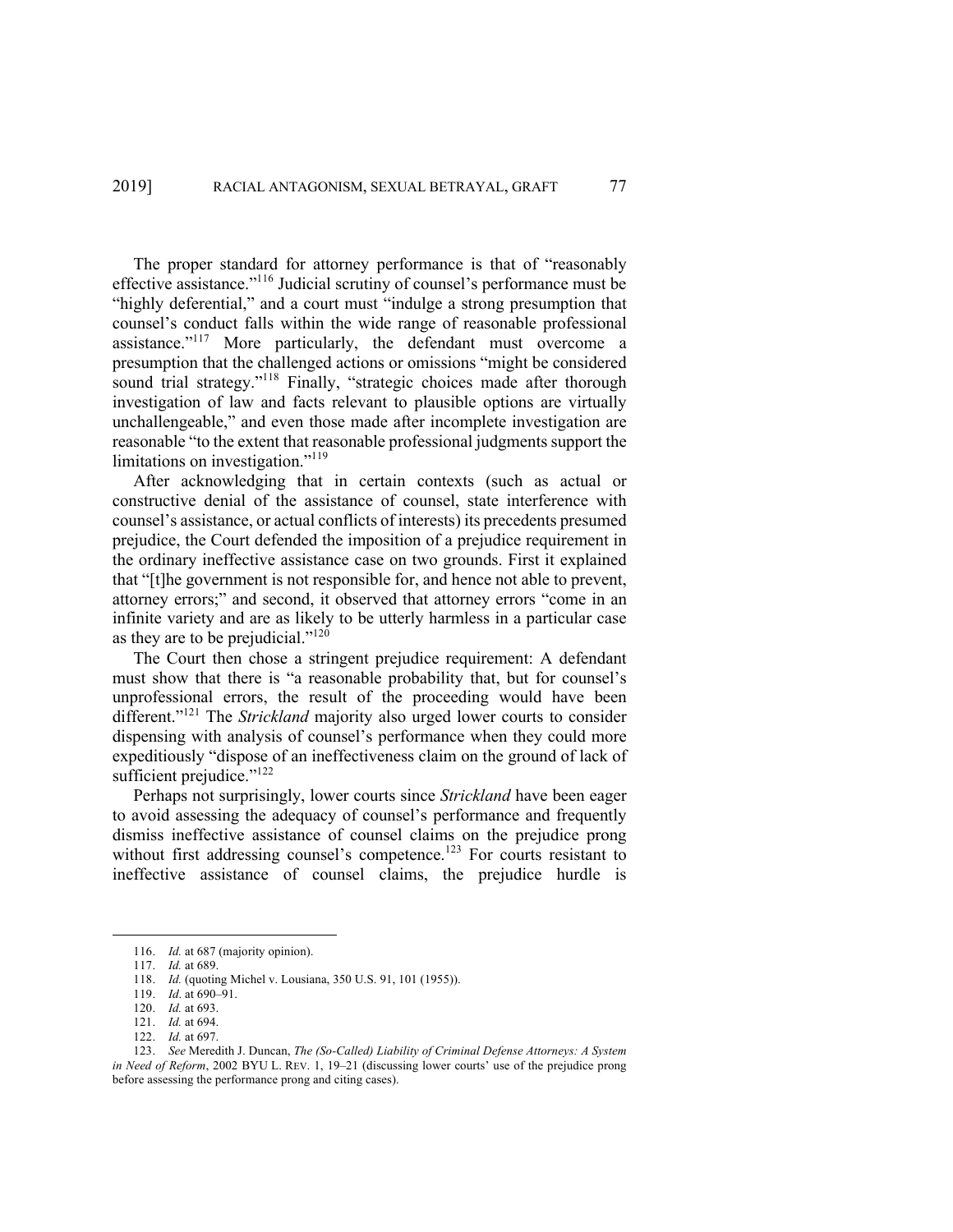convenient.<sup>124</sup> Until *Williams v. Taylor*, <sup>125</sup> decided in 2000, *no* Supreme Court case found *Strickland* prejudice.<sup>126</sup> And to this day, no Supreme Court case has found *Strickland* prejudice in the context of a non-capital trial. Moreover, even in capital cases decided after *Williams*, lower courts were extraordinarily reluctant to find prejudice;<sup>127</sup> until 2008,<sup>128</sup> the Fourth Circuit Court of Appeals had *never* found counsel ineffective in a capital case, a perfect score made possible in part by its manipulation of the prejudice prong.<sup>129</sup>

Only Justice Marshall dissented from *Strickland*. He objected to the performance standard on the ground that "it is so malleable that, in practice, it will either have no grip at all or will yield excessive variation" in its application.<sup>130</sup> He objected to the prejudice standard for two reasons, most fundamentally because he thought the Sixth Amendment was not solely directed at reducing the incidence of wrongful conviction, but also designed to ensure that convictions are obtained through fundamentally fair procedures. 131

Whatever the merits of that perspective on the purpose of the Sixth Amendment right to counsel, time and precedent have left it behind. Still relevant today, however, is Marshall's practical objection to the prejudice prong:

Seemingly impregnable cases can sometimes be dismantled by good defense counsel. On the basis of a cold record, it may be impossible for a reviewing court confidently to ascertain how the government's

<sup>124.</sup> *See id.* at 20–21; Richard L. Gabriel, *The* Strickland *Standard for Claims of Ineffective Assistance of Counsel: Emasculating the Sixth Amendment in the Guise of Due Process*, 134 U. PA. L. REV. 1259, 1271 (1986) ("[T]he difficult burden of proving prejudice that the Court in *Strickland v. Washington* places on the defendant allows a court to sweep attorney incompetence under the rug of a conviction that was affirmed because a defendant could not prove prejudice. The attorney's incompetence is quietly forgotten.").

<sup>125.</sup> 529 U.S. 362 (2000).

<sup>126.</sup> *See* John H. Blume & Stacey D. Neumann, "*It's Like Deja Vu All Over Again":* Williams v. Taylor*,* Wiggins v. Smith*,* Rompilla v. Beard *and a (Partial) Return to the Guidelines Approach to the Effective Assistance of Counsel*, 34 AM. J. CRIM. L. 127, 134 (2007).

<sup>127.</sup> *See* Kenneth Williams, *Does* Strickland *Prejudice Defendants on Death Row?*, 43 U. RICH. L. REV. 1459, 1472–79 (2009) (analyzing capital cases in four circuits from 2003 to 2008 and finding that only fourteen out of 158 ineffective assistance of counsel claims were successful).

<sup>128.</sup> Gray v. Branker, 529 F.3d 220 (4th Cir. 2008), *cert. denied*, 129 S. Ct. 1579 (2009). It bears noting that Gray, a dentist, was that rare bird, a middle class capital defendant. Gray was sentenced to death for murdering his wife.

<sup>129.</sup> *See* John H. Blume & Sheri Lynn Johnson, *The Fourth Circuit's "Double-Edged Sword": Eviscerating the Right to Present Mitigating Evidence and Beheading the Right to the Assistance of Counsel*, 58 MD. L. REV. 1480 (1999); *see also* Williams, *supra* note 127, at 1473 (showing that from 1998 to 2008, the Fourth Circuit did not find that counsel was ineffective in any of the seventy-seven capital cases it decided).

<sup>130.</sup> Strickland v. Washington, 466 U.S. 668, 707 (1984) (Marshall, J., dissenting).

<sup>131.</sup> *Id.* at 710–11.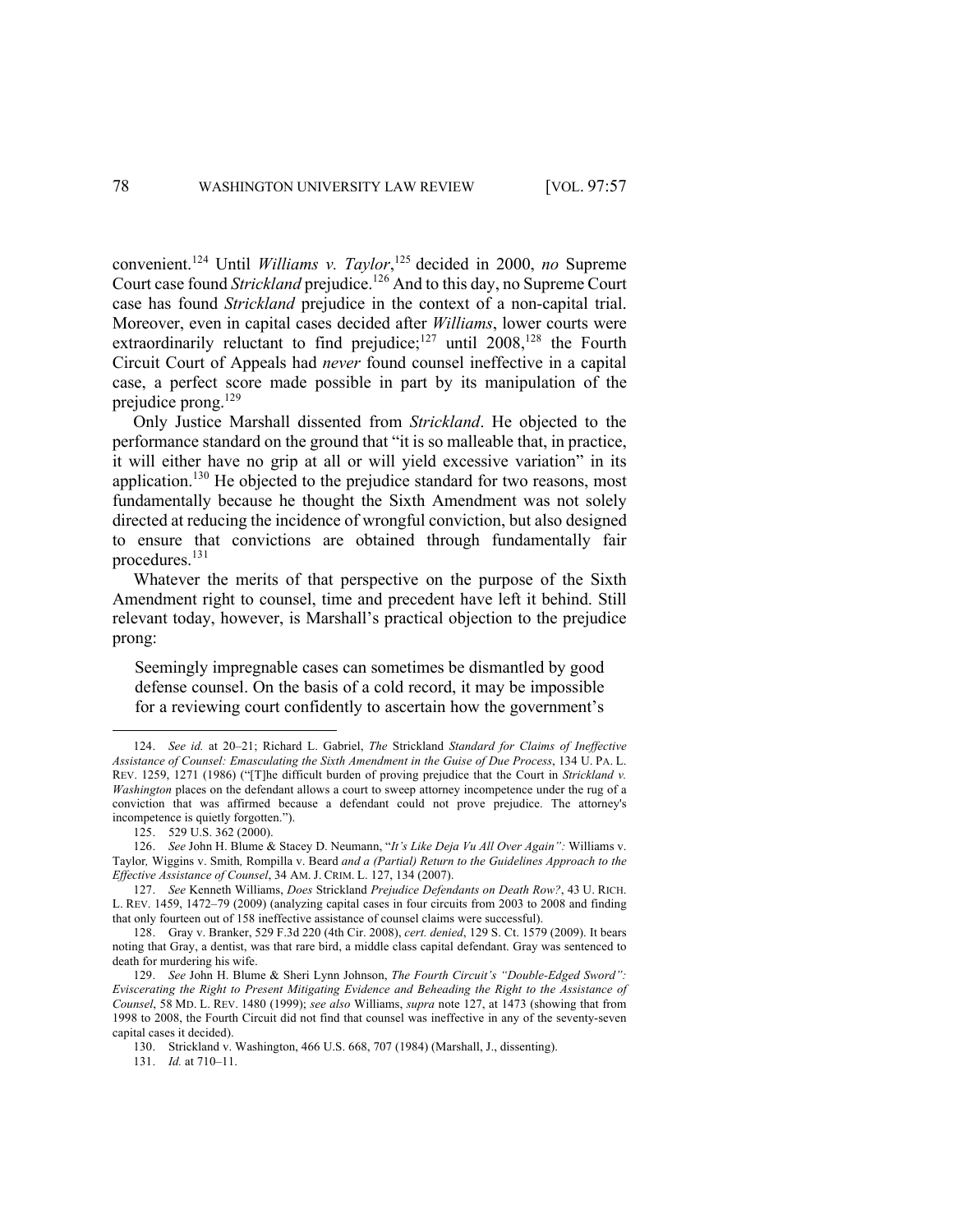evidence and arguments would have stood up against rebuttal and cross-examination by a shrewd, well-prepared lawyer. The difficulties of estimating prejudice after the fact are exacerbated by the possibility that evidence of injury to the defendant may be missing from the record precisely because of the incompetence of defense counsel.132

This objection to a prejudice inquiry lives today, though not in run-ofthe-mill ineffective assistance of counsel cases governed by *Strickland*. While Marshall raised—and the majority implicitly rejected—the argument that prejudice cannot reliably be assessed in ordinary ineffective assistance cases governed by *Strickland*, no member of the Court has questioned the proposition that accurate measurement of prejudice is impossible in the other two categories of counsel failure.

### II. LOWER COURT APPLICATIONS OF *CRONIC* AND *CUYLER*

Thelower courts have struggled to apply *Cronic* and *Cuyler*. The cases attempting to do so are striking in two respects. First, they suggest a disturbing variety of professional lapses, or perhaps, viewed through another lens, demonstrate that lawyers reflect the diverse frailties of human beings. And second, they demonstrate the indeterminacy of the Court's guidance concerning the three categories.

# *A. Lapses and Frailties of the Defense Bar*

I put aside three categories of failings that are clearly within the sole ambit of *Strickland*: sloth, ignorance, and stupidity. Lawyers that are lazy, uninformed, or dumb are doubtless "terrible," but are not—at least not for that reason—"truant" or "torn." I first summarize lower court reactions to variations of counsel failures that might be considered to stem from constructive absence, and then those that arguably reflect conflicted loyalty.

# *1. Truant?*

### *a. Lack of Licensure*

A "lawyer" who fraudulently claims to have passed the bar may be assigned to a case, and when the fraud is discovered, prejudice is generally presumed.<sup>133</sup> More commonly, a disbarred lawyer is mistakenly assigned to

<sup>132.</sup> *Id.* at 710.

<sup>133.</sup> *See, e.g.*, United States v. Bergman, 599 F.3d 1142, 1148 (10th Cir. 2010) (adopting "narrow" per se rule of ineffectiveness where an unknowing defendant is represented by someone who has not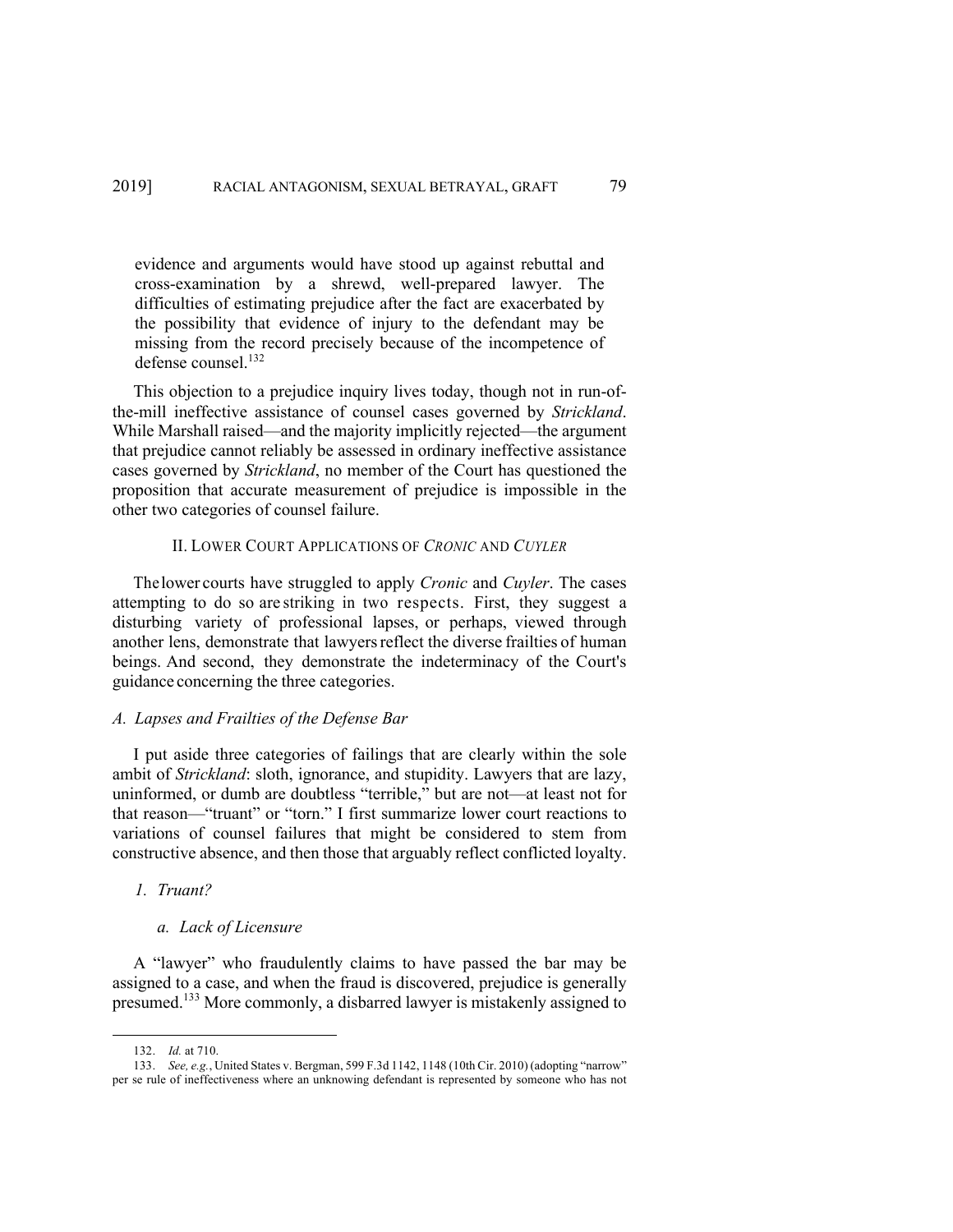a case, or a lawyer in good standing is assigned to a case, and then suspended from the practice of law, but continues to represent a criminal defendant. Courts are split on what should happen in such cases.<sup>134</sup> Courts tend to find less troubling—and are less likely to presume prejudice in—the cases where a defendant's only lawyer, though not licensed to practice law in the state pressing criminal charges, *is* licensed in another state.<sup>135</sup> The Second Circuit has proposed the distinction between "substantive" and "technical" defects in bar licensure. In its view, technical defects, such as failure to pay bar dues, do not reflect the attorney's substantive qualifications to practice law, and consequently do not result in a presumption of prejudice.<sup>136</sup> On the other hand, substantive defects, such as failure to meet the requirements of bar admission, do warrant that presumption.<sup>137</sup>

### *b. Lack of Opportunity*

Courts have been generally unsympathetic to claims that counsel had insufficient time to adequately prepare, and relegate such cases to

been admitted to any bar); Bond v. United States, 1 F.3d 631, 637 (7th Cir. 1993) (same); Solina v. United States, 709 F.2d 160, 169 (2d Cir. 1983) (vacating conviction where attorney had graduated from an accredited law school and had never been admitted to any bar); Harrison v. United States, 387 F.2d 203, 212–14 (D.C. Cir. 1967) (conviction reversed because government used defendant's statements from earlier trial in which defendant was represented by ex-convict posing as a lawyer), *rev'd on other grounds*, 392 U.S. 219 (1968); People v. Williams, 530 N.Y.S.2d 472 (N.Y. Sup. Ct. 1988) (conviction reversed where defendant's attorney was disbarred because he had never met the requirements to practice law).

<sup>134.</sup> *Compare* Elfgeeh v. United States, 681 F.3d 89, 93 (2d Cir. 2012) (per se ineffectiveness rule applies to representation by an individual who, before the representation in question, has been disbarred in all jurisdictions where he or she was once admitted), People v. Chin Min Foo, 545 N.Y.S.2d 55 (N.Y. Sup. Ct. 1989) (same), *In re* Johnson, 822 P.2d 1317 (Cal. 1992) (prejudice presumed where attorney suspended from practice), *and* State v. Newcome, 577 N.E.2d 125 (Ohio Ct. App. 1989) (same), *with*  United States v. Bosch, 914 F.2d 1239 (9th Cir. 1990) (attorney suspended from practice during course of trial does not lead to a presumption of prejudice), *and* Commonwealth v. Wilson, 819 N.E.2d 919, 932 n.23 (Mass. 2004) (fact that counsel was previously disbarred did not create presumption of prejudice); *see also* United States v. Hoffman, 733 F.2d 596 (9th Cir. 1984) (attorney suspended from home state bar, but not suspended from federal bar during defendant's trial, qualifies as "counsel" under the Sixth Amendment); Washington v. Moore, 421 F.3d 660 (8th Cir. 2005) (where law-student intern presented defendant's case-in-chief and handled the direct and re-direct examinations of alibi witnesses, prejudice was not presumed under *Cronic* because counsel was present during the trial).

<sup>135.</sup> Mallory v. State, 954 N.E.2d 933, 936 (Ind. Ct. App. 2011); State v. Chadwick, 586 N.W.2d 391, 393–94 (Iowa Ct. App. 1998); *see also* Pagan v. Comm'r of Correction, 935 A.2d 175, 177 (Conn. App. Ct. 2007) (absence of local counsel to accompany pro hac vice counsel is not necessarily a denial of counsel).

<sup>136.</sup> United States v. Novak, 903 F.2d 883, 888 (2d Cir. 1990).

<sup>137.</sup> *Id.* at 890; *see also* Bear v. United States, 777 F.3d 1008, 1011 (8th Cir. 2015) (no per se ineffectivenss when counsel was trained and qualified but had licensing problems); Reese v. Peters, 926 F.2d 668, 669 (7th Cir. 1991) (no per se ineffectivenss when trial counsel was suspended for failure to pay dues).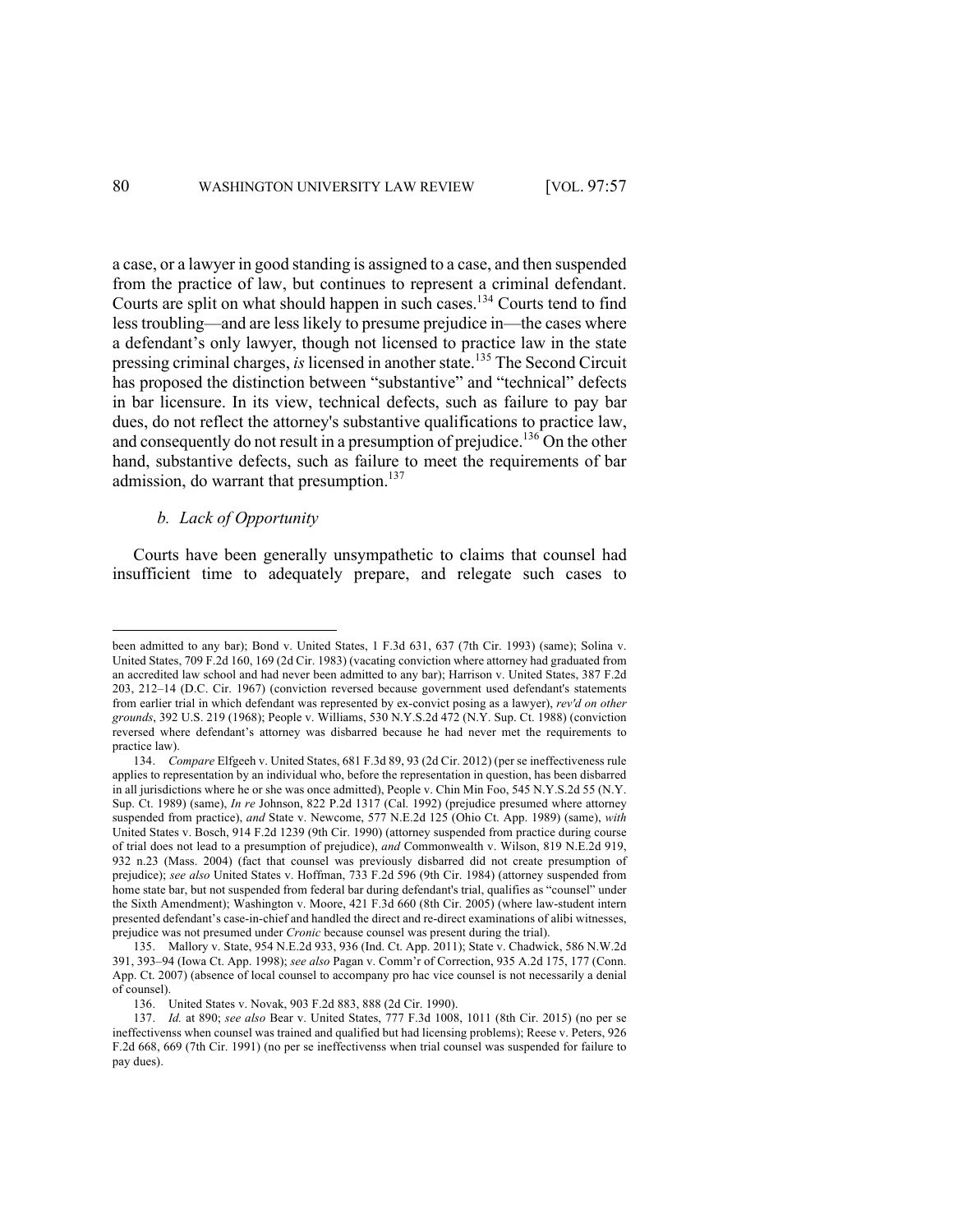Strickland.<sup>138</sup> However, truly extreme circumstances occasionally are sufficient to invoke the specter of *Powell v. Alabama*, and result in a presumption of prejudice.<sup>139</sup>

# *c. Inaction and Absence*

Prior to *Bell v. Cone*, some lower courts had found inaction during significant portions of the trial sufficient to presume prejudice.<sup>140</sup> But *Cone* settled the question of whether inaction during some portion of the trial creates a winning *Cronic* claim: it does not.<sup>141</sup> *Cone* does, however, suggest that cases finding that prejudice is presumed when a lawyer does nothing at all or explicitly refuses to do anything may still be good law.<sup>142</sup>

<sup>138.</sup> Lenz v. Washington, 444 F.3d 295 (4th Cir. 2006), *cert. denied sub nom.* Lenz v. Kelly, 127 S. Ct. 103; United States v. Oliver, 118 F.3d 562, 565–66 (7th Cir. 1997) (rejecting defendant's contention that the court's scheduling of trial and admission of certain evidence prevented counsel from "mounting a meaningful defense to the government's case"); Camargo v. State, 55 S.W.3d 255, 263 (2001); Rinehart v. State, 883 So. 2d 573, 576–77 (Miss. 2004); State v. Morgan, 604 S.E.2d 886, 894– 95 (N.C. 2004), *cert. denied*, 546 U.S. 830 (2005); State v. Ahmed, 813 N.E.2d 637, 664 (Ohio 2004), *cert. denied*, 544 U.S. 952 (2005).

<sup>139.</sup> *See, e.g.*, Hunt v. Mitchell, 261 F.3d 575 (6th Cir. 2001) (presuming prejudice where counsel was appointed on the day trial began). *But see* Avery v. Procunier, 750 F.2d 444 (5th Cir. 1985) (appointment *morning of trial* does not create presumption of prejudice).

<sup>140.</sup> *See* Martin v. Rose, 744 F.2d 1245 (6th Cir. 1984) (presuming prejudice where counsel did not participate in jury selection, cross-examine any witnesses, make any objections, call any witnesses for the defense, make any closing argument, or object to any part of the court's charge to the jury); Appel v. Horn, 250 F.3d 203 (3d Cir. 2001) (presumed prejudice in a capital case where counsel did not investigate and failed to make an argument at a pre-trial competency hearing); Childress v. Johnson, 103 F.3d 1221 (5th Cir. 1997) (presumed prejudice where counsel never investigated the facts, never discussed the applicable law with [the defendant], and never advised him of the rights he would surrender by pleading guilty); Tucker v. Day, 969 F.2d 155 (5th Cir. 1992) (presumed prejudice where counsel did not confer with defendant and made no attempt to represent his client's interests during a resentencing hearing).

<sup>141.</sup> *See* Castillo v. Florida, 722 F.3d 1281, 1289–91 (11th Cir. 2013) ("Allowing an attorney's failure to object to a constitutional or otherwise important error to warrant a presumption of prejudice would run counter to a wall of binding precedent from *Strickland* forward; it would obliterate the complete-denial and total-failure elements of *Cronic*'s first two exceptions; and it would significantly stretch *Cronic*'s deliberately narrow exceptions to swallow *Strickland*'s general rule. . . . We look to the facts of the *Harding* case to frame the holding of that decision. The holding, and the only holding, is that under those total-failure-throughout facts prejudice is presumed.").

<sup>142.</sup> *See, e.g.*, Martin v. Rose, 744 F.2d 1245 (6th Cir. 1984) (presuming prejudice under *Cronic* where lawyer explicitly refused to participate in the trial); United States v. Collins, 430 F.3d 1260, 1266 (10th Cir. 2005) (defendant was constructively denied counsel at a critical stage in the proceedings when counsel sought to withdraw from representation but the court went ahead with Collins's competency hearing and found him competent before addressing the motion to withdraw, and although physically present, counsel did not participate in the competency hearing in any meaningful way, remaining silent throughout, failing to provide the court with relevant mitigating information, and utterly failing to test the prosecution's case, which led the Tenth Circuit to conclude that the attorney's conduct was "akin to the conduct of counsel who sleeps through portions of trial"); Harding v. Davis, 878 F.2d 1341 (11th Cir. 1989) (presuming prejudice under *Cronic* where counsel made no opening or closing statements, presented no witnesses, and cross-examined no witnesses).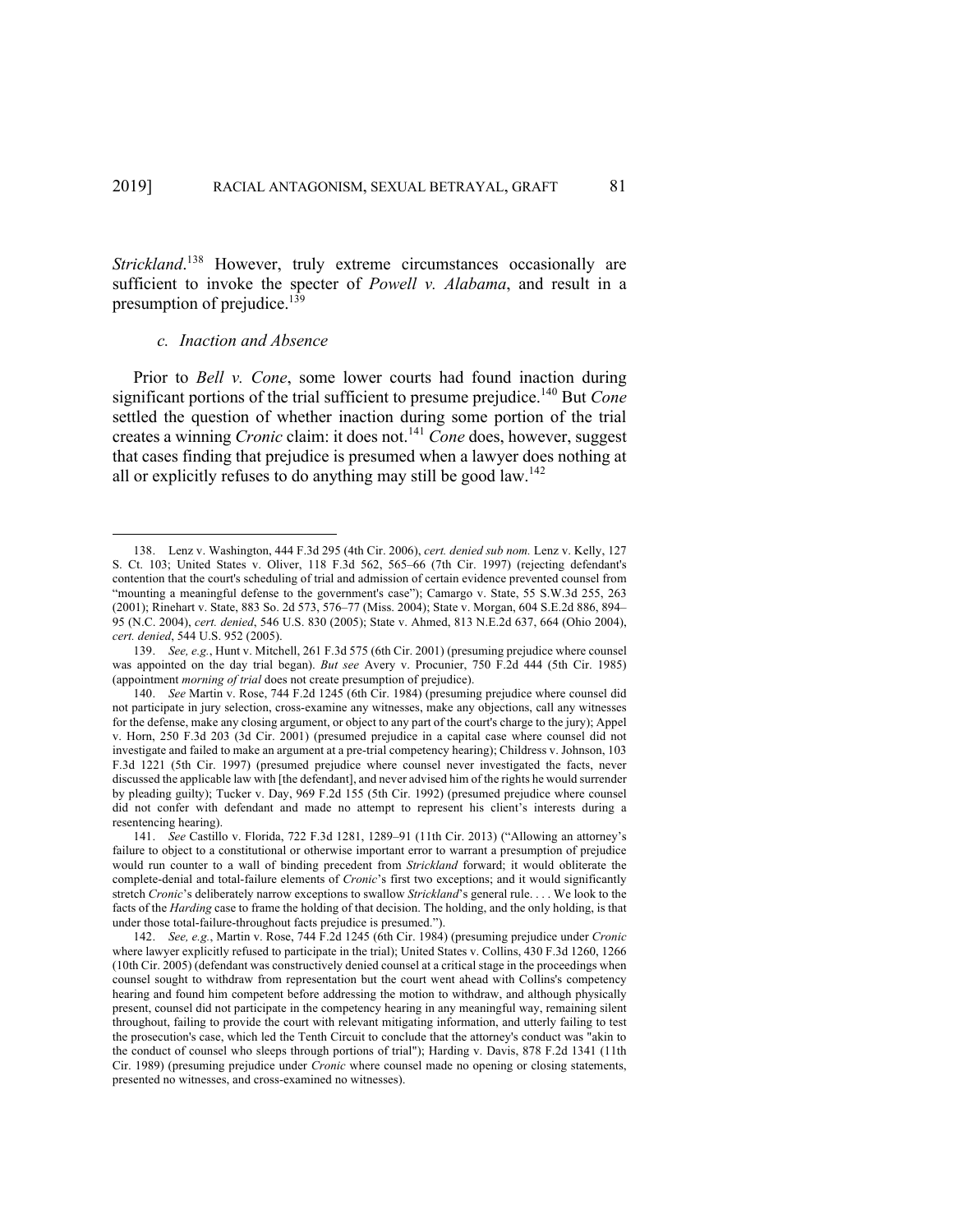Lower courts have attempted various distinctions when faced with attorneys who are not present for some portion of the proceedings, generally holding that absence during a critical stage of the prosecution does trigger the presumption of prejudice.<sup>143</sup> But these courts sometimes issue a caveat that temporary absences from court proceedings do not necessarily constitute a constructive denial of counsel.<sup>144</sup>

# *d. Impairments: Sleeping, Drug Addiction, and Mental Illness*

This article's introduction included *Burdine*, in which a lawyer slept through significant portions of the trial. The Ninth and Second Circuits also have considered when sleeping by trial counsel becomes the effective denial of counsel because it "so likely . . . prejudice[s] the accused"145 that *Cronic* applies and prejudice is presumed. Both have held that the denial of counsel with presumed prejudice only occurs once counsel sleeps through a "substantial portion of [defendant's] trial."146 The Sixth Circuit, while not disavowing this approach, determined that sleeping during a single crossexamination did not constitute a *Cronic* denial of counsel, but must be analyzed under *Strickland*. <sup>147</sup> No court of which I am aware has attempted to reconcile this approach with the Supreme Court's rationale in *Bell v. Cone*, which emphasizes that failure to advocate during a portion of the trial cannot establish a *Cronic* claim.

<sup>143.</sup> *See, e.g.*, French v. Jones, 332 F.3d 430 (6th Cir. 2003) (finding denial of counsel at a critical stage in the proceedings under *Cronic* where counsel was not present when the trial court gave a supplemental jury instruction to a deadlocked jury), *cert. denied*, 540 U.S. 1018; Hunter v. Moore, 304 F.3d 1066 (11th Cir. 2002) (defendant was denied effective assistance of counsel at a critical stage in the proceedings under *Cronic* where, following the close of evidence in a non-jury trial, the court immediately entered a guilty verdict without providing opportunity for the defense to make a closing argument or to make an objection); Robinson v. Norris, 60 F.3d 457 (8th Cir. 1995); Golden v. Newsome, 755 F.2d 1478 (11th Cir. 1985); State v. Hendershot, 153 P.3d 619, 171 (Mont. 2007) ("McLaverty did not attend either of the two substantive procedural hearings—Hendershot's revocation hearing and the hearing on the adequacy of his representation."); McKnight v. State, 465 S.E.2d 352, 354 n.2 (S.C. 1995) (counsel absent during testimony of the victim); Delgado v. Lewis, 223 F.3d 976 (9th Cir. 2000) (prejudice presumed where counsel was absent from every proceeding except change of plea).

<sup>144.</sup> *See, e.g.*, Vines v. United States, 28 F.3d 1123 (11th Cir. 1994) (counsel's temporary absence from trial during the presentation of testimony and evidence not directly related to the defendant did not constitute a complete denial of counsel nor denial of counsel during a critical stage of the proceedings, and hence, *Cronic* was inapplicable); *see also McKnight*, 465 S.E.2d at 354 n.2 ("Some absences might be so de minimis they would have no constitutional significance.").

<sup>145.</sup> United States v. Cronic, 466 U.S. 648, 658 (1984).

<sup>146.</sup> Javor v. United States, 724 F.2d 831, 834 (9th Cir. 1984); Tippins v. Walker, 77 F.3d 682, 685 (2d Cir. 1996) (holding the defendant's right to counsel was violated where defense counsel was asleep for "numerous extended periods of time").

<sup>147.</sup> Muniz v. Smith, 647 F.3d 619 (6th Cir. 2011).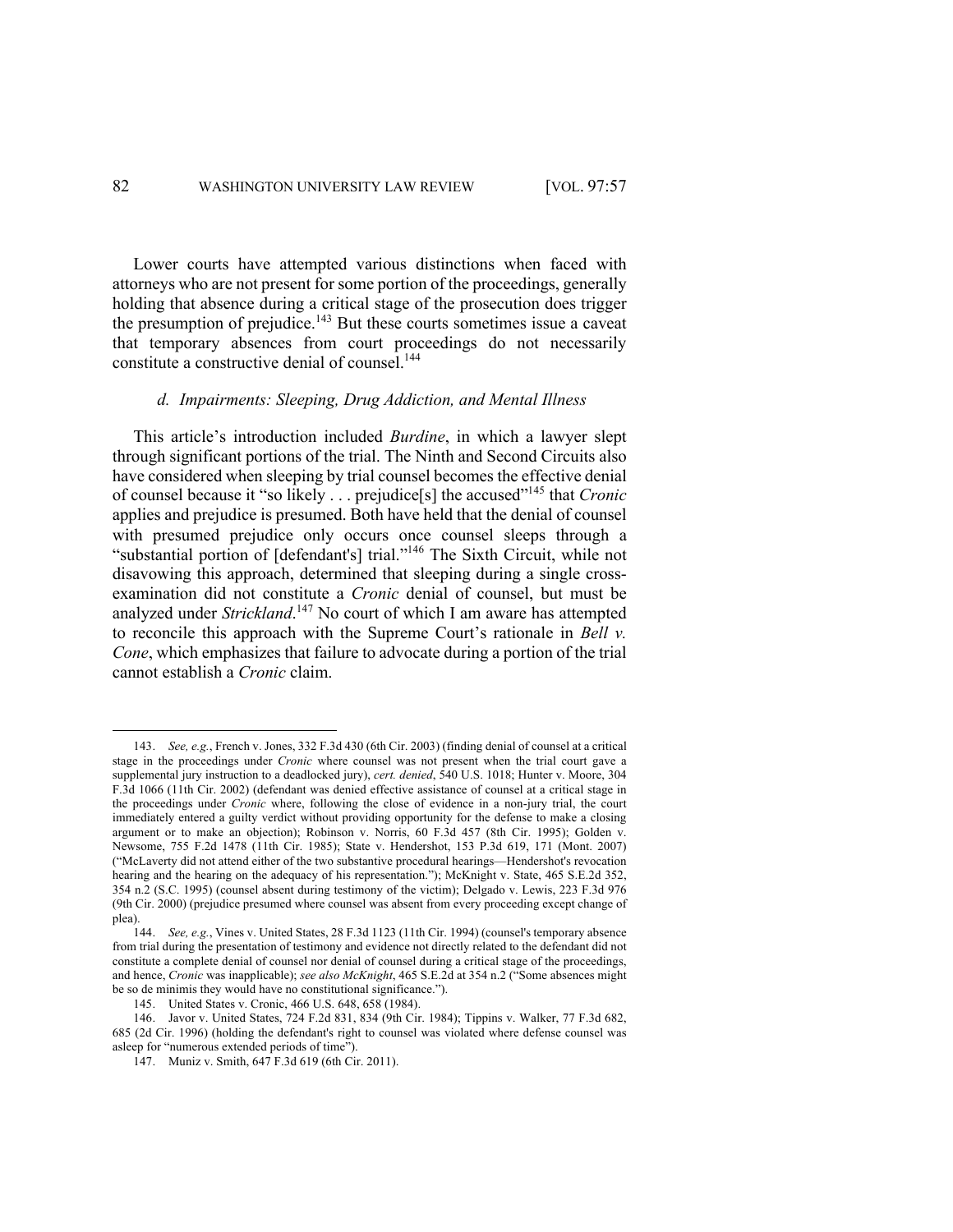As the *Burdine* majority took pains to make clear, other impairments get much less favorable treatment than somnolence:

The State maintains that it is impossible to distinguish between sleeping counsel and other impairments that nevertheless have been subjected to prejudice analysis. We disagree. An unconscious attorney does not, indeed cannot, perform at all. This fact distinguishes the sleeping lawyer from the drunk or drugged one. Even the intoxicated attorney exercises judgment, though perhaps impaired, on behalf of his client at all times during a trial. Yet, the attorney that is unconscious during critical stages of a trial is simply not capable of exercising judgment. The unconscious attorney is in fact no different from an attorney that is physically absent from trial since both are equally unable to exercise judgment on behalf of their clients. Such absence of counsel at a critical stage of a proceeding makes the adversary process unreliable, and thus a presumption of prejudice is warranted pursuant to *Cronic*. 148

As this purported distinction<sup>149</sup> suggests, prior to *Burdine*, two Fifth Circuit cases had established that neither an attorney's addiction to illegal drugs<sup>150</sup> nor his alcoholism gave rise to a presumption of prejudice.<sup>151</sup> Other circuits that have addressed addiction and alcoholism have agreed. The Sixth Circuit refused to find ineffective assistance of counsel based on a claim that counsel was using cocaine at the time of trial, and indeed had been arrested three weeks before his appearance in the case.<sup>152</sup> That court reasoned that although he was later suspended for his drug use, he was a licensed attorney at the time of trial.<sup>153</sup> Similarly, when a defendant claimed his counsel was drunk during his trial, the Eleventh Circuit affirmed the

<sup>148.</sup> Burdine v. Johnson, 262 F.3d 336, 349 (5th Cir. 2001), *cert. denied sub nom.* Cockrell v. Burdine, 535 U.S. 1120 (2002).

<sup>149.</sup> An unpublished Ninth Circuit decision prior to Burdine adopted the same distinction. United States v. Carrillo, C.A. No. 96-16597, 1997 U.S. App. LEXIS 5680 (9th Cir. Mar. 13, 1997).

<sup>150.</sup> Berry v. King, 765 F.2d 451, 454 (5th Cir. 1985) (addiction to illegal drugs), *cert. denied*, 476 U.S. 1164 (1986).

<sup>151.</sup> Burnett v. Collins, 982 F.2d 922, 928–30 (5th Cir. 1993) (during trial, defendant could smell alcohol on attorney's breath, and after trial, attorney entered a facility for treatment of alcohol abuse). Since *Burdine*, the Fifth Circuit has reaffirmed that intoxication during trial does not obviate the need to show prejudice under *Strickland*. Kelly v. Cockrell, 72 F. App'x 67, 82 (5th Cir. 2003).

<sup>152.</sup> Muniz v. Smith, 647 F.3d 619 (6th Cir. 2011), *cert. denied*, 132 S. Ct. 1575 (2012).

<sup>153.</sup> *Id.* at 625; *see also* Ivory v. Jackson, 509 F.3d 284 (6th Cir. 2007) (recently discovered evidence that trial counsel's license was suspended for use of drugs and alcohol after he represented the defendant, and admissions during these proceedings that substance abuse was a problem during the representation, did not excuse procedural default of defendant's ineffective assistance claim; Ivory himself filed one of the complaints that led to the disciplinary proceedings before his direct appeal was filed, and thus, was clearly on notice of counsel's possible ineffectiveness and the reasons for it when he appealed), *cert. denied*, 552 U.S. 1322 (2008); Coates v. McCormick, 5 F.3d 535 (9th Cir. 1993) (holding drug use alone does not constitute ineffective assistance of counsel).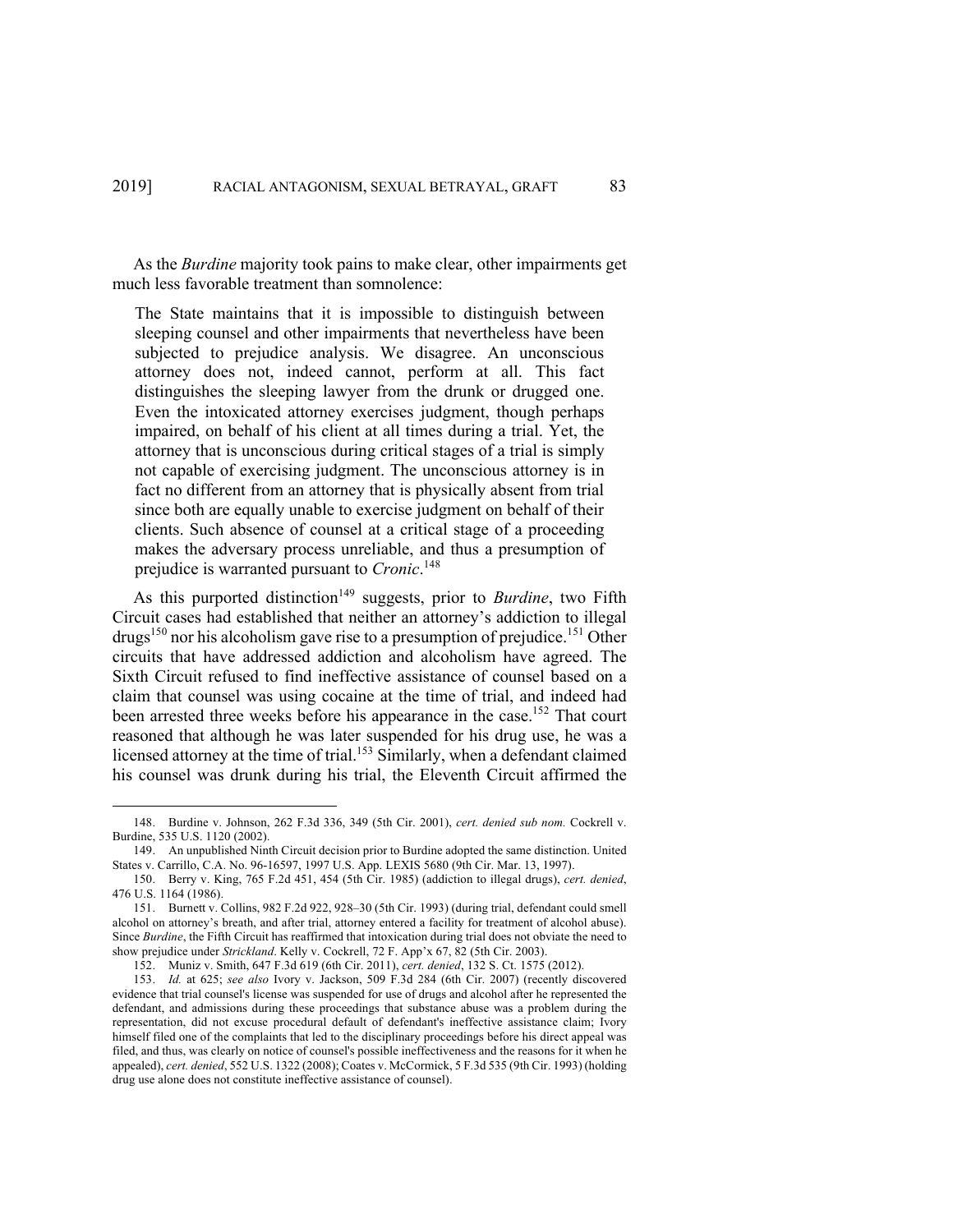federal district court's decision, which held that prejudice should not be presumed.<sup>154</sup>

Nor have demonstrations that counsel was mentally ill led courts to presume prejudice.155 In two of these cases, mental illness was clearly the source of very bizarre trial behavior, but nonetheless did not lead to a presumption of prejudice. The Eighth Circuit rejected the argument that defense counsel's bipolar disorder requires a per se presumption of prejudice, even in the face of "numerous examples of [counsel's] conduct before and during trial which seemed unprofessional," including "lying to the petitioner about his experience in capital cases, submitting a false application for malpractice insurance, being unprepared to present the petitioner's case, and appearing confused at trial."<sup>156</sup> Yet more striking is the Ninth Circuit's decision in *Young v. Runnels*,<sup>157</sup> where the lawyer in question falsely charged opposing counsel in another case with being involved with a pedophile ring, threatened the life of another opposing counsel, threatened her own former paralegal, falsely accused a former client of terrorism and of stalking her, accused the same former client and his new counsel of being "supremacist militia members," and during proceedings before the state bar court, "repeatedly screamed at the Court, refused to follow rulings and directions, and made direct threats toward the Court and Trial Counsel. . . . [causing] the Court the gravest concern that [she] is not capable of conducting herself properly in *any* court of law."158

Judge Noonan concurred, stating that precedent did not permit the presumption of prejudice, but called the result a "cruel parody of the right to counsel,"159 finding the distinction between cases that do presume prejudice and those that do not "bizarre."<sup>160</sup>

<sup>154.</sup> Hernandez v. Wainwright, 634 F. Supp. 241, 245 (S.D. Fla. 1986), *aff'd*, 813 F.2d 409 (11th Cir. 1987); *see also* Hamilton v. State, 226 P.3d 588 (Mont. 2010) (refusing to hold a hearing on the defendant's allegations that defense counsel was addicted to drugs and alcohol because there was no proof of deficient performance).

<sup>155.</sup> Bellamy v. Cogdell, 974 F.2d 302 (2d Cir. 1992); Johnson v. Norris, 207 F.3d 515 (8th Cir. 2000) (bipolar disorder), *cert. denied*, 531 U.S. 886; Dows v. Wood, 211 F.3d 480, 485–86 (9th Cir. 2000) (counsel had late stage Alzheimer's disease eighteen months after trial); Smith v. Ylst, 826 F.2d 872, 875–76 (9th Cir. 1987) (mental illness), *cert. denied*, 488 U.S. 829 (1988); Young v. Runnels, 435 F.3d 1038 (9th Cir. 2006) (lawyer with delusions), *cert. denied*, 549 U.S. 1033; *see also* State v. Brewer, 699 A.2d 1139 (Me. 1997) (defense counsel's mental and physical problems, for which he was being treated during trial, do not create presumption of prejudice).

<sup>156.</sup> *Johnson*, 207 F.3d at 517.

<sup>157.</sup> 435 F.3d 1038.

<sup>158.</sup> *Id.* at 1044–45 (Noonan, J., concurring).

<sup>159.</sup> *Id.* at 1046.

<sup>160.</sup> It is conceded by all that if Darris Young had been represented by a college student or a cobbler or counsel not admitted to the California bar he would have been denied his Sixth Amendment right to counsel. But his case is different because he was represented by a fully licensed member of the California bar whom the courts of California took nearly two years to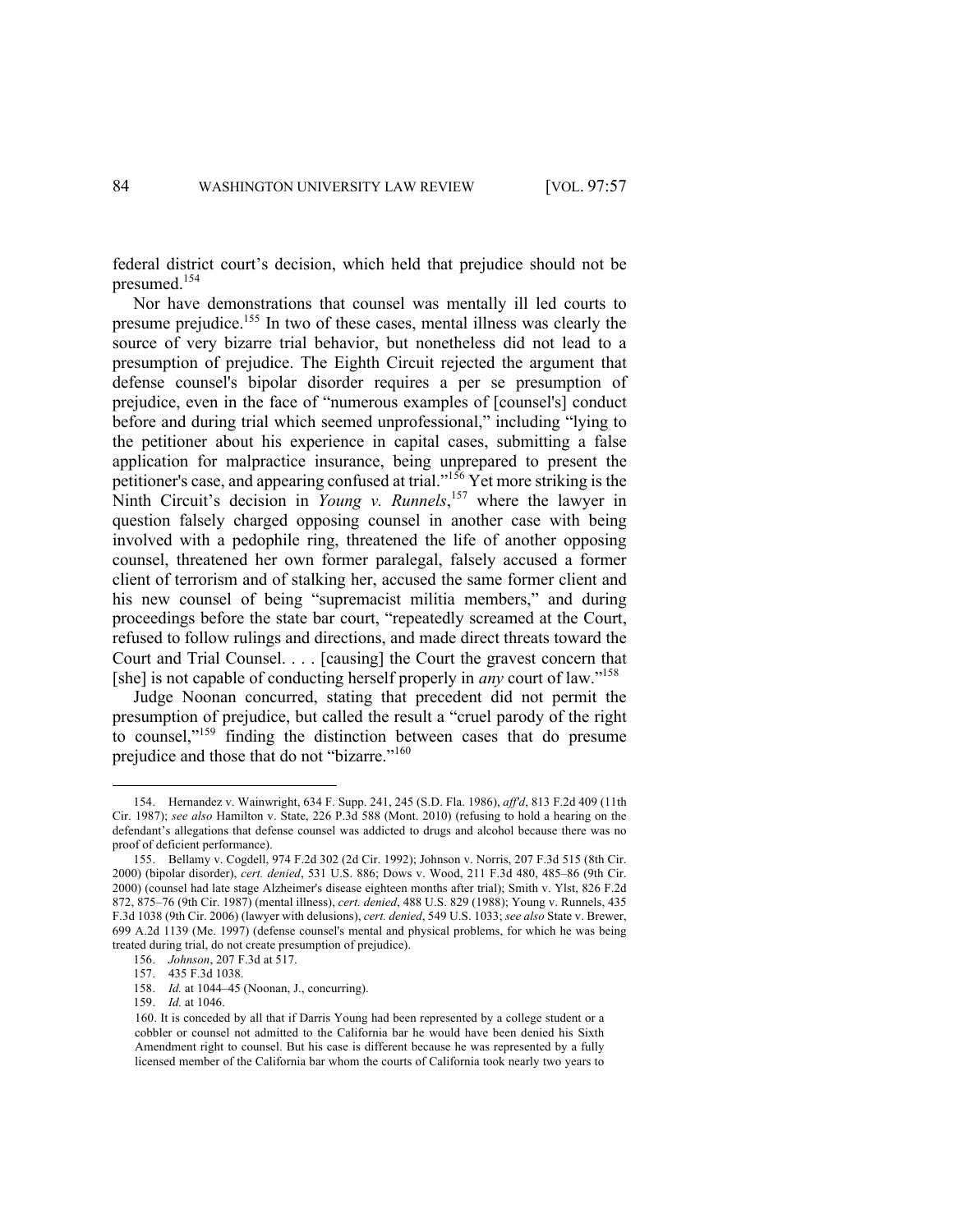# *e. Antagonism Toward the Client*

In *Morris v. Slappy*, the Supreme Court held that the Sixth Amendment does not guarantee "a right to counsel with whom the accused has a 'meaningful attorney-client relationship,'"161 and no court since *Slappy* has held that an attorney's failure to get along with a client is a basis for presuming either prejudice or a conflict.<sup>162</sup> However, in two kinds of cases, counsel's antagonism toward the client has sometimes been viewed as tantamount to the denial of counsel.

First, where a lawyer advocates for the prosecution rather than the defendant, prejudice has been presumed by some courts. According to the Ninth Circuit, when a defense attorney tells the jury that "it is his view of the evidence that there is no reasonable doubt regarding the only factual issues that are in dispute," prejudice is presumed under *Cronic*, for that lawyer "has utterly failed to 'subject the prosecution's case to meaningful adversarial testing.'"163 In so holding, the Ninth Circuit was following the lead of the Tenth that "an attorney who adopts and acts upon a belief that his client should be convicted 'fail[s] to function in any meaningful sense as the Government's adversary."<sup>164</sup> This view, or at least its application, is not universal. The Fourth Circuit, when confronted with a lawyer who told Ricky Drayton's capital jury, "You want to sentence him to death, O.K.,"

remove from a position where she could harm the public, the courts, and her clients! A fully licensed lawyer with her head full of fantasies and "with complete lack of insight into the wrongfulness of her actions" was counsel enough to satisfy the Sixth Amendment! As Judge Ferguson's opinion indicates, precedent apparently requires this bizarre conclusion. Only the Supreme Court of the United States can eliminate this cruel parody of the right to counsel.

*Id.* at 1045–46.

<sup>161.</sup> Morris v. Slappy, 461 U.S. 1, 3–4 (1983).

<sup>162.</sup> *See, e.g.*, Everett v. State, 54 So. 3d 464 (Fla. 2010), *as revised on denial of reh'g*, (Feb. 10, 2011). Clients are, however, entitled to make major decisions, such as whether or not to plead guilty, or plead insanity, or testify. *See* Jones v. Barnes, 463 U.S. 745, 751 (1983) (the defendant has "the ultimate authority" to determine "whether to plead guilty, waive a jury, testify in his or her own behalf, or take an appeal").

<sup>163.</sup> United States v. Swanson, 943 F.2d 1070, 1074 (9th Cir. 1991) (quoting United States v. Cronic, 466 U.S. 648, 659 (1984)) (prejudice presumed where lawyer concedes both elements of the offense and client's identity as perpetrator). *But see* Florida v. Nixon, 543 U.S. 175 (2004) (attorney need not obtain explicit consent from client to concede guilt in a capital trial where doing so may be good strategy).

<sup>164.</sup> Osborn v. Shillinger, 861 F.2d 612, 625, 629 (10th Cir. 1988) (quoting *Cronic*, 466 U.S. at 666) (presuming prejudice where counsel informed the judge in a letter, subsequently submitted to the state supreme court hearing Osborn's appeal, that his client deserved the death sentence, that the defendant brought it on himself, and later insisted that whether it helped his client "wasn't my concern"); *see also* Rickman v. Bell, 131 F.3d 1150, 1159 (6th Cir. 1997) (presuming prejudice where extremely damaging images of the defendant came from his own attorney, who was not responding to testimony or improper arguments by the prosecution, but himself "present[ed] a terrifying image of [the defendant], and thereby aligned himself with the prosecution against his own client"); *In re* Personal Restraint of Benn, 952 P.2d 116 (Wash. 1998) (en banc) (finding that a defense attorney who effectively joins the State in an effort to attain conviction or death sentence suffers from an obvious conflict of interest).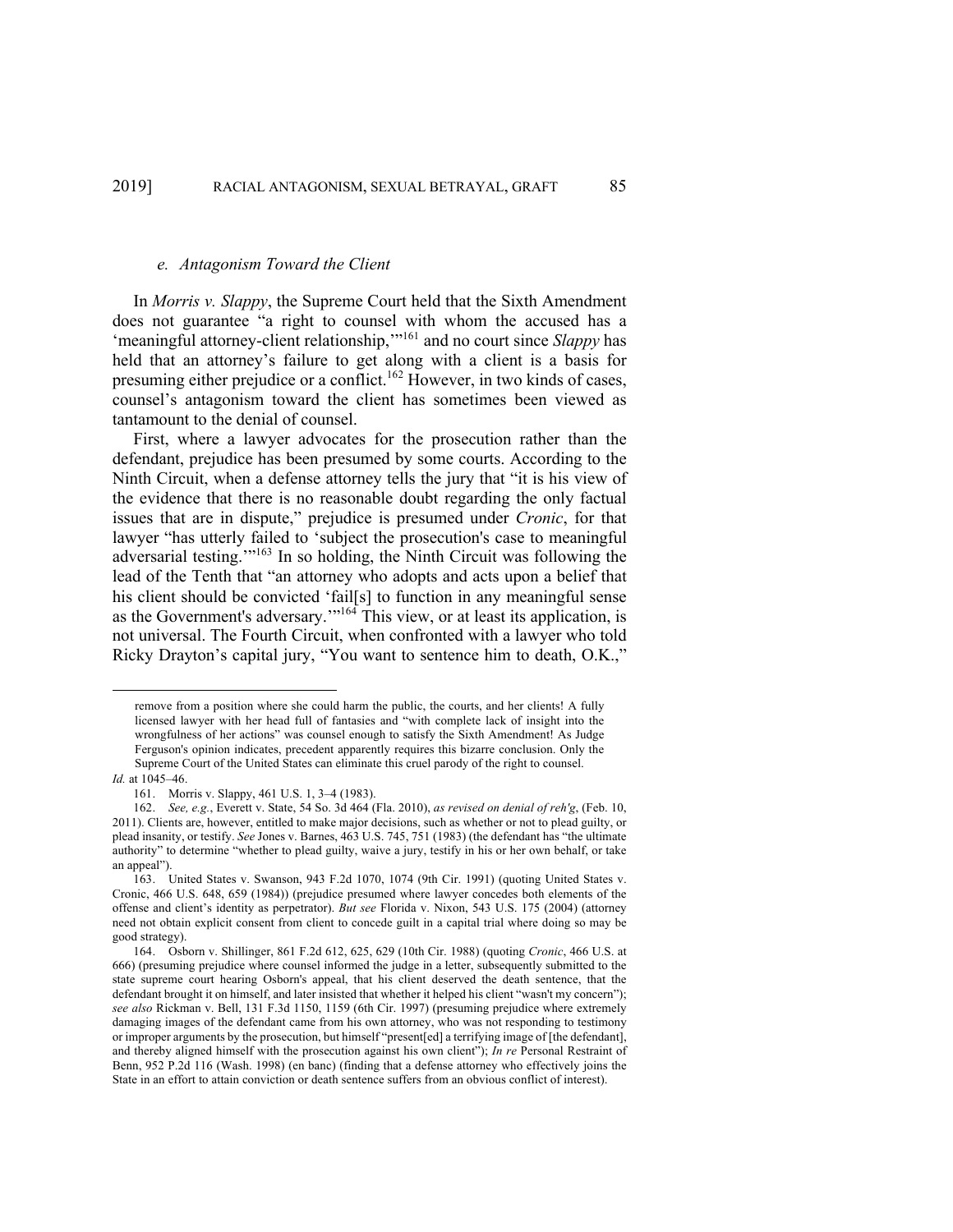deemed *Strickland* rather than *Cronic* controlling.165 It then held remarkably cavalierly in my view—that "even assuming" this was deficient performance, prejudice had not been established.<sup>166</sup>

Second, where defense counsel expresses racial antagonism toward the client one court has—once—presumed prejudice. This is the problem posed by *Ellis v. Harrison*, the case with which this article began, and its unsteady history in the Ninth Circuit stretches back more than twenty years ago to *Frazer v. United States.*<sup>167</sup> In the early nineties a district court, relying on the lack of a showing of prejudice, refused to hold a hearing on a habeas petitioner's claim that his counsel called him a "stupid [n\*\*\*\*] son of a bitch and said he hopes I get life [for the crime of bank robbery] . . . And if I continue to insist on going to trial I will find him to be very ineffective."168 The Ninth Circuit reversed, saying:

If the Sixth Amendment itself protects an accused from a lawyer with a traditional conflict of interest, and from a lawyer who is asleep, completely disinterested, or so unprepared that his appearance is merely pro forma, surely it must protect the indigent from an appointed lawyer who calls him to his face a "stupid [n\*\*\*\*] son of a bitch" and who threatens to provide substandard performance for him if he chooses to exercise his right to go to trial.<sup>169</sup>

Though the language is bold, the categorization is unclear. Perhaps when it decided *Frazer*, the Ninth Circuit thought the result so obvious that it was unnecessary to choose between a C*ronic* and a *Cuyler* rationale. But if so, the solicitude proved short-lived, or at least tightly cabined. As the per curiam opinion in *Ellis* later would put it: "To the extent *Frazer* held that defense counsel's extreme animus towards the persons of the defendant's race violates the Sixth Amendment without need to show prejudice,

<sup>165.</sup> Drayton v. Moore, No. 98-18, 1999 WL 10073 (4th Cir. Jan. 12, 1999) (per curiam). The opinion does not report what trial counsel said to the jury; I know because I represented Drayton in the Fourth Circuit. Transcript on file with author.

<sup>166.</sup> *Id.* at \*2.

The First Circuit has explicitly rejected the approach of the Ninth and Tenth Circuits:

We believe [*Osborne* and *Swanson*] misperceive the rationale underlying the *Cronic* exception. In our view, the Court's language in *Cronic* was driven by the recognition that certain types of conduct are in general so antithetic to effective assistance . . . that a case-by-case analysis simply is not worth the cost of protracted litigation. No matter what the facts of a given case may be, this sort of conduct will almost always result in prejudice. But attorney errors particular to the facts of an individual case are qualitatively different.

Scarpa v. Dubois, 38 F.3d 1, 12 (1st Cir. 1994) (emphasis omitted) (citation omitted).

<sup>167. 18</sup> F.3d 778 (9th Cir. 1994).

<sup>168.</sup> *Id.* at 780.

<sup>169.</sup> *Id.* at 783.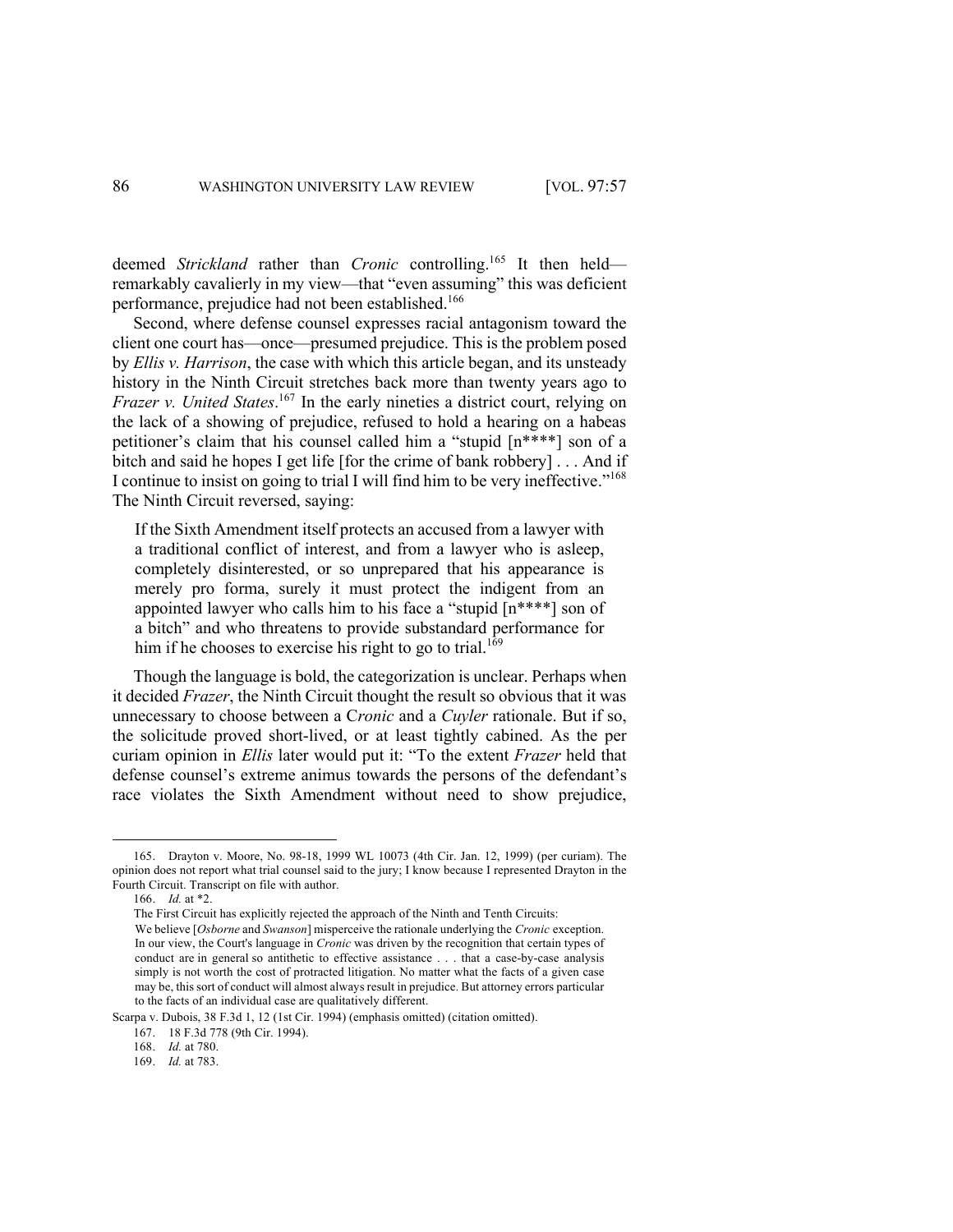*Mayfield* [*v. Woodford*] implicitly overruled that holding."170 *Mayfield* held that unless a defendant could show that, *during a critical phase of the proceedings*, *he was aware of his lawyers racial antagonism*, the ordinary rule of *Strickland* would apply, and prejudice would not be presumed. 171 And thus it was *Mayfield* that Judge Nguyen railed against last year in *Ellis*—but believed the panel to be bound by. The Ninth Circuit sitting en banc has now heard argument, but the argument does not (at least to my ears) reveal what the outcome will be.

It is worth noting that *Mayfield* is not an outlier. In this century, no defendant of which I am aware has persuaded a court to presume prejudice based upon his lawyer's racial antagonism. The optimistic reader may be imagining that this is because no recent case has involved such blatant racial hostility—but if so, she would be wrong. I am aware of five cases decided since 2000 in which defense counsel used a racial epithet towards his client, and in none of them did the reviewing court presume prejudice.<sup>172</sup> Most remarkable is *Osborne v. Terry*, <sup>173</sup> in which the Eleventh Circuit declined to presume prejudice from a lawyer's statement about Curtis Osborne, his client, "That little n\*\*\*\* deserves the chair," even though coupled with the lawyer's boast that he would hire no experts to examine Osborne.<sup>174</sup> The *Osborne* court also more sweepingly declared that although there is a constitutional prohibition against race-based decisionmaking by a prosecutor, there is no prohibition against race-based animus on the part of defense counsel.<sup>175</sup>

#### *2. Torn?*

The species of attempts at invoking *Cuyler* is large indeed, and below I try to sample rather than fully catalog them; I summarize conflicts alleged to stem from other clients, financial or professional stake, romantic or sexual relationships, criminal charges, and animosity.<sup>176</sup>

174. *Id.* at 1316.

<sup>170.</sup> Ellis v. Harrison, 891 F.3d 1160, 1165–66 (9th Cir. 2018).

<sup>171.</sup> Mayfield v. Woodford, 270 F.3d 915 (9th Cir. 2001).

<sup>172.</sup> *See* Sheri Lynn Johnson et al., *Racial Epithets in the Criminal Process*, 2011 MICH. ST. L. REV. 755, 768–72 (describing cases).

<sup>173.</sup> 466 F.3d 1298 (11th Cir. 2006).

<sup>175.</sup> *Id.* at 1318.

<sup>176.</sup> For more complete lists, see Gregory G. Sarno, Annotation, *Circumstances Giving Rise to Prejudicial Conflict of Interests Between Criminal Defendant and Defense Counsel—State Cases*, 18 A.L.R.4th 360 (1982); Gregory G. Sarno, Annotation, *Circumstances Giving Rise to Prejudicial Conflict of Interests Between Criminal Defendant and Defense Counsel—Federal Cases*, 53 A.L.R. Fed. 140 (1981).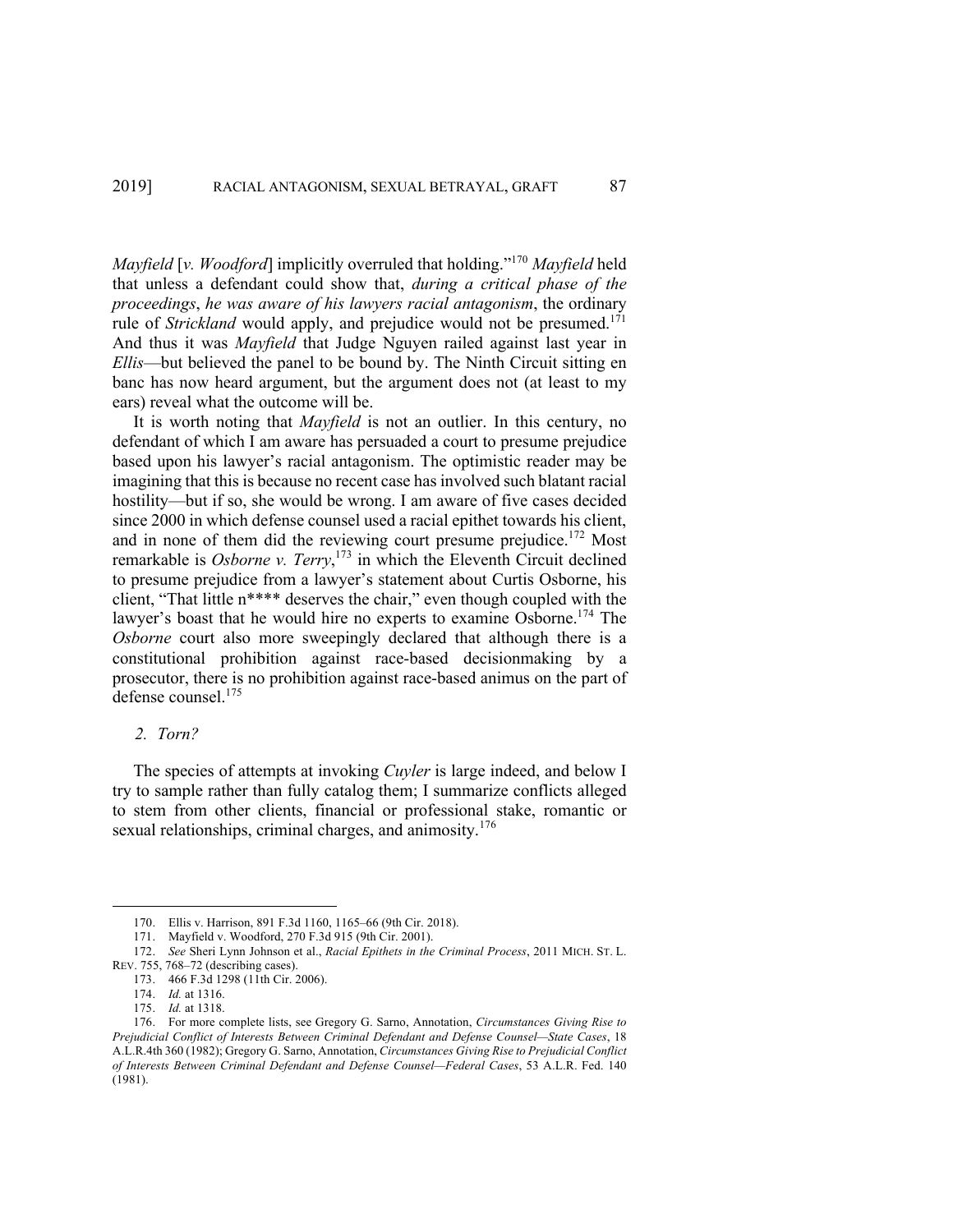### *a. Other Clients*

Even the seemingly clearest conflict—between or among criminal codefendants—is so complicated that it has its own A.L.R. annotation.<sup>177</sup> While it is clear that concurrent representation of codefendants, the paradigmatic claim of both *Cuyler* and *Holloway*, *can* give rise to a conflict claim, it is equally clear that it does not always do so. Beyond that, multiple representation of codefendants is a jungle of possibilities. What if defense counsel represented both defendants for a significant period of time, and then chose one? What if defense counsel previously represented the codefendant on other charges? What if she is presently representing him on another charge? What if she represents him on a civil matter? What if her partner (or former partner, or spouse) represents the codefendant, or represented him on a previous charge, or in a civil matter? As even skimming the annotation makes clear, there is little agreement on these variations. Moreover, *Mickens* added confusion rather than clarity. Prior to *Mickens*, all circuits had assumed that successive (rather than concurrent) representation of codefendants could—under the right circumstances trigger the conflict standard. After *Mickens*, they have continued to do so, albeit a little nervously. As the Fifth Circuit explained in a post-*Mickens* case, it was not ready to jettison all successive representation conflicts based solely upon the Supreme Court's cautionary note that "[w]hether [*Cuyler v. Sullivan*] should be extended to [successive representation] cases remains, as far as the jurisprudence of this Court is concerned, an open question,"178 given both circuit precedent, and the lack of persuasiveness of a distinction between concurrent and successive representation.<sup>179</sup>

Less clear yet is the approach that should be taken when it is not a codefendant, but some other participant in the proceedings who is or was represented by counsel on another matter. *Mickens* provides one example: prior representation of the victim. But even with respect to that particular relationship, *Mickens* gives little guidance, for its rationale depends on the fact that Mickens's lawyer perceived no ongoing duty to the former client/ homicide victim.<sup>180</sup> Most lawyers, however, would recognize that ethics rules provide that duties to the client survive the client's death. In other

<sup>177.</sup> Allan L. Schwartz, Annotation, *Circumstances Giving Rise to Conflict of Interest Between or Among Criminal Codefendants Precluding Representation by Same Counsel*, 34 A.L.R.3d 470 (1970).

<sup>178.</sup> Mickens v. Taylor, 535 U.S. 162, 176 (2002).

<sup>179.</sup> United States v. Infante, 404 F.3d 376, 391 (5th Cir. 2005); *see also* Hall v. United States, 371 F.3d 969, 974 (7th Cir. 2004).

<sup>180.</sup> *Mickens*, 535 U.S. at 173; *see also id.* at 177 (Kennedy, J., concurring).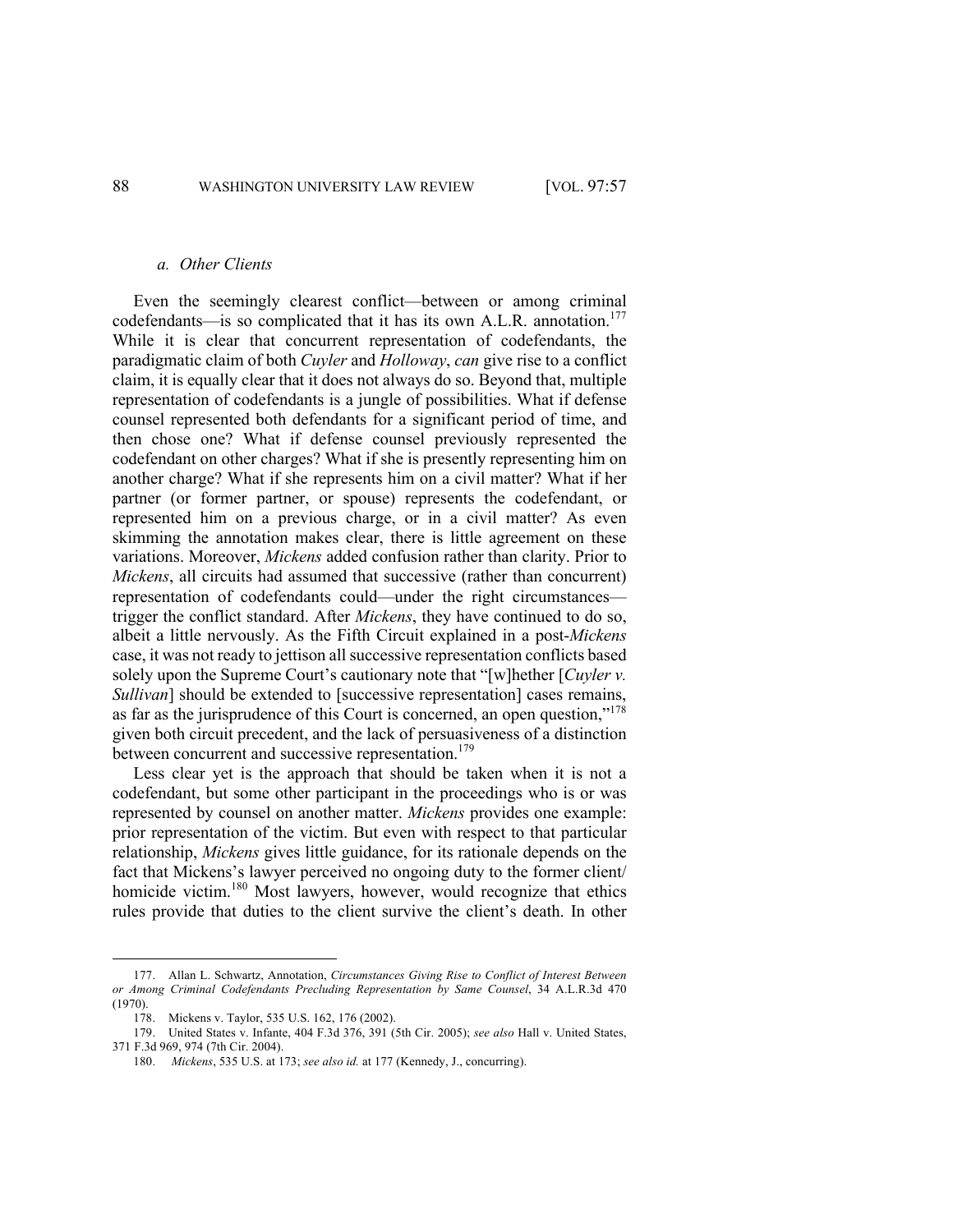cases, the other client is not the victim, but a witness for the State, <sup>181</sup> or the prosecutor in the case,<sup>182</sup> or the State itself,<sup>183</sup> or someone with a stake in a related civil proceeding.<sup>184</sup>

A few courts have drawn a bright line, refusing to read *Cuyler* to include anything beyond multiple representation of codefendants.<sup>185</sup> Most courts, however, find conflicts that trigger the *Cuyler* standard in at least some extreme situations where loyalty is obviously divided, despite the fact that the conflicting loyalty is not to another client.<sup>186</sup>

<sup>181.</sup> *See, e.g.*, Perillo v. Johnson, 79 F.3d 441 (5th Cir. 1996) (finding attorney's concurrent representation of capital murder defendant and witness who had been granted transactional immunity for that murder required evidentiary hearing); United States v. Miranda, 936 F. Supp. 945 (S.D. Fla. 1996) (finding attorney's representation of both defendant and witness who had earlier pled guilty to drug trafficking and money laundering and would testify for government at defendant's moneylaundering trial was impermissible absent consent of witness); s*ee also* United States v. McClelland, 223 F. App'x 742 (9th Cir. 2007) (finding right to conflict-free counsel was violated when defense counsel identified a potential defense witness, took her on as a client, and told defendant that the court would not let potential witness testify).

<sup>182</sup>*. See* United States v. Mett, 65 F.3d 1531 (9th Cir. 1995) (finding fraud defense counsel's prior representation of prosecutor on drunk-driving charges did not prove prejudicial conflict of interest, where conflict did not affect counsel's performance); Davis v. State, 897 So. 2d 960 (Miss. 2004) (finding defense counsel was not acting under conflict of interest in capital murder trial by having previously represented prosecutor in prosecutor's divorce proceedings; defendant had been informed of the representation and had voiced no objection, and there was no showing that counsel acted with less than full loyalty to defendant or that defendant suffered any prejudice from counsel's representation).

<sup>183.</sup> Cases involving defense counsel who were allied with the State in some other case vary widely, ranging from instances where counsel prosecuted the defendant on other charges, *see* State v. Almanza, 910 P.2d 934 (N.M. Ct. App. 1995) (denying motion of defense counsel to withdraw after counsel discovered that his firm was prosecuting defendant in municipal court for traffic offenses and was erroneous), to cases where some counsel had been part of the prosecutor's office when criminal charges were filed but had no role in the case, *see, e.g.*, Endress v. Coe, 433 So. 2d 1280 (Fla. Dist. Ct. App. 1983) (finding no conflict); Brownlee v. State, 666 So. 2d 91 (Ala. Crim. App. 1995) (finding fact that defense counsel's name was listed as prosecutor on case action summaries that would have been used to prove defendant's prior convictions in capital murder prosecution did not create conflict of interest where counsel's name appeared on summaries only because he was supervising district attorney at that time, not because he had a role in those cases), to cases where defense counsel had previously worked for the prosecutor, but not in any case related to the defendant, *see, e.g.*, United States v. Mays, 77 F.3d 906 (6th Cir. 1996) (finding no conflict where defense counsel had previously served as a government informant but role as informant had terminated and was unrelated to defendant's case).

<sup>184.</sup> McConico v. Alabama, 919 F.2d 1543 (11th Cir. 1990) (finding concurrent representation of defendant in murder trial and representation of defendant's wife as beneficiary-claimant under murder victim's insurance policy created a conflict, given that the wife's claim to proceeds required asserting that the victim was not the aggressor and the defendant's claim of self-defense required asserting that the victim was the aggressor); *see also* Caban v. United States, 281 F.3d 778 (8th Cir. 2002) (applying *Strickland* and granting relief where defense counsel represented defendant's prior counsel in disciplinary proceedings, failed to call prior counsel as a witness in the defendant's prosecution for drug trafficking and the testimony of prior counsel would have benefitted the defendant).

<sup>185.</sup> Beets v. Scott, 65 F.3d 1258, 1265 (5th Cir. 1995) (en banc), *cert. denied*, 517 U.S. 1157 (1996); People v. Washington, 461 N.E.2d 393, 397 (Ill. 1984), *cert. denied*, 469 U.S. 1022.

<sup>186.</sup> *See, e.g.*, Spreitzer v. Peters, 114 F.3d 1435, 1451 n.7 (7th Cir. 1997) ("[W]e have routinely applied both the *Cuyler* and the *Holloway* standards to conflict of interest cases which are not multiple representation cases, and we do so here.").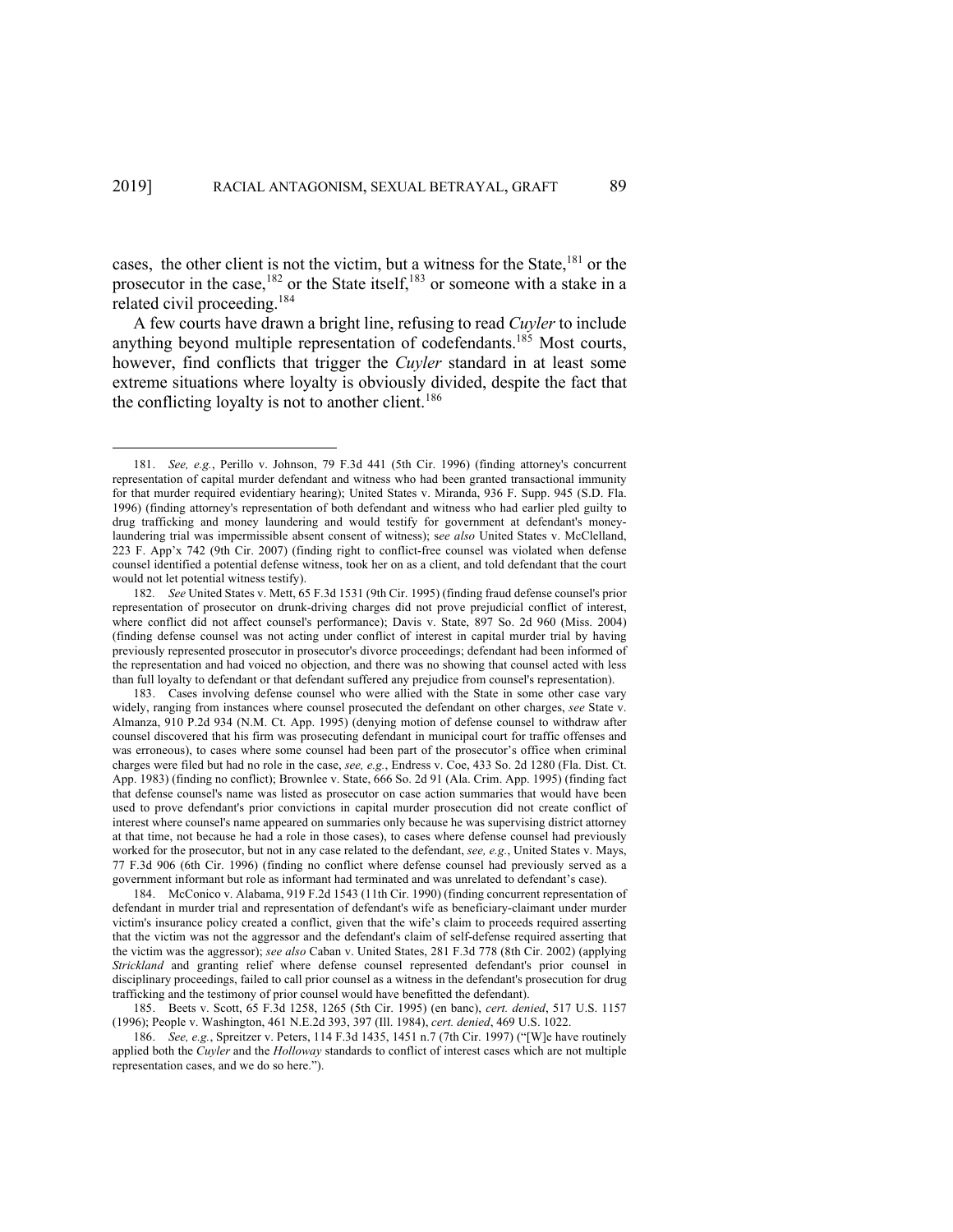### *b. Professional or Financial Stake*

Ordinarily, courts are loath to find that the lure of professional advancement constitutes a conflict of interest sufficient to trigger *Cuyler*'s relaxed "adverse effect" standard. Courts agree that neither defense counsel's pending employment application at the prosecuting district attorney's office<sup>187</sup> nor defense counsel's campaigning to be elected the district attorney during the course of representing a client creates a conflict of interest.188

Not surprisingly, courts also resist finding that the structure of fee arrangements or opportunity costs in the form of more lucrative work create a conflict of interest.189 The most extreme of these decisions is an Illinois

<sup>187.</sup> Aase v. Roy, Civ. No. 16-3101, 2017 WL 2791418 (D. Minn. May 1, 2017) (finding no conflict under *Cuyler* where four days before trial and without informing defendant or court, counsel applied for a position with the District Attorney's office, discussed the application with the prosecutor over lunch while the jury deliberated, and accepted an offer of employment after guilty verdict but before sentencing, where he did not represent defendant); United States v. Horton, 845 F.2d 1414 (7th Cir. 1988); People v. McCrone, 784 N.Y.S.2d 683 (App. Div. 2004) (defense counsel's pending employment as assistant district attorney did not pose conflict of interest because defendant's trial was slated to end well in advance of counsel's new employment); Smith v. State, 588 So. 2d 561 (Ala. Crim. App. 1991) (finding defendant did not establish actual conflict of interest on part of defense counsel in capital murder prosecution based on counsel's negotiation and acceptance of job with county prosecutor's office while representing defendant without informing defendant of alleged conflict, where counsel did not join district attorney's office in county in which defendant was being prosecuted and where no specific acts of counsel which prejudiced defendant were referenced); *see also* Jackson v. State, 502 So. 2d 858 (Ala. Crim. App. 1986) (finding no conflict of interest was created by subsequent employment of defendant's former appointed attorney as part-time assistant district attorney where attorney did not take any files relating to defendant to district attorney's office, did not reveal any information about case or discuss case with attorneys who actively prosecuted it, did not have any prosecutorial responsibility for case, and did not divulge any information he had acquired from defendant); Wilkey v. State, 953 P.2d 347 (Okla. Crim. App. 1998) (finding that the fact that both former public defenders who worked on defendant's first murder trial were employed by district attorney during defendant's retrial did not amount to conflict of interest where these attorneys did not appear of record in retrial, and there was no evidence of any actual contact between these attorneys and prosecutors of retrial); *cf.* Atley v. Ault, 191 F.3d 865 (8th Cir. 1999) (holding that, where both prosecutor and defense counsel sought a hearing on the potential conflict inherent in defense counsel's application to the prosecutor's office, court was obliged to hold a hearing).

<sup>188.</sup> People v. Clark, 857 P.2d 1099, 1128 (Cal. 1993) ("Any conflict between an attorney's personal interest in obtaining employment and his or her client's interest in loyal and effective representation is too attenuated to impute a violation of professional ethics in each such case."); Jones v. Ivory, 334 S.E.2d 666 (Ga. 1985) (finding defendant who knew of his counsel's campaign for district attorney, who was aware of his victory one month prior to trial, and who chose to proceed to jury trial with counsel was not entitled to new trial based on conflict of interest at time of trial and conviction); Coleman v. State, 694 N.E.2d 269 (Ind. 1998) (finding defense attorney's candidacy for state attorney general at time of defendant's murder trial did not create conflict of interest that violated defendant's right to effective assistance of counsel because attorney stated that he campaigned only at night and on weekends and that campaign had no impact on his representation of defendant, and attorney had strategic reason for recommending jury waiver).

<sup>189.</sup> *See, e.g.*, People v. Winkler, 523 N.E.2d 485, 485 (N.Y. 1988) ("Legal representation in a criminal proceeding pursuant to a contingent fee retainer, while unquestionably unethical, does not constitute per se ineffective assistance of counsel."); Rodriquez v. State, 741 P.2d 1200 (Alaska Ct. App.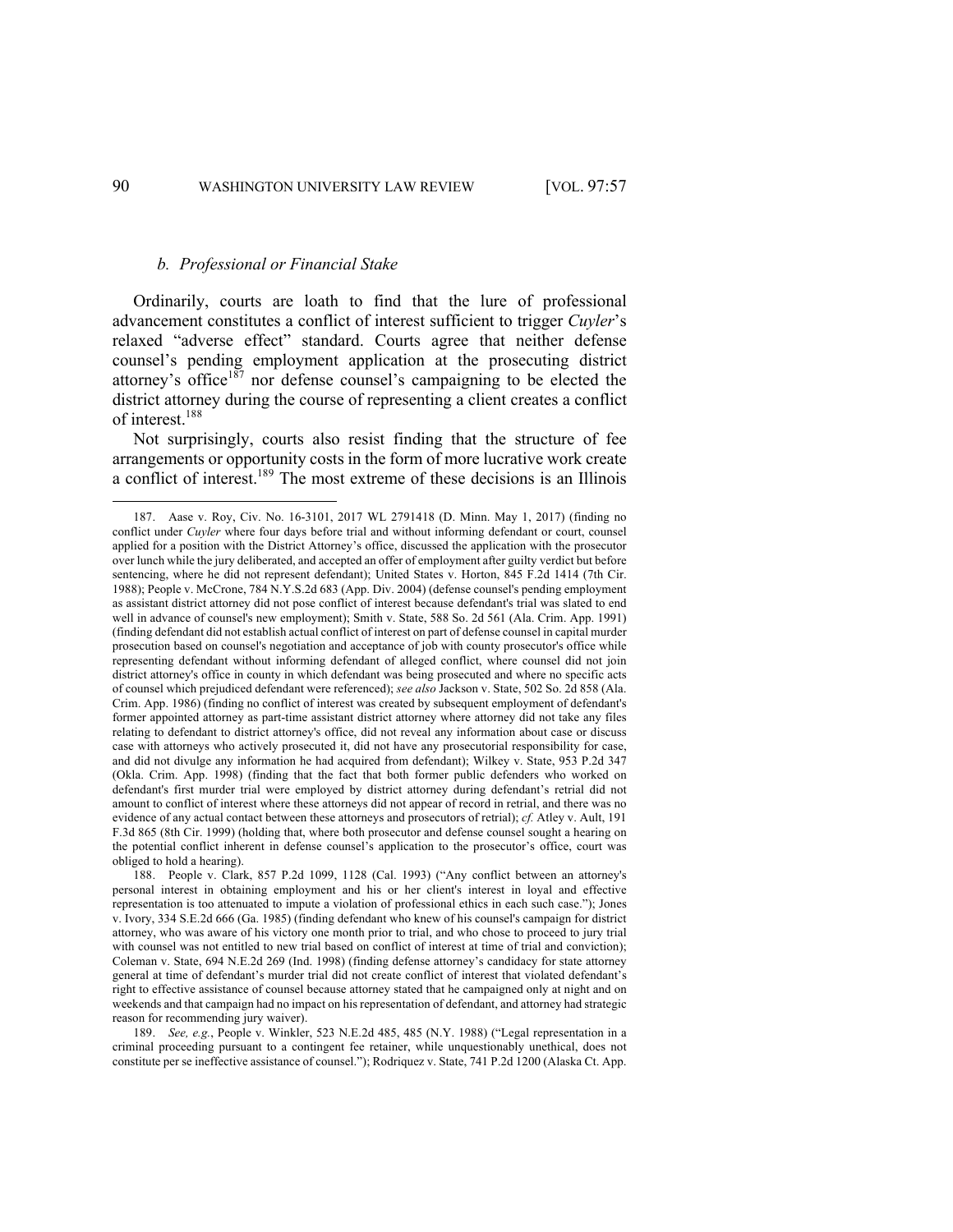case, in which no conflict of interest was found when the defendant executed a note, deed, and mortgage to counsel in return for legal services despite the fact that establishing the defendant's capacity to execute these instruments was in tension with establishing his unfitness for trial and insanity defense.190 The court held that this tension was *reconcilable* because different standards govern the capacity to contract, fitness to stand trial, and legal insanity, and that the defendant could therefore have had capacity to contract while being unfit to stand trial or being legally insane.<sup>191</sup>

Equally surprising (to me, at least) is the treatment of contracts for media rights to the defendant's story. The *Beets* case, described in the introduction, is extreme in that the "conflict" in a colloquial sense was obvious: Had her lawyer withdrawn, he could have provided evidence that Beets did not kill her husband for the pecuniary gain of an insurance policy (since he could testify that she had been unaware of the existence of the policy at the time of the homicide), but had he withdrawn, he would have lost the media rights to her story.<sup>192</sup> It is, however, completely in the mainstream in its holding that media rights contracts do not create a conflict of interest.<sup>193</sup>

# *c. Romantic or Sexual Entanglements*

Many of the cases in the category of romantic entanglement are ones that would chagrin most members of the bar. Nonetheless, courts have been resolute that the romantic or sexual relationships of defense counsel,

<sup>1987) (</sup>finding fee arrangement by which state agreed to pay defendant's appointed counsel \$15,000, but left counsel free to negotiate for further compensation if defendant had funds available did not create conflict of interest, and neither the agreement nor defendant's failure to supplement fee affected counsel's representation); State v. Labonville, 492 A.2d 1376 (N.H. 1985) (finding contingency fee agreement improper, but did not prejudice defendant); *see also* People v. Doolin, 198 P.3d 11, 32, 36 (Cal. 2009) (observing that all fee structures provide lawyer with some financial conflict of interest and therefore refusing to find conflict for a particular structure). *But see* Jewell v. Maynard, 383 S.E.2d 536 (W. Va. 1989) (justifying raising rates based on concerns that low rates of pay for attorneys defending indigents, together with arbitrary caps on total amount of fees available for case and delays in payment caused by shortfalls in state funding created circumstances in which financial burdens placed on attorneys could well create conflict of attorney's interest with that of his client).

<sup>190.</sup> People v. Kinion, 435 N.E.2d 533 (Ill. App. Ct. 1982).

<sup>191.</sup> *Id.* at 536.

<sup>192.</sup> *See supra* notes 15–22 and accompanying text.

<sup>193.</sup> Dumond v. State, 743 S.W.2d 779 (Ark. 1998) (holding that defense counsel's entering into publication contract with defendant and his wife did not constitute conflict of interest); Hammond v. State, 452 S.E.2d 745 (Ga. 1995) (finding that media-rights agreement entered into by murder defendant—my client in postconviction proceedings—and his attorney did not create conflict of interest); State v. Pitts, 635 A.2d 1356 (N.H. 1993) (holding that contract between defendant, attorney, and publishing company transferring defendant's media interests whereby attorney would receive payments to be applied to defense of case, which never generated money when media interest waned, did not create prejudicial conflict of interest); Stafford v. State, 697 P.2d 165 (Okla. Crim. App. 1985) (finding contract to serve as trial counsel in exchange for exclusive publication rights of defendant's life did not create conflict of interest), *cert. denied*, 473 U.S. 3537.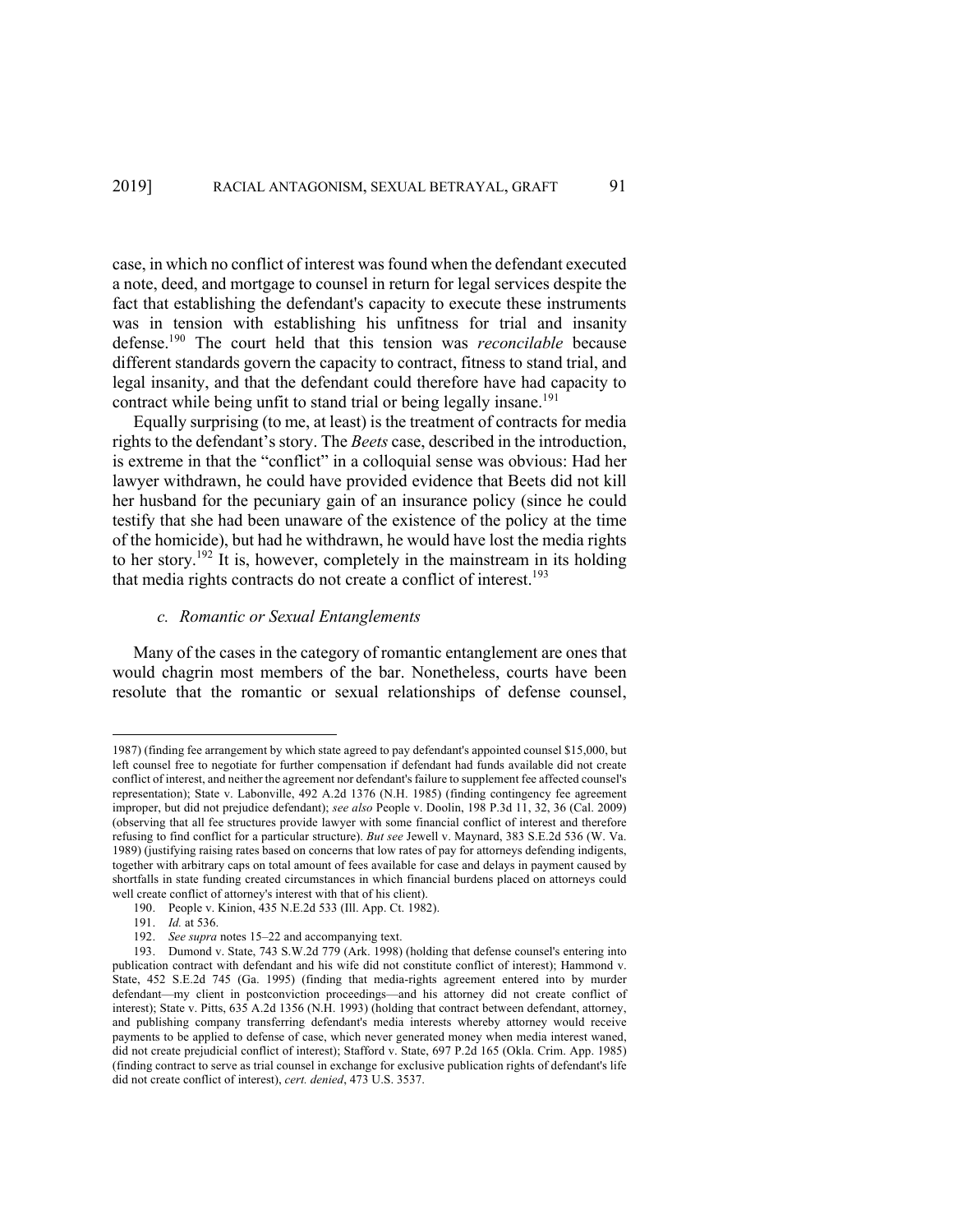regardless of their nature, do not create Sixth Amendment<sup>194</sup> conflicts of interest. That defense counsel is married to a prosecutor does not create a conflict of interest, even when his spouse prosecuted the defendant in a previous case. <sup>195</sup> Nor does an "undisclosed, intimate relationship" between defense counsel and an assistant district attorney who is the colleague of the district attorney prosecuting the case.<sup>196</sup> Perhaps these cases are not so surprising; certainly the existence of relationships that cross the courtroom is not surprising.

But even with respect to sexual relationships that are completely indefensible, courts sometimes refuse to find conflicts of interest. Courts disagree as to whether defense counsel's sexual relationship *with the defendant's wife* during the trial creates a conflict of interest.<sup>197</sup> Nor is the defense counsel's sexual relationship *with the defendant herself* always found to create a conflict.<sup>198</sup> One court has found that where counsel herself felt a conflict because she had a one-night stand with the prosecutor handling her client's death penalty case, a court should defer to that perception, but declined to hold that the relationship itself created a conflict cognizable under *Cuyler*. 199

# *d. Criminal Charges*

One might imagine numerous ways that an attorney arrested or indicted for criminal conduct could compromise representation of a client to ingratiate himself to the authorities; at least if the attorney is subsequently convicted, it is clear that criminal prohibitions did not deter self-interested conduct, so it seems unlikely that an ethical duty to a client would do so.

<sup>194.</sup> *Cf.* People v. Jackson, 213 Cal. Rptr. 521, 521–22 (Ct. App. 1985) (finding a potential conflict of interest under the California Constitution requiring a new trial where defense counsel had undisclosed ongoing dating relationship with prosecutor in defendant's case).

<sup>195.</sup> Abney v. State, 523 S.E.2d 362 (Ga. Ct. App. 1999).

<sup>196.</sup> Commonwealth v. Croken, 797 N.E.2d 403, 404 (Mass. App. Ct. 2003).

<sup>197.</sup> *Compare* Hernandez v. State, 750 So. 2d 50 (Fla. Dist. Ct. App. 1999) (en banc) (finding no conflict of interest), *with* People v. Singer, 275 Cal. Rptr. 911 (1990) (finding conflict of interest)*. Cf.*  State v. Lasane, 852 A.2d 246 (N.J. Super. Ct. App. Div. 2004) (finding sexual encounter between defense counsel and the defendant's mother entitled the defendant to withdraw his guilty plea where mother was providing family support for young defendant and encouraging a quick disposition of the charges).

<sup>198.</sup> United States v. Babbitt, 26 M.J. 157, 158 (C.M.A. 1988) (counsel's adulterous intercourse with client on the night before her court martial did not create a conflict of interest). The lone exception is United States v. Cain, 59 M.J. 285 (C.A.A.F. 2004), where a military court found that a same-sex relationship between counsel and his client created a conflict of interest, but only because it was also illegal.

<sup>199.</sup> Summerlin v. Stewart, 267 F.3d 926 (9th Cir. 2001). Interestingly, the Court declined to name either attorney, explaining in a footnote its use of pseudonyms as due to the fact that after twenty years, their identities were irrelevant. *Id.* at 931 n.4.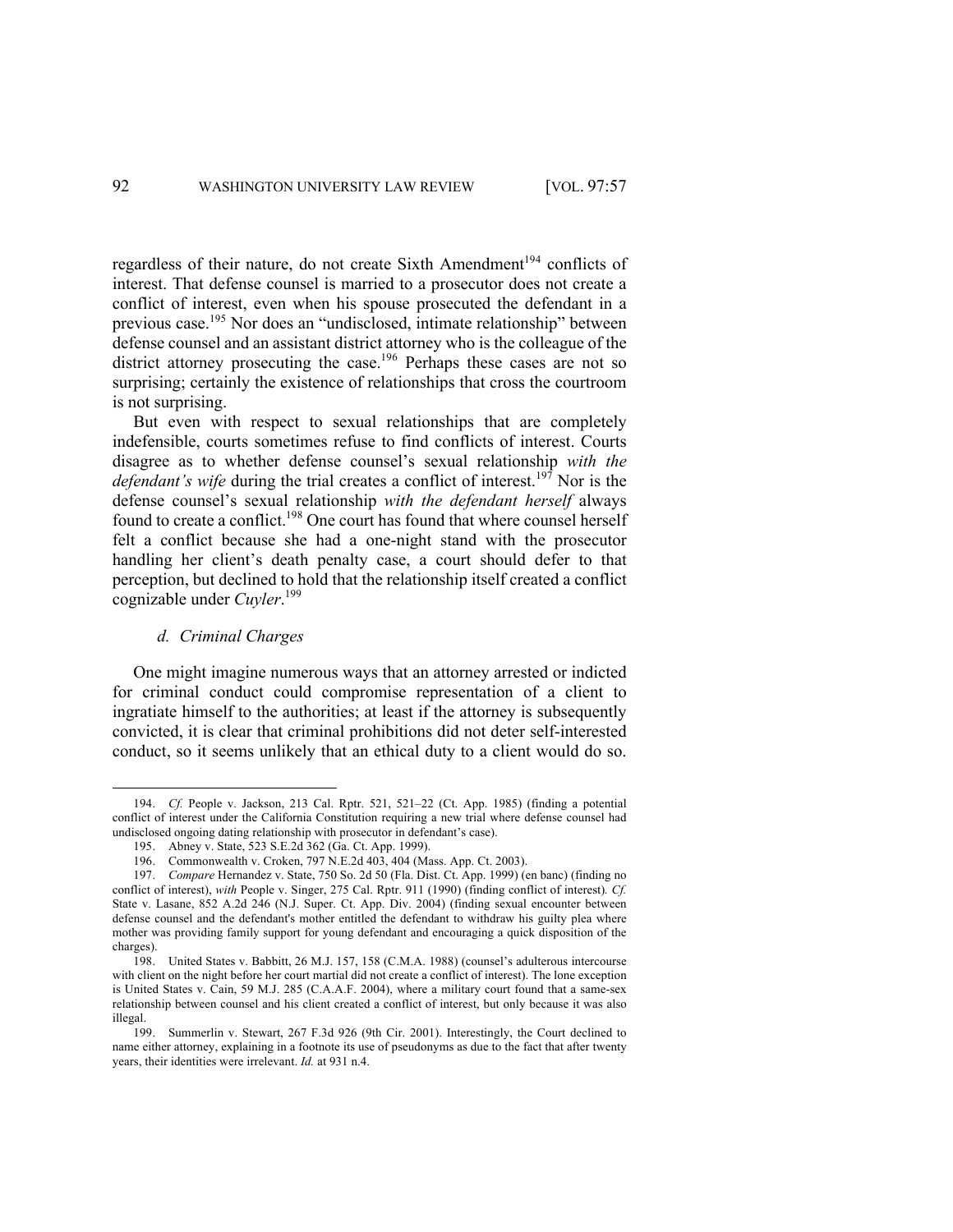Nonetheless, most courts have found that pending charges, standing alone, do not create a conflict of interest.200 "Generally, the criminal conduct of a defense counsel creates an actual conflict of interest only when 'there is a danger that the defense attorney would ineffectively represent his client because of fear that authorities might become aware of the attorney's own misconduct if he undertook effective representation."<sup>201</sup> Therefore, only when defense counsel is suspected of involvement in the same crime with which the client is charged have most courts found a conflict of interest,<sup>202</sup> although even here, some have not. $203$ 

<sup>200.</sup> People v. Smith, 581 N.W.2d 654, 660 (Mich. 1998); *see also* Campbell v. Rice, 408 F.3d 1166 (9th Cir. 2005) (en banc) (finding defendant failed to establish that he was prejudiced by trial counsel's arrest for felony drug possession two days before his trial, as there was no evidence that her arrest adversely affected her representation), *cert. denied*, 546 U.S. 1036; Bowling v. Parker, 344 F.3d 487 (6th Cir. 2003) (finding defendant failed to establish ineffective assistance of counsel where there was no evidence that defense counsel's indictment had any negative impact on the trial), *cert. denied sub nom.* Bowling v. Haeberlin, 534 U.S. 842 (2004); People v. Zambrano, 640 N.E.2d 1334 (Ill. App. Ct. 1994) (finding no conflict of interest where defense counsel was subject of federal investigation concerning corruption in courts because counsel did not have tie to person or entity which would benefit from unfavorable verdict for defendant); State v. Hunter, 960 N.E.2d 955, 965 (Ohio 2011) ("[Defense counsel's] legal problems relating to pending charges do not establish ineffective assistance of counsel."); State v. Williams, 556 N.E.2d 221, 223 (Ohio Ct. App. 1989) (per curiam) ("[P]ending criminal charges against an attorney are not, standing alone, sufficient . . . to support a charge of ineffective assistance of counsel."); State v. Carter, 84 So. 3d 499 (La. 2012) (finding defense counsel not ineffective due to conflict of interest although he was facing possible criminal charges at the time of defendant's trial); State v. Smith, 476 N.W.2d 511, 516 (Minn. 1991).

<sup>201.</sup> United States v. Cain, 57 M.J. 733, 738 (C.C.A. 2002) (quoting United States v. Balzano, 916 F.2d 1273, 1293 (7th Cir. 1990) and citing United States v. Saccoccia, 58 F.3d 754, 771–72 (1st Cir. 1995)); *see also* People v. Frye, 959 P.2d 183 (Cal. 1998), *reh'g denied*, (Sept. 23, 1998) *and as modified*, (Sept. 23, 1998) (finding possibility that defense counsel's interest in retaining his license, which caused him to ingratiate himself with prosecutor to obtain prosecutor's assistance in securing postponement of his suspension until conclusion of trial, was insufficient to establish a violation of defendant's right to conflict-free counsel).

<sup>202.</sup> State v. Cyrs, 529 A.2d 947 (N.H. 1987); Gov't of the Virgin Islands v. Zepp, 748 F.2d 125, 136 (3d Cir. 1984) (actual conflict occurs when attorney becomes entangled in the criminal conduct charged against his client, "has independent personal information regarding the facts underlying his client's charges, and faces [himself] potential liability for those charges"); Mannhalt v. Reed, 847 F.2d 576, 581 (9th Cir. 1988) (actual conflict may exist when attorney is accused of or under investigation for crimes similar or related to those of his client "because the potential for diminished effectiveness in representation is so great"); *see also* Briguglio v. United States, 675 F.2d 81 (3d Cir. 1982) (actual conflict where defense counsel was under investigation by the same United States Attorney's office that was prosecuting the defendant).

<sup>203.</sup> Neal v. State, 669 S.W.2d 254 (Mo. Ct. App. 1984) (in the absence of evidence of prosecutorial pressure on trial counsel, fact that his attorney had been implicated by a state witness in the drug sale was not sufficient basis for reversing conviction); *see also* State v. Wille, 595 So. 2d 1149 (La. 1992) (finding no conflict despite fact that defendant's appointed counsel had been convicted of felony in widely-publicized case, had received suspended sentence with probation conditioned on performance of community service, was appointed to represent defendant to complete his community service obligation, and had interest in not further publicizing his felony conviction, creating a disincentive to question jurors as to whether their attitude toward defendant would be affected by their knowledge that he was being represented by convicted felon).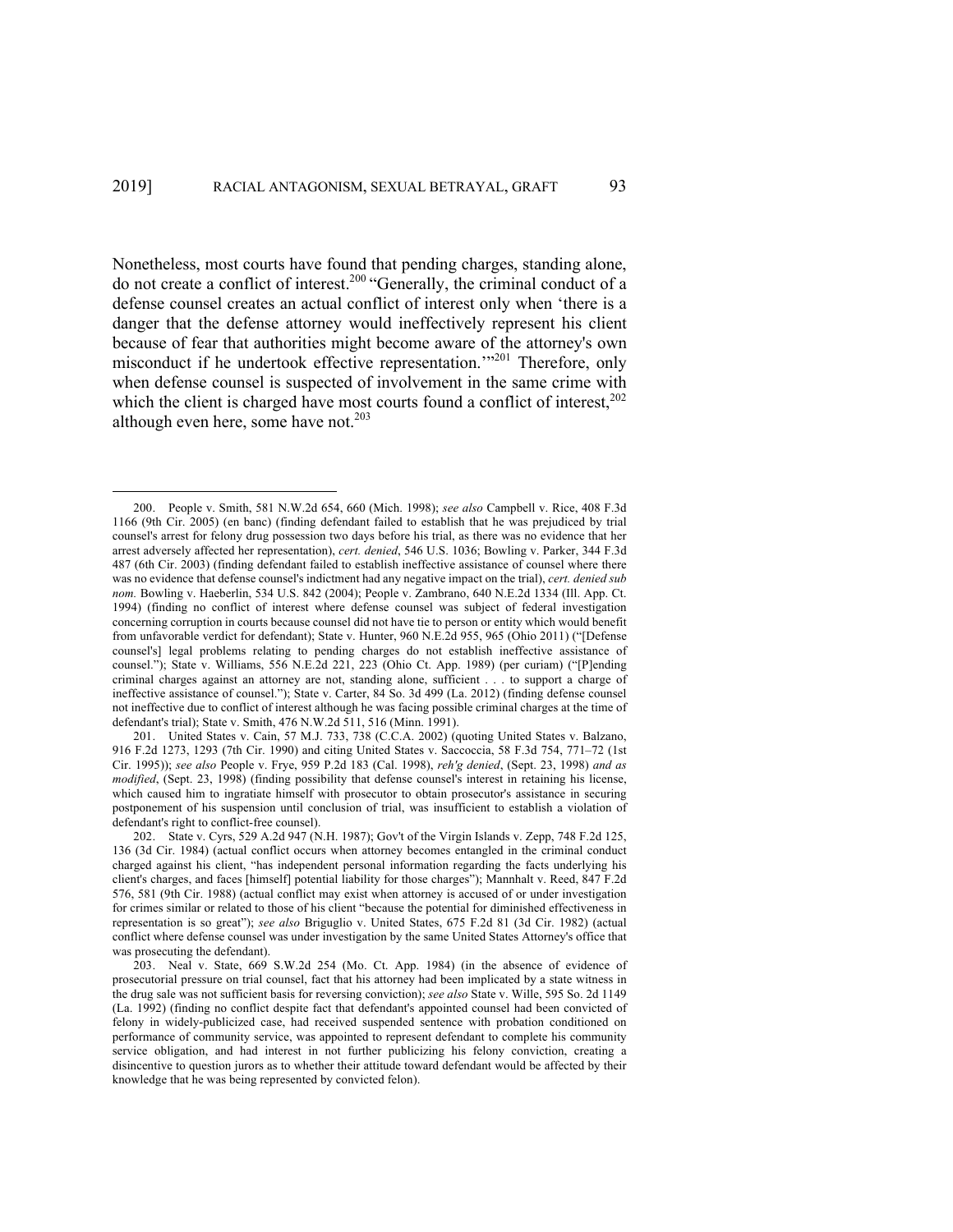#### *e. Animosity*

Animosity may form the basis of a *Cuyler* claim, but as discussed above, it also may be argued to create a *Cronic* claim, particularly where it is racial, or results in a failure to advocate for the client. In *Frazer*, the Ninth Circuit seemed to rely on both *Cronic* and *Cuyler* in holding that racial animosity toward one's client leads to a presumption of prejudice.<sup>204</sup>

Some courts have also considered whether other negative feelings toward the defendant create a *Cuyler* claim. In the absence of proof of animosity, courts generally do not presume it from personal connection with the victim.<sup>205</sup> On at least some occasions, specific evidence of animosity has led a court to find a conflict of interest. For example, one court held that the defendant's allegation that defense counsel exhibited strong antipathy toward him, as established by defense counsel's assertion that the defendant "may epitomize the banality of evil," warranted a remand for evidentiary hearing on the issue to determine whether counsel's animosity affected his ability to act in defendant's best interests. <sup>206</sup> Similarly, a Washington state court held that a defense attorney who joins the State in an effort to obtain a conviction or death sentence labors under a conflict of interest. <sup>207</sup> In contrast, an Illinois court refused to order an evidentiary hearing regarding defendant's allegation that appointed defense counsel had told another attorney that the defendant deserved the death penalty because, if proven, this would not establish a conflict of interest.<sup>208</sup>

Thus, with respect to both the *Cronic* and *Cuyler* genera of counsel failure, lower court cases reveal considerable disagreement but very little discussion of the criteria for determining either constructive absence or conflicts of interest. Although *Cone* has settled one subset of *Cronic* claims—failure to take action—it has provided no guidance for the others, and *Mickens* has done nothing to alleviate the confusion about conflict cases. Someone ought to think about these cases in a systematic way, and

<sup>204</sup> . *See supra* notes 167–70 and accompanying text.

<sup>205.</sup> *See, e.g.*, *Ex parte* Bell, 511 So. 2d 519, 522–23 (Ala. Crim. App. 1987) (holding that trial court did not abuse its discretion in denying motions to withdraw from representing defendant in murder prosecution by attorneys who had personally known victim where there was no showing of actual ineffectiveness and thus no showing of prejudice). *But see* State v. Reedy, 352 S.E.2d 158, 161–62 (W. Va. 1986) (finding that potential conflict of interest arising from fact that defense counsel was relative and friend of victim, which was not revealed to defendant before trial, violated defendant's right to effective assistance of counsel).

<sup>206.</sup> Commonwealth v. Washington, 880 A.2d 536, 541–46 (Pa. 2005); *see also* State v. Moody, 968 P.2d 578 (Ariz. 1998) (finding conflict between defendant charged with first-degree murder and his attorney was irreconcilable and required a change of counsel where attorney admitted that he told the defendant that he did not care about his case and attorney and defendant almost came to blows).

<sup>207.</sup> *In re* Personal Restraint of Benn, 952 P.2d 116 (Wash. 1998) (en banc).

<sup>208.</sup> People v. Holman, 647 N.E.2d 960 (Ill. 1995).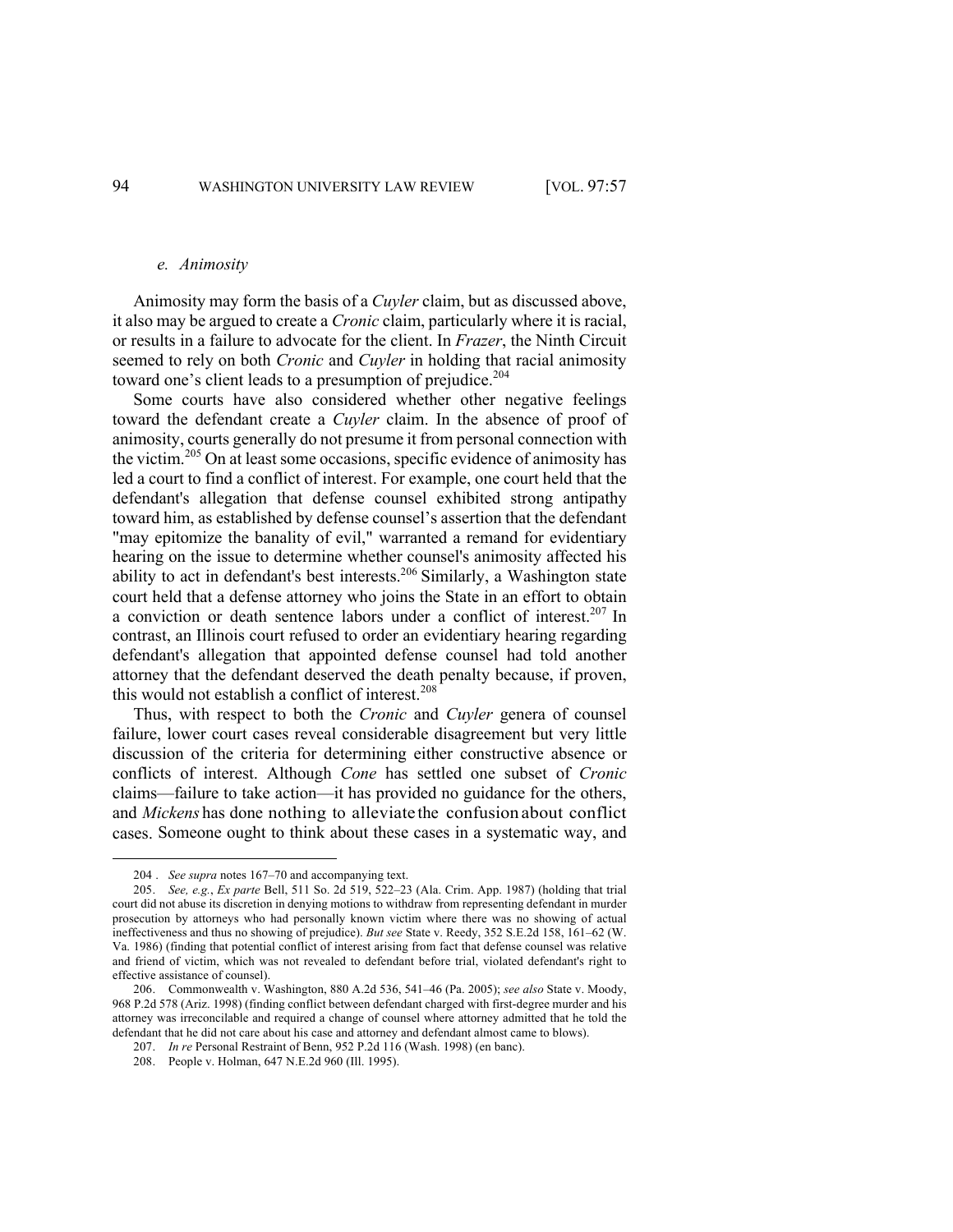Parts III and IV reflect my attempt to do so. I have no neat rule to divide bad defense lawyers into truant, torn, and just plain terrible ones, but I provide a framework for thinking about the categories.

I pause here to note that if parsimoniousness were the only criterion, Justice Marshall's approach would win hands down.<sup>209</sup> Because he believed that the underpinnings of the right to counsel were independent of reliability concerns, his approach never would require a showing of prejudice. Instead, the only question for Marshall was whether an attorney had failed in the discharge of his or her duties; whether the failure came from judicial obstruction, ignoring a conflict of interest, incompetence, or indifference did not matter. I put aside Marshall's view, at least for the rest of this article despite its practical and theoretical appeal, simply because no one currently sitting on the Court subscribes to it. I do not think of what follows as a departure from the Court's basic approach (though it parts company on a few applications), but as an exploration of the implications of that approach.

I also put aside a fear that I think undergirded many of the early cases: that lawyers facing hopeless cases would search for ways to sabotage those cases. If one believed that such behavior would be prevalent, one would need to design rules that make sabotage difficult. But at least under the current regime, it appears that cases where lawyers will fall on their swords for their clients—in disregard of both professional standards of conduct and criminal prohibitions against perjury—are very rare. By this generalization I do not mean to suggest that no lawyer ever deliberately sabotaged a case by egregious misconduct or feigned incompetence, but only that such lawyers are so much less of a problem than truant, torn, and terrible lawyers that designing rules to thwart the former is foolish. Whether for good or bad, unethical criminal defense lawyers do not congregate at the overly-zealous end of the spectrum, at least when overzealousness risks their own wellbeing. Rather, when faced with allegations of conflicts or incompetence, far too many lawyers deny all wrongdoing and incompetence, wrapping themselves in the warm mantle of "strategy," even in the most implausible of circumstances.<sup>210</sup>

<sup>209.</sup> *See supra* notes 130–32.

<sup>210.</sup> It is possible that alteration ofthe *Cronic* and *Cuyler* categories would affect the rates of attorney malingering, but I doubt it. The basic preference for law-abiding ethical behavior among lawyers is likely to be impervious to such changes, as is the basic predilection for self-protection when charged with incompetent or unethical behavior.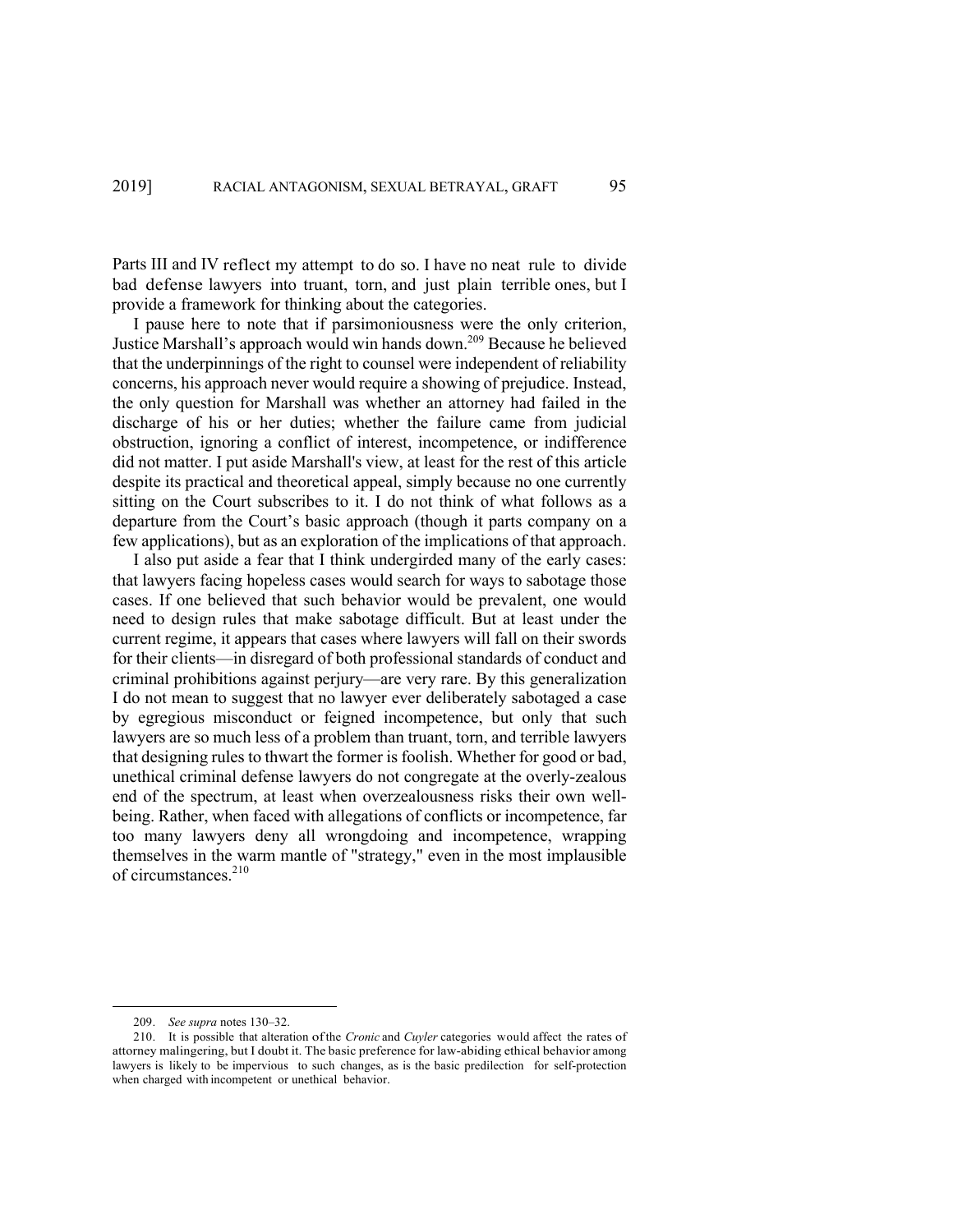#### III. THE *CRONIC* TOUCHSTONE: THE EXERCISE OF LAWYERLY JUDGMENT

# *A. Defining Truancy*

Whether we ask why the Sixth Amendment protects the right to the assistance of counsel, or ask why the right is so fundamental to the American scheme of justice that the right has been incorporated against the States through the due process clause, the answer from precedent is the same. A defendant is entitled to the assistance of a lawyer because, all too often, his lack of knowledge and skill renders him unable to defend himself.<sup>211</sup> If forced to defend himself, a person might be unable to establish his innocence, even if he were innocent;<sup>212</sup> conversely, affording defendants the right to counsel will decrease the risk of wrongful conviction. At least where imprisonment is at stake, the increased risk of error that the absence of a lawyer would impose is constitutionally intolerable. It is this purpose of the Sixth Amendment—supplying what the layperson lacks—that holds the key to the constructive absence of counsel category.

As early as *Powell*, the Supreme Court recognized that nominal representation by a lawyer did not satisfy the Sixth Amendment command. Indeed, without really discussing whether there might be any differences between no lawyer at all, and nominal representation under the stark circumstances of *Powell*—eleventh hour, fifty-ninth minute appointment of a lawyer—the Court imposed the remedy for total deprivation of counsel: automatic reversal.213 Then, between *Powell* and *Cronic*, the Court imposed automatic reversal on another set of cases, those where the trial court (in some way other than tardy appointment of counsel) wrongly interfered with the actions counsel would have taken.<sup>214</sup> Finally, in *Cronic*, the Court described three exceptions to *Strickland* that did not require a showing of prejudice: 1) a "complete denial of counsel" at a "critical stage of [the accused's] trial"  $occurs;^{215}$  2) "counsel entirely fails to subject the prosecution's case to meaningful adversarial testing;"<sup>216</sup> or 3) the

<sup>211.</sup> Gideon v. Wainwright, 372 U.S. 335, 345 (1963) ("Even the intelligent and educated layman has small and sometimes no skill in the science of law. . . . Left without the aid of counsel he may be put on trial without a proper charge, and convicted upon incompetent evidence, or evidence irrelevant to the issue or otherwise inadmissible." (quoting Powell v. Alabama, 287 U.S. 45, 68–69 (1932))).

<sup>212.</sup> *Id.* ("[The lay defendant] lacks both the skill and knowledge adequately to prepare his defense, even though he have a perfect one.").

<sup>213.</sup> *Powell*, 287 U.S. at 56.

<sup>214.</sup> *See, e.g.*, Geders v. United States, 425 U.S. 80 (1976) (bar on attorney-client consultation during overnight recess); Herring v. New York, 422 U.S. 853 (1975) (bar on summation at bench trial); Brooks v. Tennessee, 406 U.S. 605, 612–13 (1972) (requirement that defendant be first defense witness); Ferguson v. Georgia, 365 U.S. 570, 593–96 (1961) (bar on direct examination of defendant).

<sup>215.</sup> United States v. Cronic, 466 U.S. 648, 659 (1984).

<sup>216.</sup> *Id.*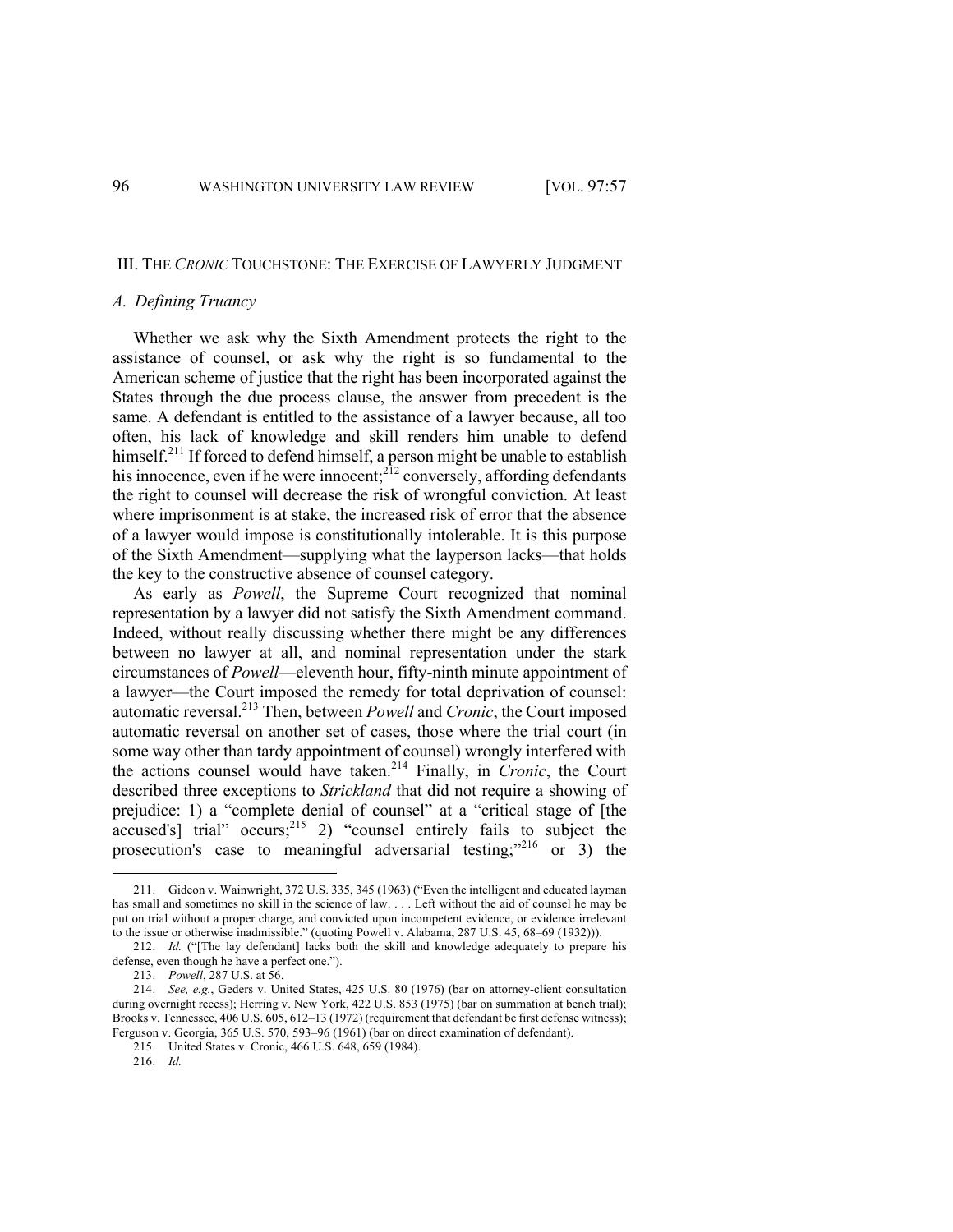"[c]ircumstances [are of such a] magnitude" as those present in *Powell*, where "the likelihood that any lawyer, even a fully competent one, could provide effective assistance is so small that a presumption of prejudice is appropriate."<sup>217</sup>

What links these cases? I think it is *the absence of an exercise of lawyerly judgment*. What do I mean by lawyerly judgment? By this, I mean the application of the legal knowledge, skills, and experience that make a lawyer a lawyer. The absence of lawyerly judgment is obvious when no lawyer is present for a critical stage of the trial, but it is equally glaring when the trial court interferes with the lawyer's exercise of his judgment in a significant way. Moreover, circumstances can be so extreme—such as those in *Powell v. Alabama*—that although a lawyer appears to be calling the shots, his or her judgment cannot rightly be deemed the judgment of a lawyer, because the judgment of a lawyer presupposes that he or she can apply legal knowledge, skills, and experiences to the advocacy task at hand. The absence of lawyerly judgment also explains the third category. When a lawyer "entirely fails" to subject the prosecution's case to adversarial testing, it is not that he or she has been prevented from the exercise of lawyerly judgment, but that he has not in fact—either through election or incapacity—exercised lawyerly judgment.

Thus, the need for an exercise of lawyerly judgment explains the Court's three *Cronic* categories. But another equally important consideration recommends this formulation: Lawyerly judgment is what a layperson hopes to get—and needs to get—from a lawyer. A lawyer need not be smarter than a client, or more personable, or more articulate. However, because he or she has the set of legal skills, knowledge, and experience that are helpful in legal proceedings, a client relies upon the lawyer to exercise the judgment informed by those skills, that knowledge, and that experience to make better decisions than the client would make uninformed by that judgment. Put differently, the reason the Sixth Amendment assures the provision of professional counsel in serious cases is because the exercise of lawyerly judgment makes it less likely that an innocent person will be convicted, and less likely that a guilty person will be punished more harshly than he or she deserves. Absent the exercise of such judgment, we cannot have enough confidence in the verdict to justify criminal penalties.

Likewise, in the absence of lawyerly judgment, we do not try to assess the effect such judgment would have had on a proceeding because the entire proceeding would have been different. In contrast with discrete errors in investigation, judgment, knowledge of the law, execution of strategy, or the like—where a reviewing court *can* imagine the counterfactual adequate

<sup>217.</sup> *Id.* at 659–60.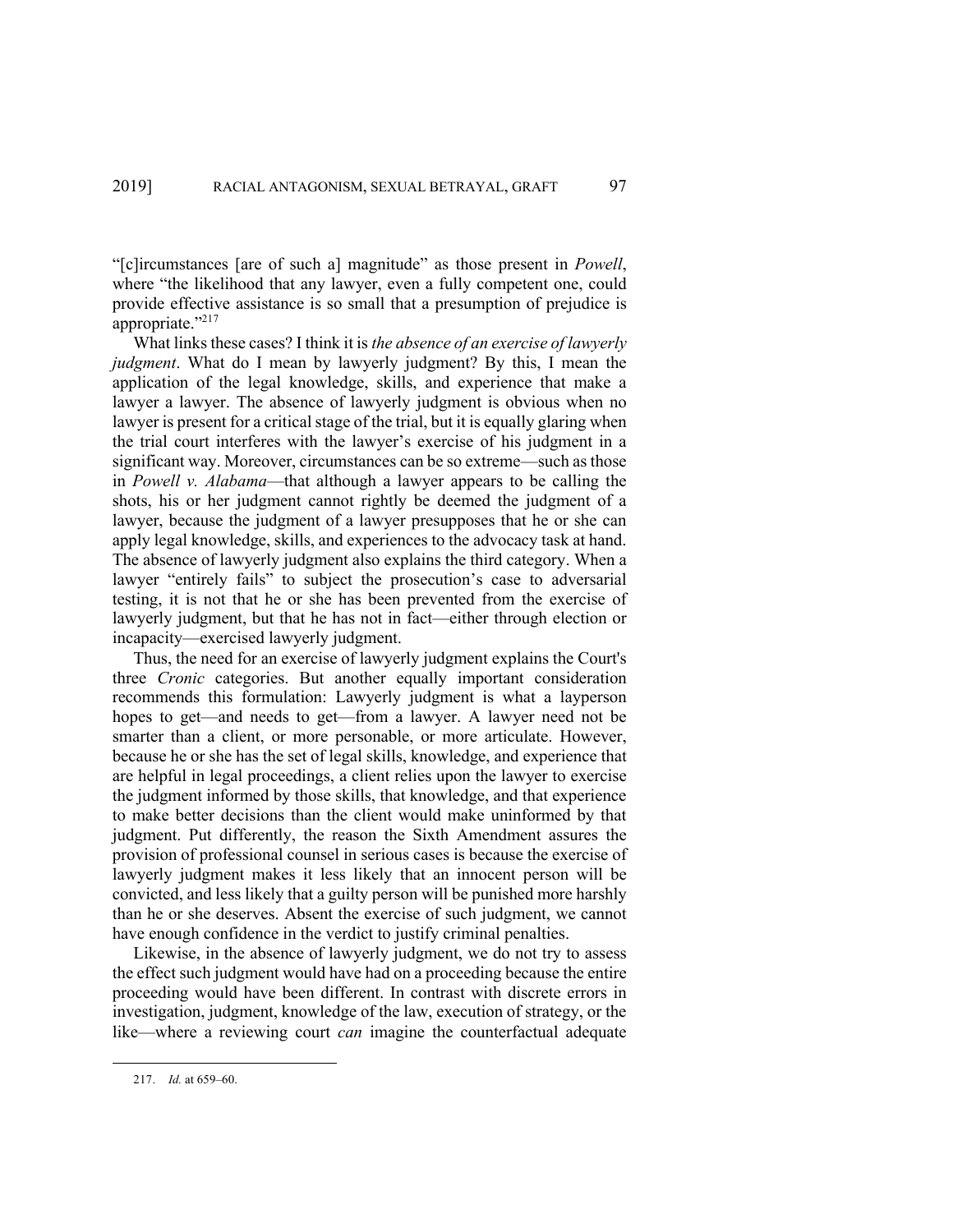performance—without the exercise of lawyerly judgment, such an estimate is fanciful. This I think is the essence of a *Cronic* claim; the lawyer is constructively absent (or "truant," in my shorthand) if there is no person in counsel's chair exercising lawyerly judgment. And this is so *regardless of the reason no lawyerly judgment is exercised*.

# *B. Applying the "Exercise of Lawyerly Judgment" Standard*

What does the notion of the *Cronic* category imply for the cases described above? For starters, it explains the reaction of most lower courts to the status cases; if a purported "lawyer" has never been admitted to a bar, or has been disbarred, we cannot count his judgment as "lawyerly." On the other hand, if a lawyer is admitted to a bar in another jurisdiction, that should suffice to take the matter out of *Cronic*. For my money, a disbarred lawyer usually is quite a bit more like one never admitted to the bar than one admitted in another jurisdiction; disbarment means we no longer trust the ex-lawyer to exercise whatever lawyerly judgment he or she might have. However, a focus on the exercise of lawyerly judgment might endorse the Second Circuit's response that "technical" defects in bar licensure such as failure to pay dues should not create a presumption that no lawyerly judgment has been exercised.

#### *1. Sleeping, Drunk, Drugged, and Mentally Ill Lawyers*

Under an exercise of lawyerly judgment standard, the next category is almost as easy. A sleeping lawyer is a truant lawyer; he exercises no judgment at all while asleep. A drunk lawyer, or a drugged lawyer, exercises some judgment, but contrary to all circuits that have addressed the issue, those lawyers also should fall within *Cronic*. It simply cannot be said that a drunk lawyer or a drugged lawyer exercises *lawyerly* judgment. The parameters of lawyerly judgment may encompass a wide range of abilities and experience, but it cannot be lawyerly judgment to impair one's decisionmaking through the influence of alcohol or drugs. Or at least this is so with respect to the lawyer's condition during a critical stage of the proceedings; intoxication or drug use on other occasions may impede investigation or brief writing, but there are opportunities for correction, and the likelihood that the proceeding is unreliable based on drug or alcohol use at non-critical stages seems much smaller.

Whether mental illness causes the disappearance of lawyerly judgment depends on the particular mental illness. Surely there are enough neurotic lawyers that it is hard to call the exercise of judgment by a neurotic lawyer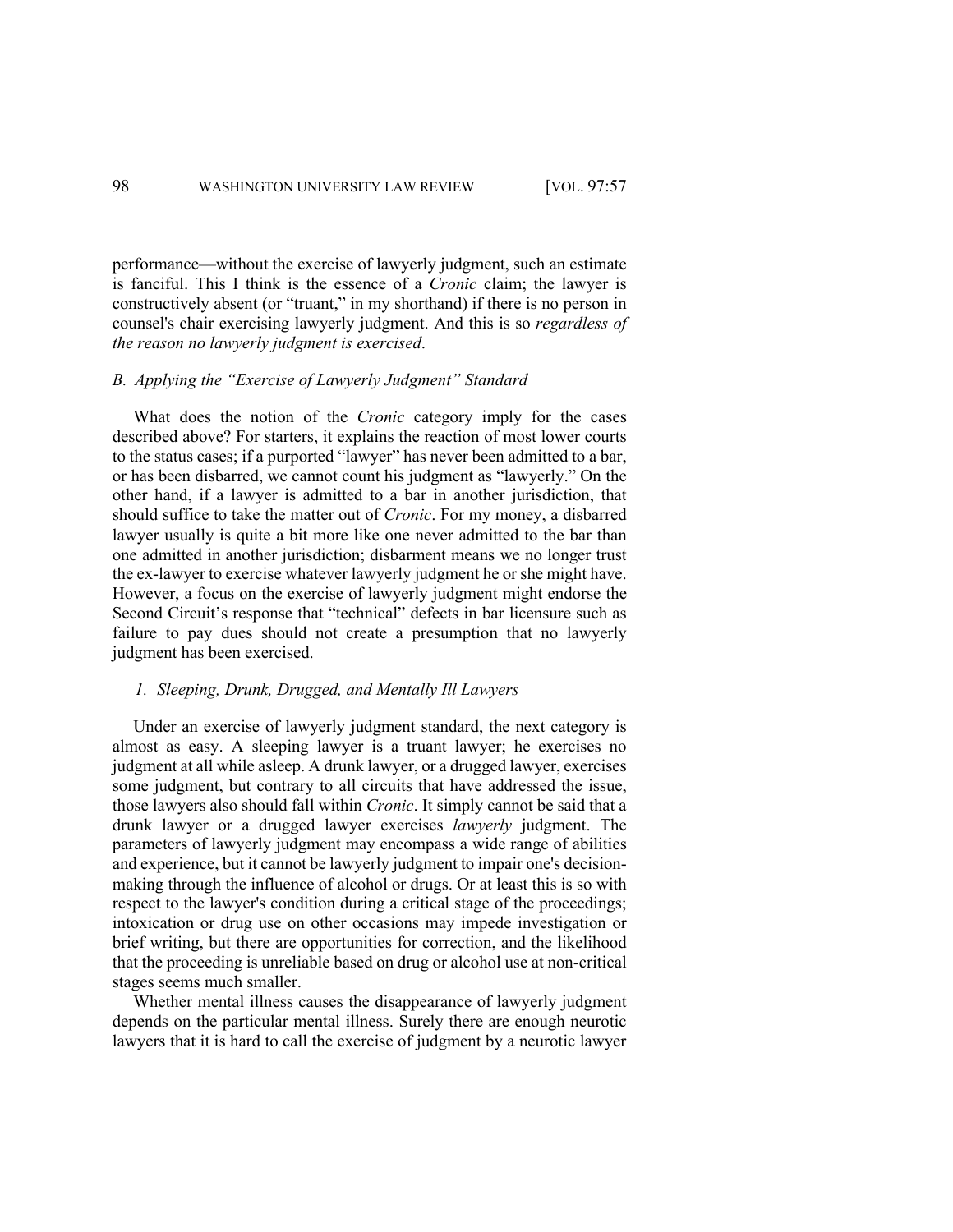the absence of lawyerly judgment. The opposite is true of mental illnesses with psychotic features. Thus, the judgment of a schizophrenic lawyer is not lawyerly judgment, and though the judgment of a bipolar lawyer may be lawyerly judgment most of the time, it is not lawyerly judgment during a manic phase, when delusions are common. Of course there are many "depressed" lawyers, some of whom are clinically depressed and some of whom may feel hopeless *about a particular case*. Because hopelessness about a case (depending on the case) may reflect a lawyerly judgment, a court should not deem that attitude, standing alone, a *Cronic* violation—as indeed *Cronic* itself held. It may be that Pollyannas are better defense lawyers, and it may not, but neither unwarranted optimism nor exaggerated pessimism can fairly be seen as negating lawyerly judgment. Untreated  $2^{18}$ clinical depression, however, like mania, precludes the exercise of lawyerly judgment.

### *2. Racially Antagonistic Lawyers*

Racially antagonistic lawyers are harder. Nonetheless, they too fall within *Cronic*. Judgment tainted by conscious racial prejudice is not lawyerly judgment. When Curtis Osborne's lawyer referred to him as a "n\*\*\*" and made decisions about how to allocate resources based on Osborne's race, those were not lawyerly judgments. Looked at from the rationale the *Cronic* court used to defend the three exceptions it recognized, conscious racial animosity toward the defendant too is "so likely to prejudice the accused that the cost of litigating their effect in a particular case is unjustified." It is true, if we go back in time, that such attitudes were not uncommon among lawyers, and perhaps *at that time* passed for lawyerly judgment, but that time has—thankfully—passed.<sup>219</sup>

*Mayfield*—and the panel opinion in *Ellis*—were wrong to distinguish between cases where the client knew of the antagonism during the course of the representation and those in which the client did not learn of it until later. What the client knew is irrelevant because the Sixth Amendment is focused on the *lawyer*, and whether he has exercised *lawyerly judgment*, not on how the client *feels* about his lawyer. *Ellis* involved a lawyer who was heard to express racial antagonism about the defendant himself (though not

<sup>218.</sup> What about a lawyer who is being treated for clinical depression but is still in a clinically depressed state? One would hope that a lawyer who is in treatment would be getting—and taking advice as to whether his or her condition precludes the exercise of professional judgment. Acting contrary to such advice would seem itself to be the failure to exercise lawyerly judgment.

<sup>219.</sup> That what counts as lawyerly judgment changes over time is not problematic. Reading the law once was enough to make a person a lawyer, but now we require formal study in an accredited law school; it would be silly to say that a person whose reading of the law would have sufficed to make him a lawyer a century ago is therefore a lawyer today.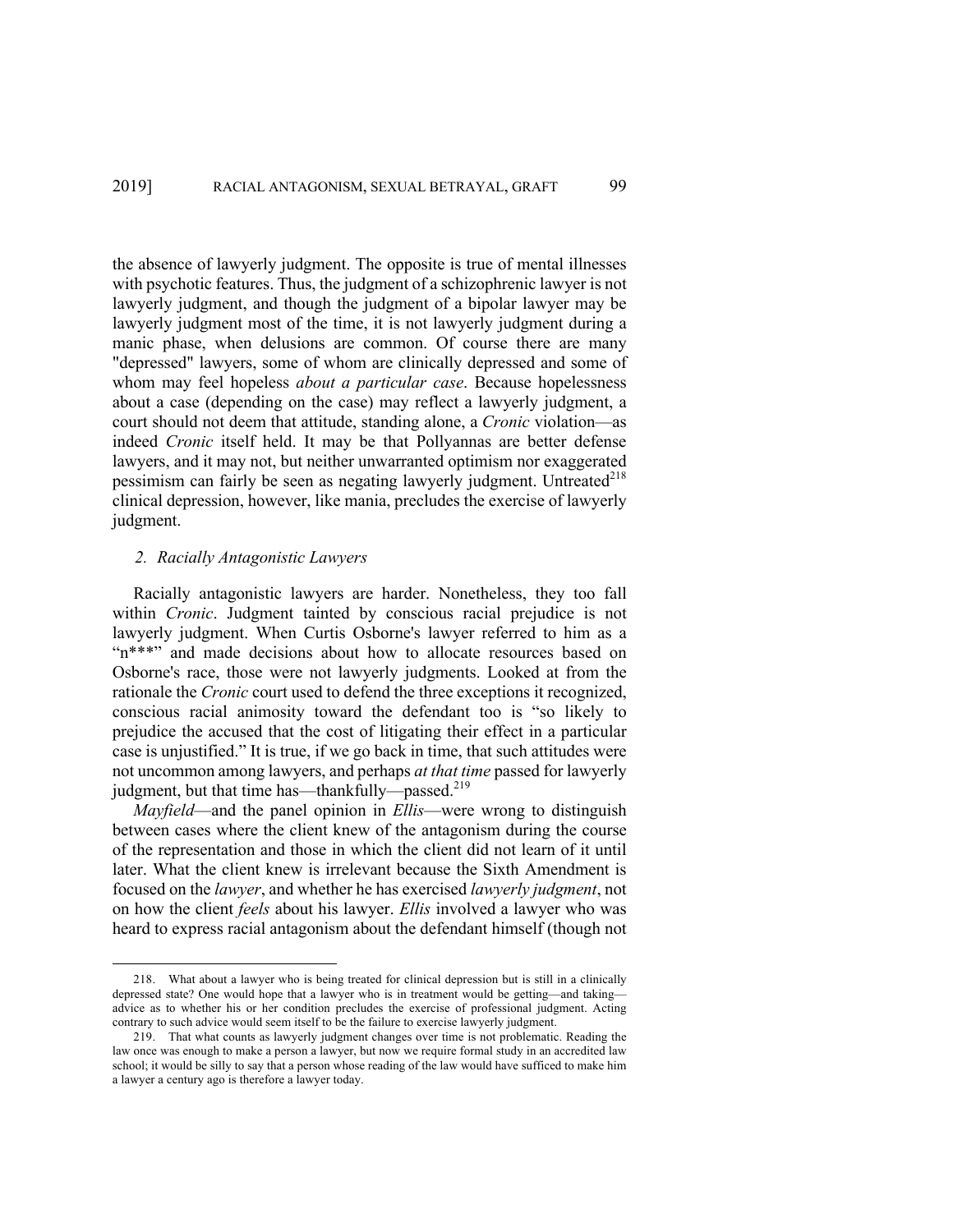addressed to the defendant), but explicit linkage between the client and racial animus is not critical. This is because the nature of racial animus is not individual. If a lawyer has expressed racial animus—*toward anyone in the defendant's racial group*<sup>220</sup>—a defendant is entitled to a new trial with no additional showing.

Some readers may worry at this point that I stand on a very slippery slope, and will next slide toward the view that lawyers whose judgments, strategic or otherwise, are in any way influenced by race, are also encompassed by *Cronic*. It cannot be disputed that racial stereotypes, even when consciously disavowed, also alter judgment.<sup>221</sup> When a laywer consciously endorses *relevant*<sup>222</sup> racial stereotypes, the effect on judgment is similar.<sup> $223$ </sup> It seems to me, however, that the time has not yet come to disqualify judgment subconsciously influenced by race; it blinks reality to pretend that the judgment of most lawyers (or even most defense lawyers)<sup>224</sup> is in no way influenced by race. Indeed, given the prevalence of racial prejudice in the general population, there may be times that strategic consideration of race is appropriate.<sup>225</sup> Open racial hostility (or the endorsement of racially derogatory stereotypes), however, is another matter.

# *3. Lawyers Who Fail to Advocate for a Client*

The other hard case is failure to advocate for a client, a case made difficult by the Supreme Court's decision in *Cone*. Lower courts mostly

<sup>220.</sup> I do not think that a close temporal connection should be required. Given the enduring nature of most racial animosity, I think any expression of racial animus during the period in which a lawyer has practiced law ordinarily should suffice. If a lawyer has explicitly—and credibly—renounced racist beliefs, that would make a presumption of prejudice inappropriate.

<sup>221.</sup> The implicit bias literature is now vast. For an easily accessible summary of this literature, see Cheryl Staats et al., *State of the Science: Implicit Bias Review*, KIRWAN INST. (2017), http://kirwaninstitute.osu.edu/wp-content/uploads/2017/11/2017-SOTS-final-draft-02.pdf [https://perm a.cc/CN4U-KZCK].

<sup>222.</sup> Any stereotype about criminality, sexuality, work ethics, violence, or moral worth are relevant. Stereotypes about lesser matters, such as musical or athletic ability, while harmful in and of themselves, unless linked to more pernicious stereotypes are unlikely to distort the exercise of lawyerly judgment in a criminal case; consequently, their endorsement should not lead to automatic reversal.

<sup>223.</sup> Pena-Rodriguez v. Colorado, 137 S. Ct. 855 (2017), treats racial animus and the expression of racial stereotypes as comparable when determining whether their expression by a juror requires the trial court to consider the evidence of the juror's statement and any resulting denial of the jury trial guarantee.

<sup>224.</sup> Theodore Eisenberg & Sheri Lynn Johnson, *Implicit Racial Attitudes of Death Penalty Lawyers*, 53 DEPAUL L. REV. 1539 (2004).

<sup>225.</sup> Other readers may worry that the ground slopes another direction. What is to stop the next defendant from objecting that her counsel's sexism or his counsel's homophobia rendered counsel constructively absent? Such cases would be rarer, but if the level of animosity were comparable, it seems that once again, the judgment being exercised is not lawyerly judgment, and therefore, a *Cronic* violation would have been shown.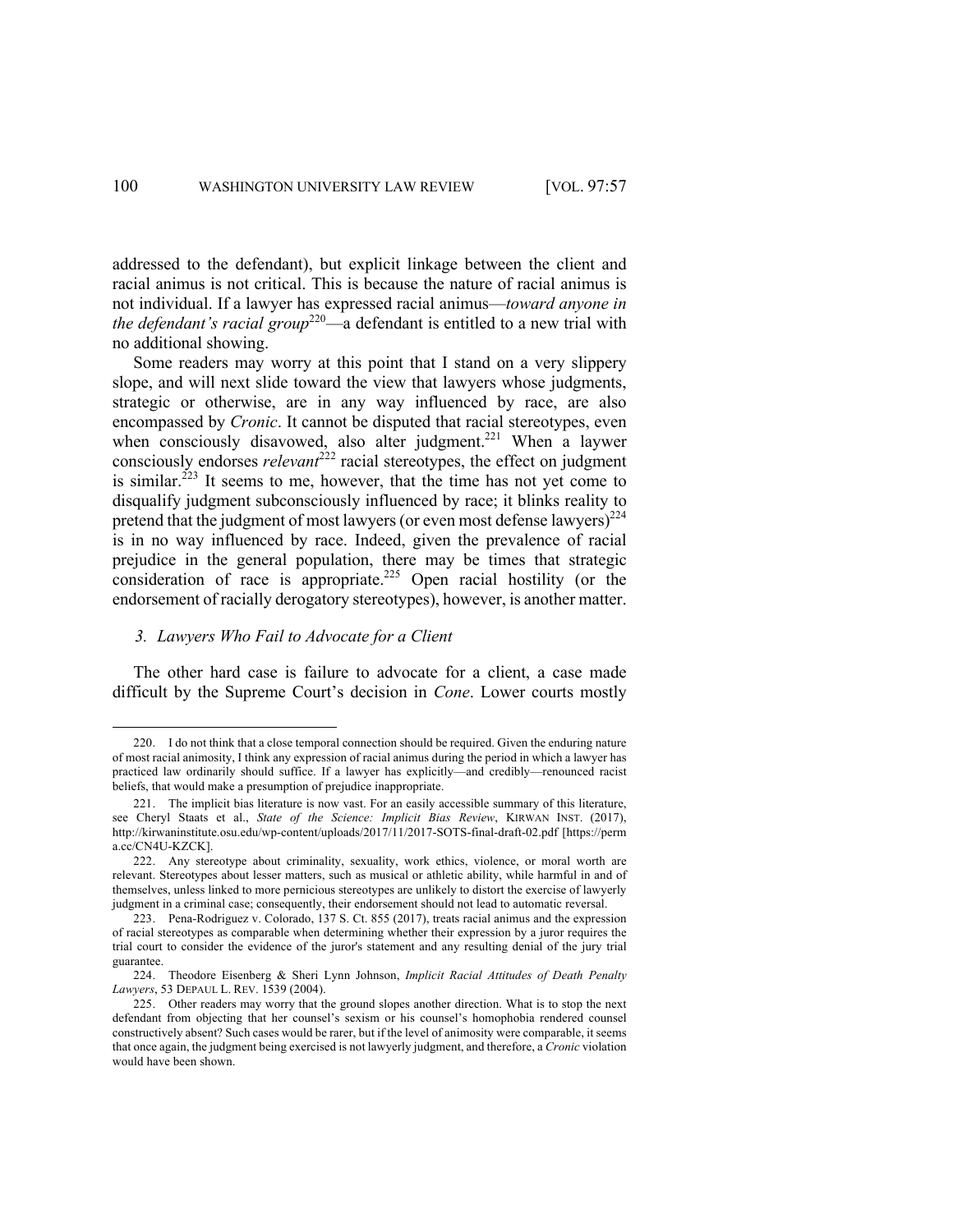agree that the most extreme members of this group of lawyers—those who actually advocate for the prosecution with respect to conviction or sentence—presumptively prejudice a trial. That much should be obvious; there can be no "testing" of the prosecution's case if the defense endorses it.<sup>226</sup> Or, looked at from the lens of lawyerly judgment, it is not the judgment of a lawyer to advocate for the other side. Almost as clearly, it is not lawyerly judgment to express *indifference* to the outcome, as did Ricky Drayton's lawyer when he said, "You want to sentence him to death?  $O.K.$ <sup>"227</sup>

Then what about *Cone*? Here I think that the distinction the Court draws, *in principle* is correct: It is not whether counsel fails to test the prosecution's case "at specific points," but whether it "*entirely* fails to [test] the prosecution's case."<sup>228</sup> But Justice Stevens's counter is persuasive: when the "points" at which counsel failed to test the prosecution's case "encompass" all of counsel's fundamental duties at a capital sentencing proceeding performing a mitigation investigation, putting on available mitigation evidence, and making a plea for the defendant's life after the State has asked for death—counsel has failed 'entirely.'"<sup>229</sup>

An approach to constructive absence that focuses on the exercise of lawyerly judgment would resolve the dispute about what counts as a "point" and what counts as "entirely." Or, more precisely, it would shift the terms of the dispute, thereby rendering it easier to resolve. The exercise of lawyerly judgment in a capital case requires, at a minimum, evaluation of what actions might save the client's life and an attempt to take the actions most likely to do so; therefore, if counsel has not investigated potential mitigation, introduced mitigating evidence, or pleaded for the defendant's life, he has not exercised lawyerly judgment.

That this is a better conclusion than the one the majority came to in *Cone* by its focus on "entirely" and its insistence that the "distinction is not one of degree but of kind" is clear from the Court's rational in *Cronic*. *Cronic*'s articulation of the purpose behind the strand of constructive absence focused

<sup>226.</sup> *See, e.g.*, Rickman v. Bell, 131 F.3d 1150, 1159 (6th Cir. 1997) (presuming prejudice where defense counsel, who was not responding to witness testimony or improper arguments by the prosecutor, himself "present[ed] a terrifying image of [the defendant], and thereby aligned himself with the prosecution against his own client"); United States v. Swanson, 943 F.2d 1070 (9th Cir. 1991) (prejudice presumed where lawyer concedes both elements of the offense and client's identity as perpetrator); Osborn v. Shillinger, 861 F.2d 612, 629 (10th Cir. 1988) (prejudice presumed where counsel informed the judge in a letter, subsequently submitted to the state supreme court hearing Osborn's appeal, that his client deserved the death sentence, that the defendant brought it on himself, and later insisted that whether it helped his client "wasn't my concern").

<sup>227</sup>*. See* Harding v. Davis, 878 F.2d 1341 (11th Cir. 1989) (prejudice presumed where counsel remained silent throughout most of the trial and failed to object when the court directed a verdict against the defendant).

<sup>228.</sup> Bell v. Cone, 535 U.S. 685, 697 (2002).

<sup>229.</sup> *Id.* at 716–17 (Stevens, J., dissenting).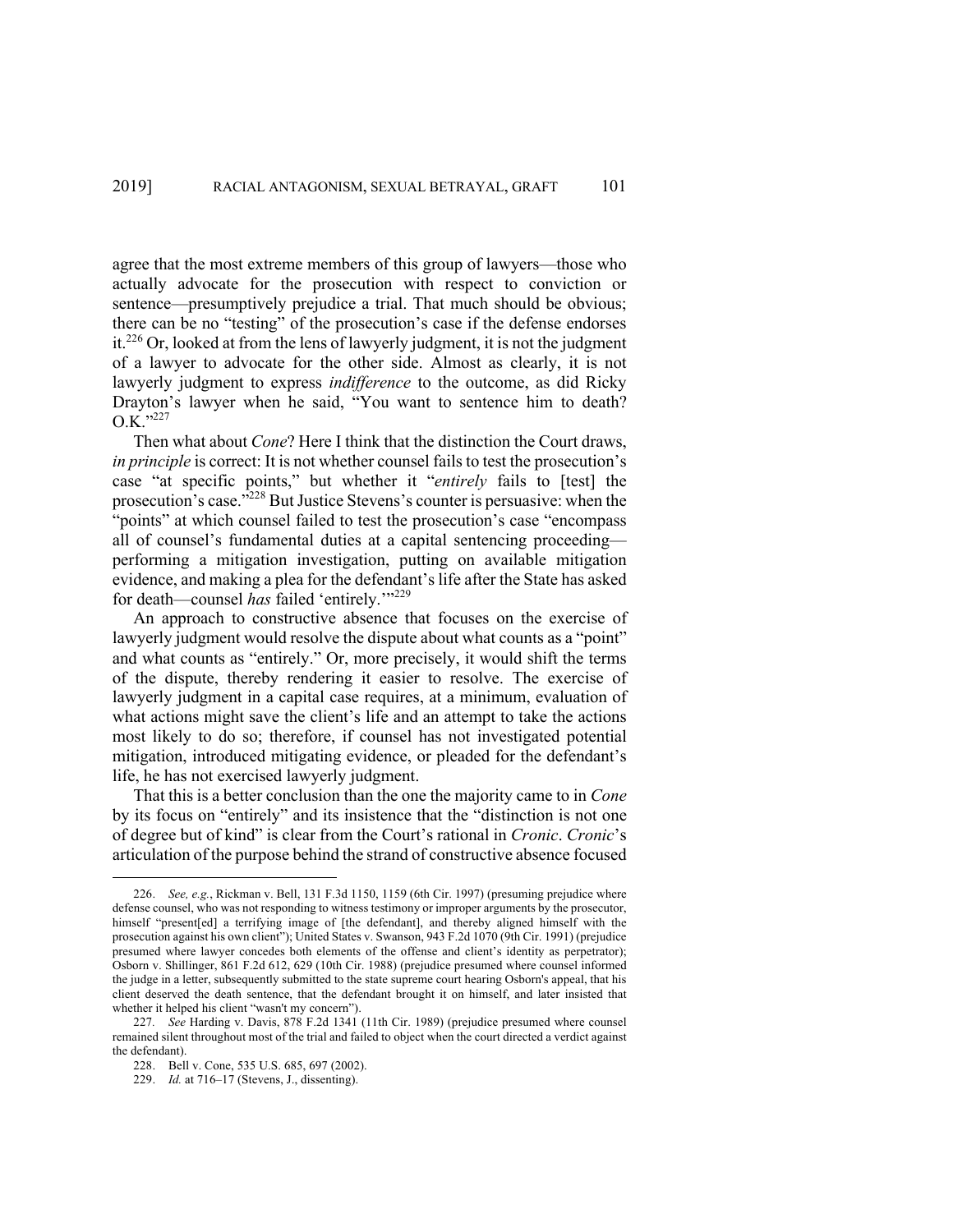on the failure to test the prosecution's case is that a lack of such testing "makes the adversary process itself presumptively unreliable."<sup>230</sup> But some *degrees* of inaction are so extreme that they also make the adversary process presumptively unreliable. If, as in one Tenth Circuit case, counsel waived both opening and closing statements, presented no evidence, *but* made one objection to the prosecutor's closing statement<sup>231</sup>—doing nothing else in the entire sentencing proceeding—surely such a proceeding should be deemed presumptively unreliable. Thus, identification of the touchstone of *Cronic* claims as the failure to exercise lawyerly judgment would require a different result in *Cone*, though only because the inaction in *Cone* is so extreme, given the nature of the proceeding.

# IV. THE *CUYLER* TOUCHSTONE: LOYAL ADVOCACY

# *A. Defining Torn Allegiance*

The Sixth Amendment right is not "the right to counsel," though we often refer to it that way, but "the right to the assistance of counsel." To state the obvious, a lawyer, in order to provide the "assistance of counsel," needs to be *assisting* the client. It is not only lawyerly judgment, but the exercise of that judgment *in the service of the defendant*, that constitutes the Sixth Amendment entitlement. I think it is this "assistance" aspect of the Sixth Amendment right that is central to the *Cuyler* conflict of interest category of counsel failures.

In a related line of cases I have not yet described, the Court has made clear that the Constitution does not foist lawyers on the unwilling, or even foist their preferences on crucial matters upon a defendant who has agreed to be represented by counsel. *Faretta v. California*<sup>232</sup> holds that a lay defendant, even one without technical legal knowledge, skills, or experience, has the right to represent himself, provided that he knowingly waives the assistance of counsel. According to the *Faretta* court, the right of self-representation "finds support in the structure of the Sixth Amendment, as well as in the English and colonial jurisprudence from which the Amendment emerged . . . [and] grants to the accused personally the right to make his defense." $233$  Concomitantly, while a defendant who accepts counsel is bound by the "strategic" decisions of counsel, the right to the "*assistance* of counsel" means that a represented defendant retains the

<sup>230.</sup> United States v. Cronic, 466 U.S. 648, 659 (1984).

<sup>231.</sup> Fisher v. Gibson, 282 F.3d 1283, 1288 (10th Cir. 2002) (granting relief on guilt phase claims and therefore not reaching ineffectiveness in sentencing).

<sup>232.</sup> 422 U.S. 806 (1975).

<sup>233.</sup> *Id.* at 818–19.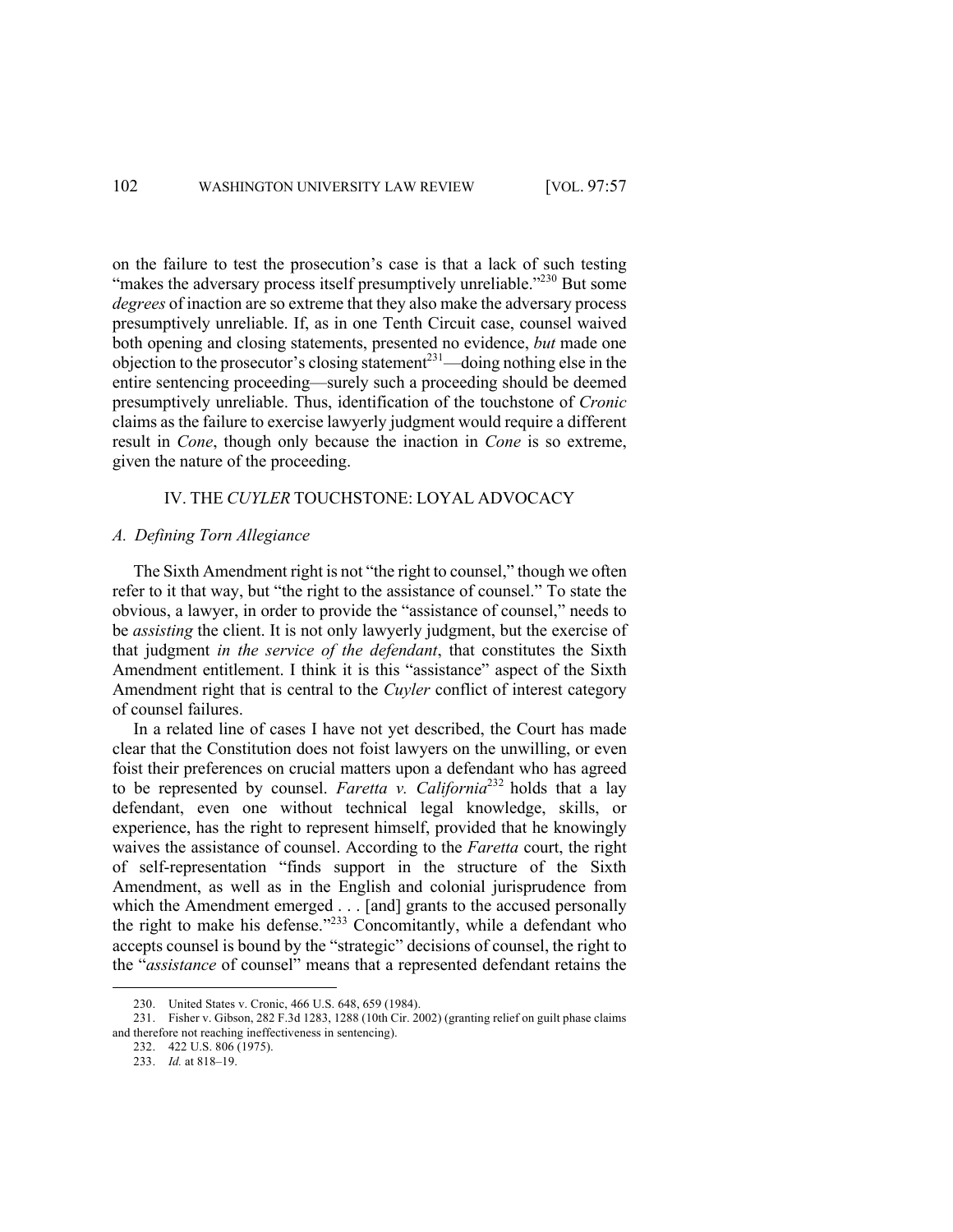right to make decisions concerning "fundamental rights," including choices concerning whether to plead guilty, whether to waive his rights to jury trial, whether to be present at trial, whether to testify on his own behalf, or whether to concede guilt in the hopes of avoiding the death penalty.<sup>234</sup>

This is not to say that a defendant has the right to a lawyer who will do anything for him; as *Nix v. Whiteside*<sup>235</sup> made clear, a defendant is not entitled to commit perjury, and consequently, not entitled to his lawyer's assistance in doing so. Nor is he entitled to his lawyer's assistance in hiding evidence, intimidating a witness, bribing a juror, or doing many other things that an accused might contemplate, but are the subject of criminal prohibition. Put differently, the accused is entitled to the same use of the lawyer's skill, judgment, and energy that the lawyer would be entitled to use in his or her own defense.

*Glasser*, *Holloway*, *Cuyler*, and *Mickens* all recognize that other duties or interests may impair the serve-my-client-as-myself assistance required by the Sixth Amendment. "The mere physical presence of an attorney does not fulfill the Sixth Amendment guarantee when the advocate's conflicting obligations have effectively sealed his lips on crucial matters."<sup>236</sup> Thus, *Cronic* claims focus on the lack of the essence of counsel—the exercise of lawyerly judgment—while *Cuyler* claims focus on the lawyer's decision to *override* that lawyerly judgment due to concerns other than the defendant's interests. And just as *Cronic* claims do not depend on the reason that no lawyerly judgment was exercised, *Cuyler claims do not depend on the reason the lawyerly judgment was overridden*. Speaking of joint representation cases, the Court in *Holloway* described "the conflict" in terms that would appear to apply to other kinds of conflicting interests: it lies "in what the advocate finds himself compelled to refrain from doing, not only at trial but also as to possible pretrial plea negotiations and in the sentencing process."<sup>237</sup>

Moreover, the Court's rationale for dispensing with a prejudice inquiry in joint representation cases seems applicable to other cases in which the conflicting interest is not a codefendant:

[E]ven with a record of the sentencing hearing available it would be difficult to judge intelligently the impact of a conflict on the attorney's representation of a client. And to assess the impact of a conflict of interests on an attorney's options, tactics, and decisions in plea negotiations would be virtually impossible. Thus, an inquiry into

<sup>234.</sup> McCoy v. Louisiana, 138 S. Ct. 1500, 1503–05 (2018).

<sup>235.</sup> 475 U.S. 157 (1986).

<sup>236.</sup> Holloway v. Arkansas, 435 U.S. 475, 490 (1978).

<sup>237.</sup> *Id.* at 490 (emphasis omitted).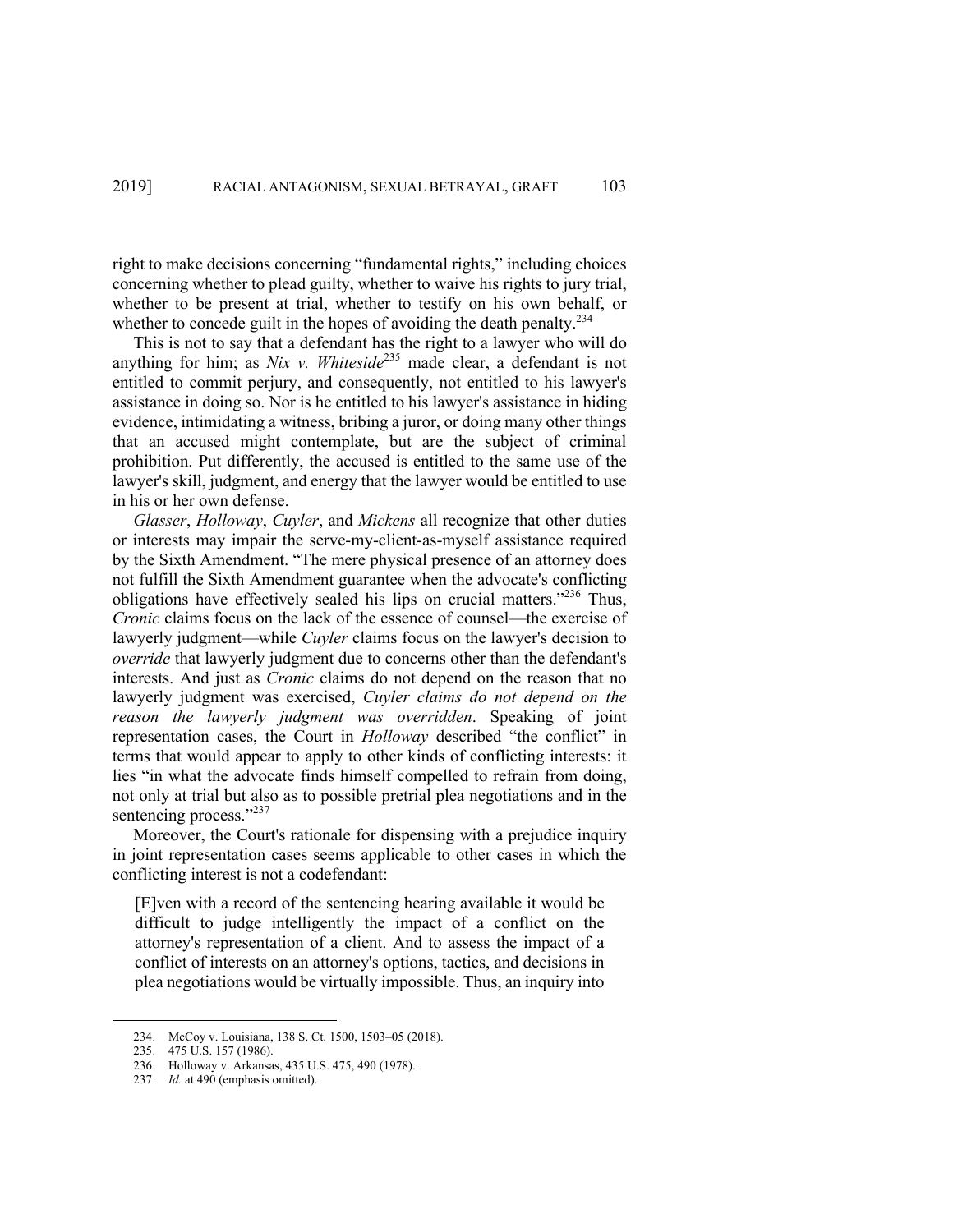a claim of harmless error here would require, unlike most cases, unguided speculation.238

Notice that this view of the heart of conflict of interest claims also explains the Court's decision in *Cuyler* (and *Mickens*) that it is not just conflicts of interest in the abstract, but conflicts that "adversely affect the lawyer's performance" that give rise to a presumption of prejudice. The Sixth Amendment demands loyal advocacy. It does not, however, demand loyalty for its own sake, but because loyal advocacy assures the defendant that he is being "assisted" by counsel and assures the rest of us that the reliability enhancement that counsel affords is not impeded by the diversion of a lawyer's judgment to purposes other than adversarial testing of the prosecution's case for guilt and sentence. We can also look at the question of what should count as a conflict of interest from the perspective of why *Strickland*'s standards should not apply to conflicted counsel, and here too, the answer does not suggest a difference between conflicts that arise from joint representation and those that arise from other sources of divided loyalties. *Strickland* presumes competence and defers heavily to strategic choice when a defendant attempts to rebut that presumption. It is hard to imagine, however, why we would defer to strategic choices under circumstances where a lawyer's actions reflect a balancing of conflicting motivations; that is, in a situation where the lawyer is not loyal to the client.

If loyal advocacy were accepted as the touchstone of *Cuyler* claims, would this open the door to assertions of endless varieties of purportedly "torn" lawyers? In one sense, every lawyer is a torn lawyer. Family priorities (or hobbies or health) may compete with time spent on a particular case, and time spent on one case may compete with time spent on another case. If such conflicts count as *Cuyler* conflicts, then *Strickland* collapses into *Cuyler*. But I think they need not do so, and this is because "loyal advocacy" cannot mean single-minded pursuit of one client's best interests. As already noted, the loyalty due a client does not require a willingness to commit crime, nor even "drop everything." Indeed, even a lawyer representing himself or herself might have other demands on his or her time and attention.

Rather, *Cuyler* claims are claims that a lawyer's judgment is subjected to *undue* influence by other considerations. There is a parallel here to *Cronic* claims; a *Cronic* claim is not a claim that a lawyer's judgment in a particular case was imperfect, for at least over the course of a trial, all lawyers will exercise imperfect judgment; rather, a *Cronic* claim is that what counsel did could not be considered exercising lawyerly judgment at all. Likewise, a

<sup>238.</sup> *Id.* at 490-91.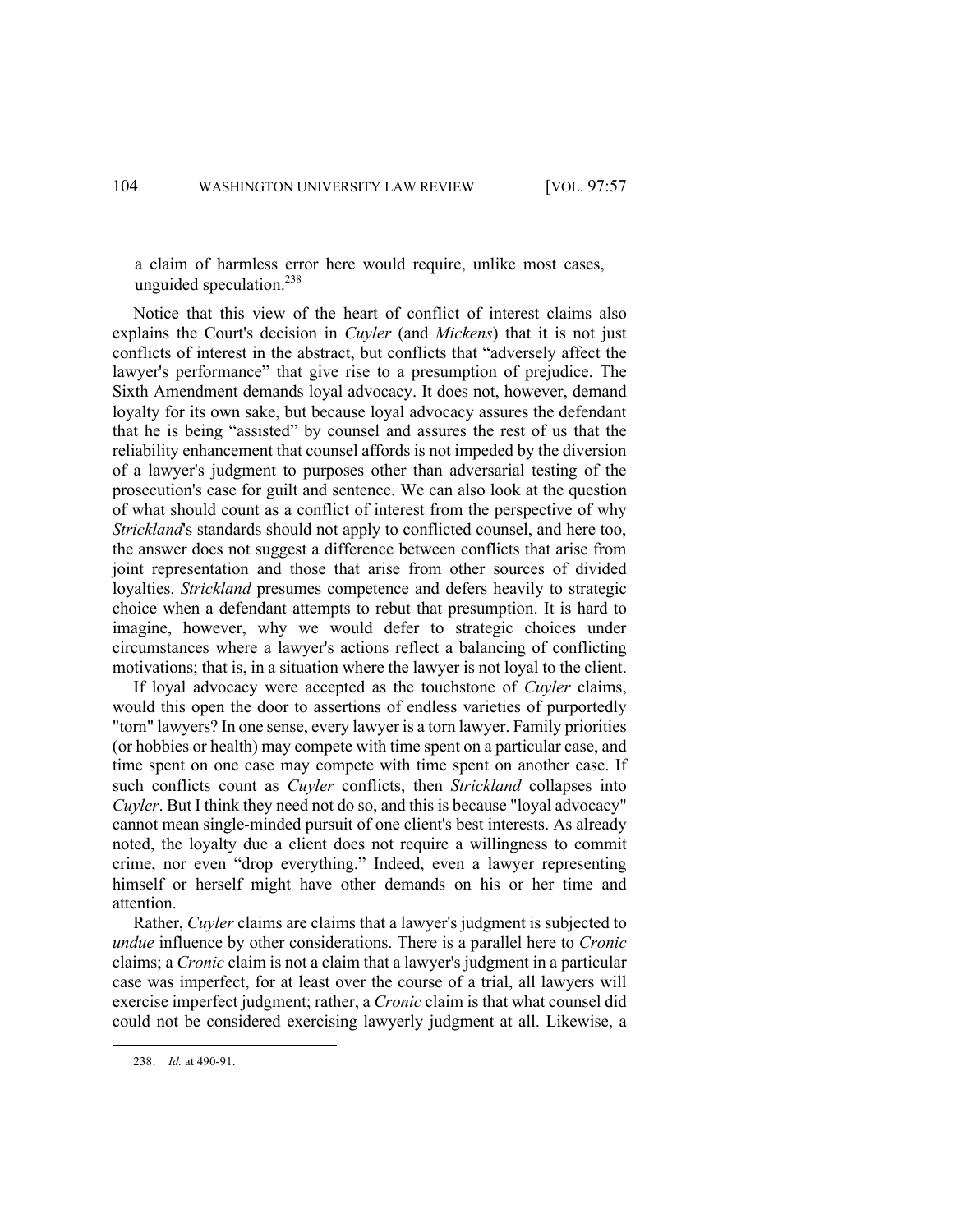lawyer's time and efforts are always in some sense divided, but a *Cuyler* claim arises when a lawyer is *torn*—so deeply conflicted at the moment he must make strategic decisions that he is not acting as a loyal advocate.

# *B. Applying the "Loyal Advocacy" Standard*

# *1. Sequential Representation and Representation of Parties Other than Codefendants*

Focusing on loyal advocacy makes the answer to the question raised at the end of *Mickens* an easy one: No, it does not matter whether concurrent or sequential representation is at issue. Nor should it matter whether the representation is of two defendants, or a defendant and a witness. Representation of any two such parties imposes separate duties of loyalty, and where those duties result in an actual conflict, it is enough to show that the lawyer's performance was adversely affected.

Moreover, this focus also drives rejection of any per se rule cordoning off multiple representation from all other cases, such as that promulgated by the Fifth Circuit. The harder question is, what other classes of cases impede loyal exercise of a lawyer's judgment to the same extent as do multiple representation cases?

#### *2. Financial and Professional Stake*

In *Beets*, one of the media rights contract cases, the Fifth Circuit reasoned that *Strickland* rather than *Cuyler* should be applied to financial stake cases, because, unlike multiple representation cases where the lawyer may be "immobilized by conflicting ethical duties among clients, a lawyer who represents only one client is *obliged* to advance the client's best interest despite his own interest or desires."<sup>239</sup> This is true, but beside the point if the touchstone is loyal advocacy. A touchstone of loyal advocacy requires that the first question be whether lawyers *will* choose to advance the client's interest over their own, and the second, whether they *will be able* to do so.

With respect to the first question, it seems clear that where contingency fee arrangements or media contracts are involved, to assume that lawyers *will* put aside their own interests blinks the facts. Lawyers in such situations have *already* elected to put their own financial interests over the commands of the rules of professional conduct, which clearly forbid both "contingen[cy] fee[s] for representing a defendant in a criminal case"<sup>240</sup> and "agreement[s prior to the conclusion of representation] giving the lawyer

<sup>239.</sup> Beets v. Scott, 65 F.3d 1258, 1271 (5th Cir. 1995) (emphasis added).

<sup>240.</sup> MODEL RULES OF PROF'L CONDUCT r. 1.5(d)(2) (AM. BAR ASS'N 2018) (emphasis added).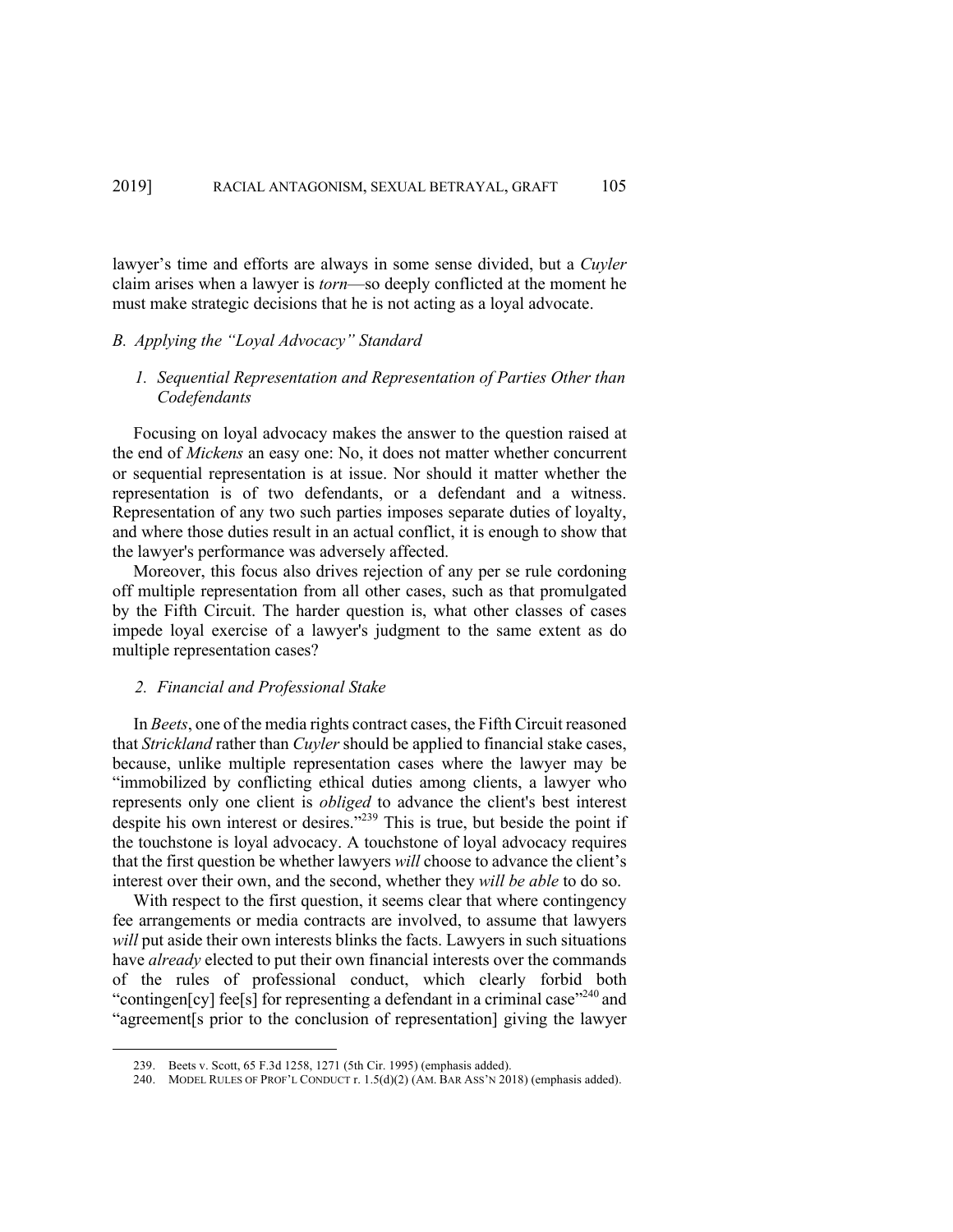literary or media rights to a portrayal or account based in substantial part on information relating to the representation."<sup>241</sup> I am not arguing that a conflict exists because the Rules identify one, although the existence of the Rule does suggest that the Bar Association—which has had a committee studying professional ethics for a century—believes that there is a substantial risk that lawyers will compromise their clients' interests in such circumstances. Nonetheless the *Mickens* majority is right that the Rules of Professional Conduct are not co-extensive with the contours of the Sixth Amendment guarantee.<sup>242</sup> If they were, automatic reversal would follow upon establishment of a conflict, but because the Sixth Amendment concern is with reliability, adverse effect must also be demonstrated. So the relevance of the Rules here is not what they prohibit, but that the lawyers in question chose to ignore those rules. I see no persuasive force behind a generalization that a lawyer who places his financial interest ahead of binding Rules of Professional Conduct will not put those interests above his clients' welfare.

Equally important as the likelihood that a lawyer who disobeyed rules prohibiting contingency fees or media contracts would deliberately place his interest above his clients is the likelihood that his judgment of what is in his or her clients' interest would be involuntarily swayed by his financial self-interest. The concept of motivated cognition, also referred to as "hot cognition," posits that being motivated to reach a particular conclusion often leads to unconsciously biased reasoning.<sup>243</sup> This phenomenon has been demonstrated in a variety of contexts, including the formation of beliefs about events and other people.<sup>244</sup> And most relevant here, it has been demonstrated to affect legal judgments.<sup>245</sup>

<sup>241.</sup> MODEL RULES OF PROF'L CONDUCT r. 1.8(d) (AM. BAR ASS'N 2018).

<sup>242.</sup> Mickens v. Taylor, 535 U.S. 162, 176 (2002) ("The purpose of our *Holloway* and *Sullivan* exceptions from the ordinary requirements of *Strickland*, however, is not to enforce the Canons of Legal Ethics, but to apply needed prophylaxis in situations where *Strickland* itself is evidently inadequate to assure vindication of the defendant's Sixth Amendment right to counsel.").

<sup>243.</sup> Ziva Kunda, *The Case for Motivated Reasoning*, 108 PSYCHOL. BULL. 480 (1990).

<sup>244.</sup> *Id.*; *see also* Charles S. Taber et al., *The Motivated Processing of Political Arguments*, 31 POL. BEHAV. 137 (2009); Eileen Braman & Thomas E. Nelson, *Mechanism of Motivated Reasoning? Analogical Perception in Discrimination Disputes*, 51 AM. J. POL. SCI. 940 (2007); Charles S. Taber & Milton Lodge, *Motivated Skepticism in the Evaluation of Political Beliefs*, 50 AM. J. POL. SCI. 755 (2006); David P. Redlawsk, *Hot Cognition or Cool Consideration? Testing the Effects of Motivated Reasoning on Political Decision Making*, 64 J. POL. 1021 (2002); Mark Fischle, *Mass Response to the Lewinsky Scandal: Motivated Reasoning or Bayesian Updating?*, 21 POL. PSYCHOL. 135 (2000); Lindsley G. Boiney et al*.*, *Instrumental Bias in Motivated Reasoning: More When More Is Needed*, 72 ORGANIZATIONAL BEHAV. & HUM. DECISION PROCESSES 1 (1997).

<sup>245.</sup> *See, e.g.*, Avani Mehta Sood & John M. Darley, *The Plasticity of Harm in the Service of Criminalization Goals*, 100 CAL. L. REV. 1313 (2012); Eileen Braman, *Reasoning on the Threshold: Testing the Separability of Preferences in Legal Decision Making*, 68 J. POL. 308 (2006); Richard E. Redding & N. Dickon Reppucci, *Effects of Lawyers' Socio-Political Attitudes on Their Judgments of Social Science in Legal Decision Making*, 23 LAW & HUM. BEHAV. 31 (1999).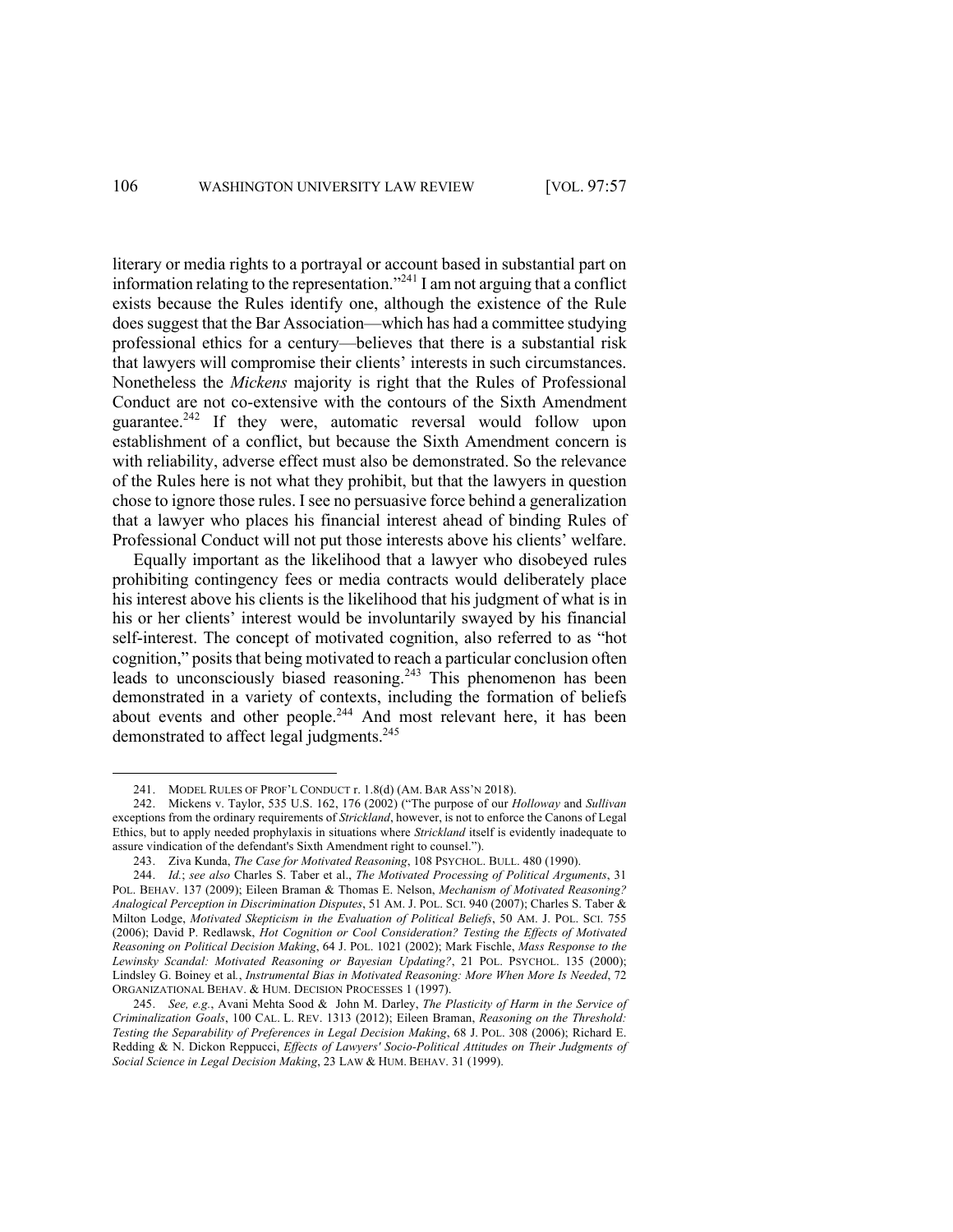How do people reach those biased conclusions without realizing that they are doing so? Rather than consider all the facts to which they have access in a neutral way, people who are motivated to reach a particular conclusion conduct a biased search through the information, rules, and beliefs they have to help themselves reach the outcome they desire. They can also be creative in combining the knowledge they access to construct new beliefs that can provide logical support for the desired conclusion.<sup>246</sup>

What motivated cognition does not do is enable a decisionmaker to reach a completely unreasonable conclusion; this is because motivated decisionmakers attempt to be rational and find a justification that would persuade a neutral observer. $247$  Thus, this psychological process operates under an illusion of objectivity; people are unaware of the biases driving their decisionmaking and may not realize that "in the presence of different directional goals . . . they might even be capable of justifying opposite conclusions."248

The relevance of this phenomenon to lawyers with significant financial interests in conflict with the clients they represent is obvious: Even assuming that the lawyer is not trying to make strategic decisions based upon his financial stake, his estimation of the risks and benefits of various strategies will be altered by the presence of the motivation to make a decision in line with that stake. Worse yet, those decisions are unlikely to be either consciously venal or implausible; therefore, if subjected to analysis under *Strickland*, the lawyer with a financial stake in a particular outcome or intermediate decision will—often honestly—report that he made those strategic decisions in good faith, and those decisions will not appear patently unreasonable.

Thus, it seems to me that the question should not be whether financial stake creates a cognizable conflict of interest, but what degree of financial stake is sufficient to do so. All of the special financial arrangements forbidden by the rules seem like easy cases, in part because the particular lawyer has either had his or her ethical judgment *swayed* by the incentive, deluding himself or herself into believing that there is no ethical barrier, or else he or she has *deliberately* decided against ethical considerations (in which case we should have no confidence he would decide for his client over his self-interest).

With respect to the more ordinary financial incentives—such as the competition with more lucrative civil cases, or even a fee cap (unless

<sup>246.</sup> Kunda, *supra* note 243, at 483.

<sup>247.</sup> *Id.* at 482–83.

<sup>248.</sup> *Id.* at 483. *See* Tom Pyszczynski & Jeff Greenberg, *Toward an Integration of Cognitive and Motivational Perspectives on Social Inference: A Biased Hypothesis-Testing Model*, 20 ADVANCES EXPERIMENTAL SOC. PSYCHOL. 297, 310–11 (1987).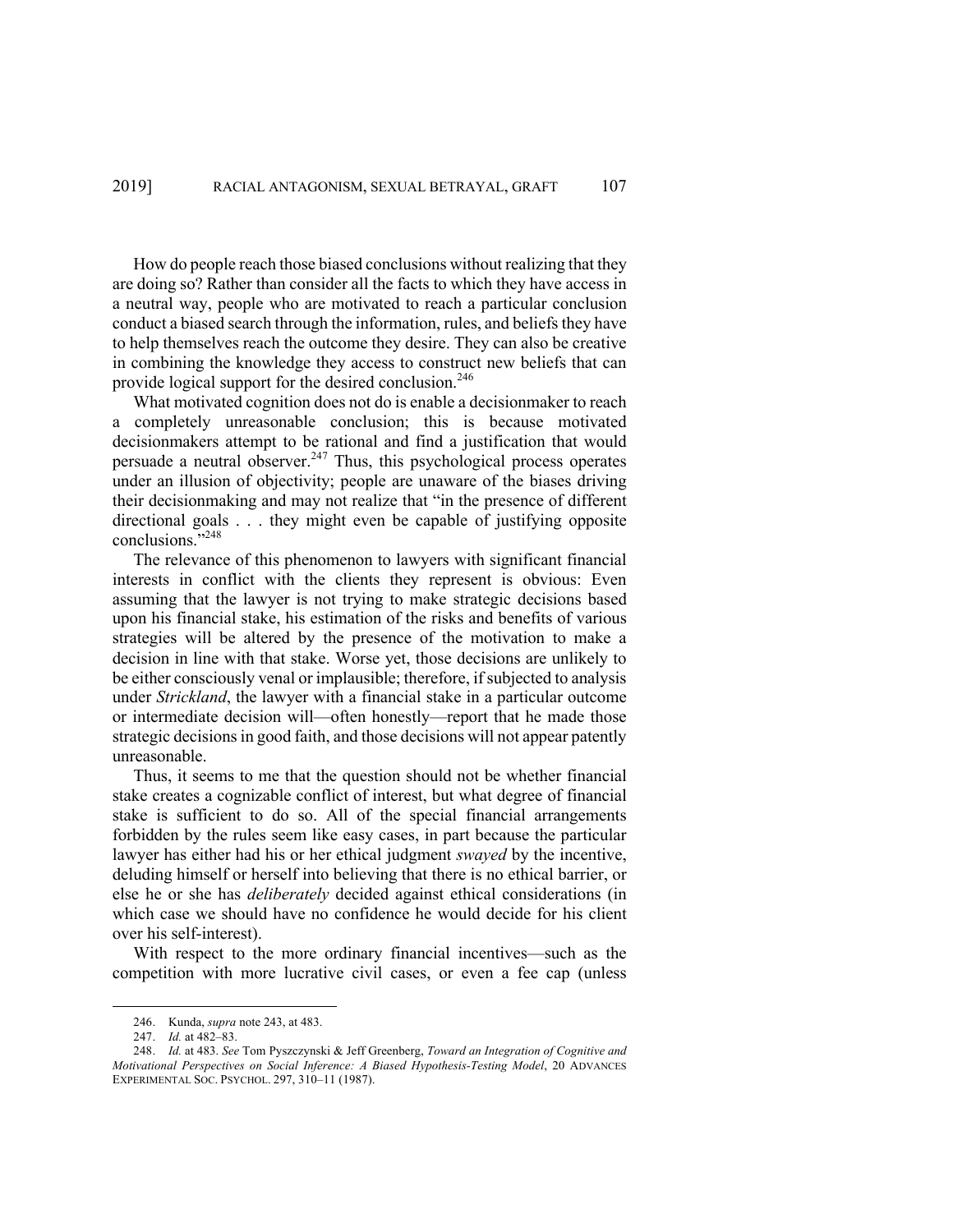perhaps where that cap is tantamount to ordering significant expenditures rather than merely limiting compensation)—I am inclined to say that the lawyer is not torn. Unlike the media deal cases, there is no basis for inferring a willingness to override professional judgment, or for inferring that the incentive is so great as to subconsciously sway judgment.

The harder question is the professional incentives cases, which, like the financial incentives cases, vary a lot in how compelling the incentive is, but, unlike the financial incentives cases, cannot be resolved by drawing the line at whether the behavior was condemned by ethical rules. Consequently, whether the attempt to change sides renders a lawyer torn is not, I think, amenable to a simple answer. In part this is because there are so many variations, both in terms of the degree of professional advancement (or even financial stake) that will come with the sought-after position, and in terms of the conduct that is likely to advance that professional stake. Does it matter if the salary at the District Attorney's office is greater, or how much greater? Does it matter what the culture at a particular prosecutor's office is, or what kinds of lawyers that office typically hires? Does it matter who the opponent in the election is? Because of these variations, answers will depend upon specifics, and what is most important, therefore, is that the right question is asked: Is there a significant incentive to behave in a way that might warp litigation judgment?

Having said that, I think that an application to the district attorney's office ordinarily does not create a conflict. In large part, this is because it is unlikely to be clear what conduct will actually increase the chances of obtaining the job, and therefore, the attorney's judgment is less likely to be swayed. On the other hand, I think that running for the office of district attorney—or judge—does create a conflict of interest, simply because in most jurisdictions, zealous advocacy on the part of a criminal defendant is likely to cost votes. And once the lawyer has accepted a job on the other side? Sports team analogies come to mind here, but let me offer one closer to home: On my faculty, a person can participate in appointment matters while "looking," but once he or she has accepted an offer from another law school, it is understood that he or she will not vote anymore.<sup>249</sup> Thus, once a lawyer has actually committed to another position, his or her representation of a defendant gives rise to a *Cuyler* claim—one that will prevail only, of course, if adverse effect also can be demonstrated.<sup>250</sup>

<sup>249.</sup> In contrast, people who are planning to retire are viewed differently; they can vote until they actually stop teaching because there is no conflicting loyalty. Likewise, taking a job at a firm, a nonprofit, or a governmental agency other than a prosecutor's office does not produce a conflict. It is accepting an offer "on the other side" that creates a conflict.

<sup>250.</sup> There may be situations in which continued representation after acceptance of a position on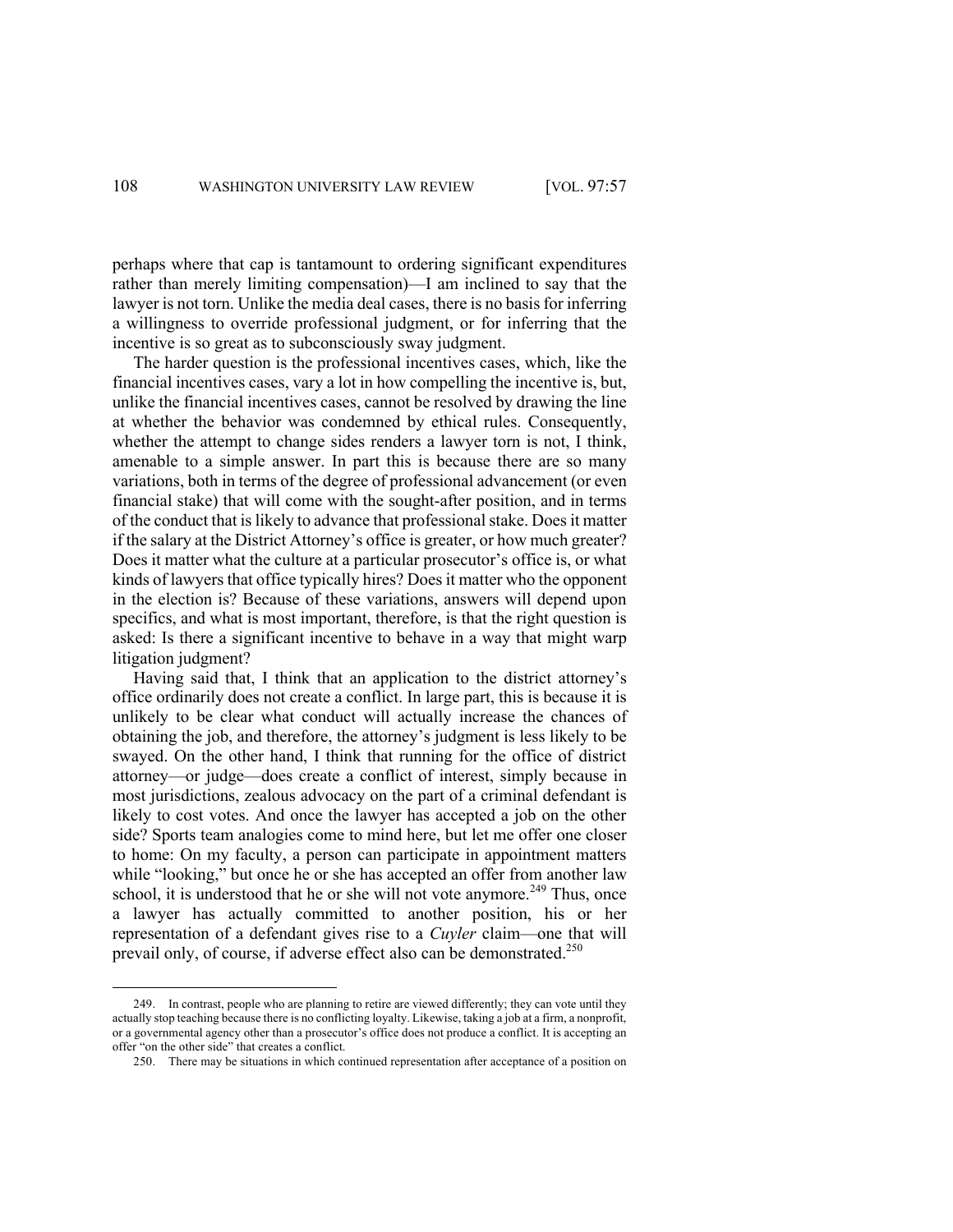#### *3. Criminal Charges*

If the standard is loyal advocacy, this one should be easy. One can imagine a charge so small that it neither permits the conclusion that one does not respect the law nor supports an inference that one will have strong incentives to please the judge or prosecutor. But if we are talking about a felony, the stake in avoiding conviction is at least as likely to motivate cognition toward certain strategies as is a contingency fee or a book contract, and consequently, at least as likely to impair loyal advocacy. The reader who hesitates, attracted to some limitation that will assure that the charges are relevant (such as the one commonly imposed that the crime be the same) should remember that, as with respect to professional advancement—and all species of conflict claims—it is only when the defendant can show adverse effect that the conflict will lead to a new trial.

# *4. Romantic and Sexual Entanglements*

Here I am not going to deploy empirical evidence, but rely on common experience regarding the power of love and sex. The desire to please or woo particularly early in a relationship is so ubiquitously human that to imagine that legal training inoculates against its influence is silly. The line I would draw, however, is a sexual or romantic *relationship*, not attraction, at least in most cases. Sleeping with or dating the enemy (or any member of the prosecution team) obviously creates incentives that diverge from the client's best interest. Similarly, sleeping with or dating the judge creates incentives against vigorous objections to rulings, or other aggressive challenges to the judge's actions.

Sleeping with a client also warps judgment and gives the lawyer incentives that he or she should not be considering. The professional rules have somewhat belatedly recognized the destructive impact of these relationships on the lawyer client relationship, though they have done so in large part because of the risk that clients may be coerced, or even if not coerced, may be psychologically vulnerable. The *Cuyler* concern, however, is not with power, but with the warping of judgment. Does the lawyer want to impress the client? Avoid confronting the client with his or her lack of candor? Hesitate before delivering bad news or giving unwanted advice? True, in some situations, the lawyer's romantic interest in the client will dovetail with the client's interest in zealous advocacy; but in such cases, adverse effect will not be demonstrable.

the other side is in the client's best interest—in which case the client might elect to waive the conflict.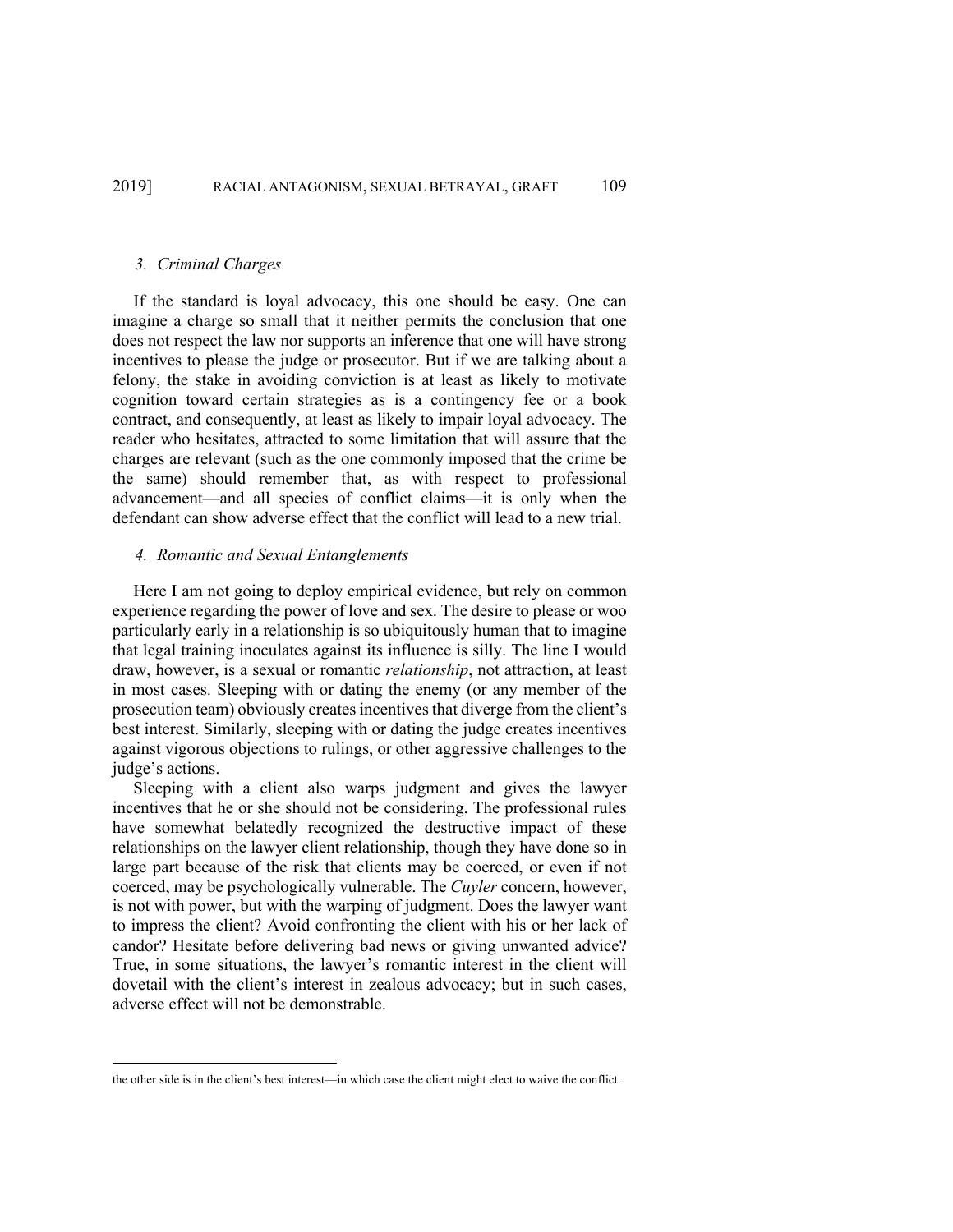A sexual relationship with a client's spouse or partner is at least as likely to create conflicting motivations, and at least as likely to have unmeasurable effects. A dissenting judge in a case where the majority found no conflict put it well:

Sex is at the top of the list of compelling emotional forces. It propelled [defense counsel] into a conflict of interest with [his client] with the precise effect on his representation being unknown and unknowable. Would [counsel], whose character may otherwise be sterling, hold back a bit at trial, or change his strategy, in order to assure [his client's] unavailability to his wife—leaving [himself] a clear field?<sup>251</sup>

Where adverse impact can be demonstrated, such a relationship also compels reversal.

#### *5. Antagonism or Ambivalence—Actual and Presumed*

Some defense lawyers and clients will not like each other. Even more often, defense lawyers will not like—or may even abhor—what their clients have done. As the Supreme Court has pointed out, the Sixth Amendment does not guarantee any particular emotional relationship. And yet, there are some relationships so fraught with poison that one cannot imagine loyal advocacy. That a client dislikes or distrusts his lawyer does not create a conflict; one would imagine that if such feelings arise early in the course of representation, it generally would be prudent to reassign the case, but that does not mean the Sixth Amendment compels such reassignment. But if the lawyer *despises* the client, and expresses that sentiment to the client,<sup>252</sup> or describes him to others in extreme terms, such as "epitomiz[ing] the banality of evil,"253 then that lawyer is a torn lawyer, and his conflicted feelings should be traced to see whether they led to adverse effects on the representation.

It is a small step to recognize that there are also some—though not many—situations so *likely* to produce conflicted feelings that we should not demand evidence of those feelings. If the Sixth Amendment demands loyal advocacy, we should ask: Is it just too much to expect a lawyer not to be

<sup>251.</sup> Hernandez v. State, 750 So. 2d 50, 56–57 (Fla. Dist. Ct. App. 1999) (Fletcher, J., dissenting) (footnote omitted) (dissenting from the opinion and decision on motion for rehearing en banc).

<sup>252.</sup> State v. Moody, 968 P.2d 578, 580–82 (Ariz. 1998) (finding a conflict between defendant charged with first-degree murder and his attorney was irreconcilable and required a change of counsel where attorney admitted that he told the defendant that he did not care about his case and attorney and defendant almost came to blows.).

<sup>253.</sup> Commonwealth v. Washington, 880 A.2d 536, 541 (Pa. 2005).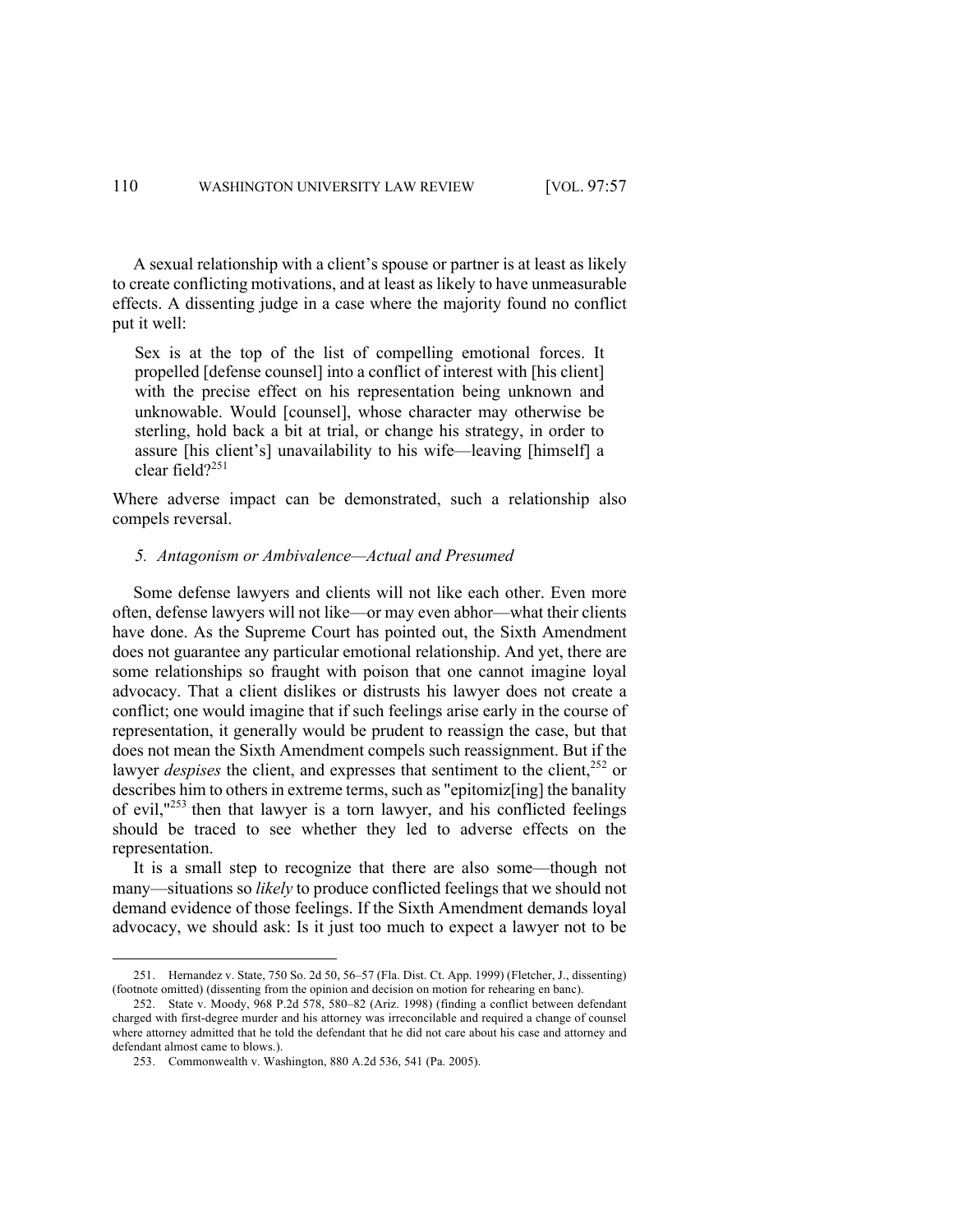conflicted when his friend was the defendant's victim? Put differently, we should expect lawyers to be human beings, and expecting loyal advocacy in representing someone who is accused of violently assaulting or murdering a friend or relative is pretending that lawyers are not human. Lawyers may feel grief or anger or something inchoate—but it is quite likely that whatever they feel will compromise their loyalty. Lawyers who request permission to withdraw under such circumstances should be permitted to do so, and when lawyers fail to reveal a close relationship to the victim, a conflict should be presumed.

This leaves, I think, only *Mickens*, which is less obvious. While it is true that representation of a client is not the same as a close personal relationship, *for most lawyers*, the attorney-client relationship is one that produces at least loyalty, and often affection. When a lawyer has represented someone who later becomes the victim of a nonviolent crime, it is reasonable to assume (unless the lawyer protests the assignment on that basis), that the prior representation does not create a conflict of interest. But I think Justice Stevens had it right: We should "presume that the lawyer for the victim of a brutal homicide is incapable of establishing the kind of relationship with the defendant that is essential to effective representation."<sup>254</sup> In fact, we should presume that the lawyer for the victim of any *violent* crime is a torn lawyer. Not to do so denigrates the right to loyal advocacy—and the humanity of the lawyer.

# **CONCLUSION**

I hope this article has at least convinced the reader that it is time to rethink the categories of counsel failure. In deciding whether to require a showing of a "reasonable likelihood of a different result," or an "adverse effect," or simply to presume prejudice, we need to focus on the purposes of the Sixth Amendment promise of the right to the "assistance of counsel" rather than on arbitrary categories untethered to those purposes. I think a focus on those purposes points toward lawyerly judgment and loyalty. When loyalty has been significantly compromised—for whatever reason a defendant should receive a new trial if he can show that the compromised loyalty caused any adverse effect on his lawyer's performance. When lawyerly judgment has not been exercised—for whatever reason—a new trial should be automatic.

I remember here my client Ricky Drayton, executed by the State of South Carolina, my clients Emanuel Hammond and Curtis Osborne, executed by the State of Georgia, and my colleague John Blume's client, Betty Lou

<sup>254.</sup> Mickens v. Taylor, 535 U.S. 162, 188 (2002) (Stevens, J., dissenting).